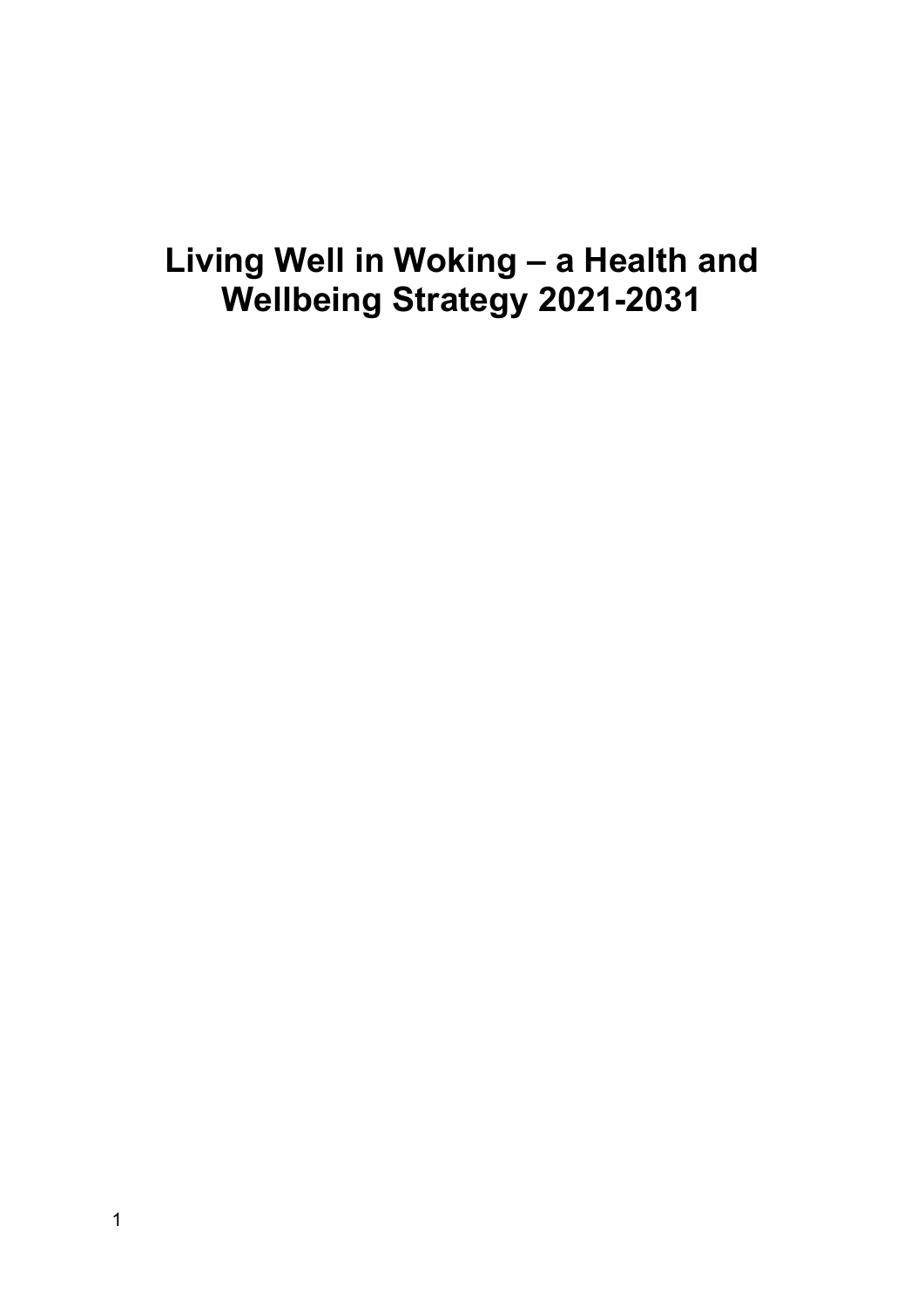# **Contents**

| Foreword                                                       | $[3]$  |
|----------------------------------------------------------------|--------|
| Setting the scene                                              | $[4]$  |
| Our priorities                                                 | $[16]$ |
| Engagement                                                     | $[23]$ |
| Governance                                                     | $[25]$ |
| Appendix A: Action Plan                                        | $[26]$ |
| Appendix B: Analysis of wider determinants of health in Woking | [40]   |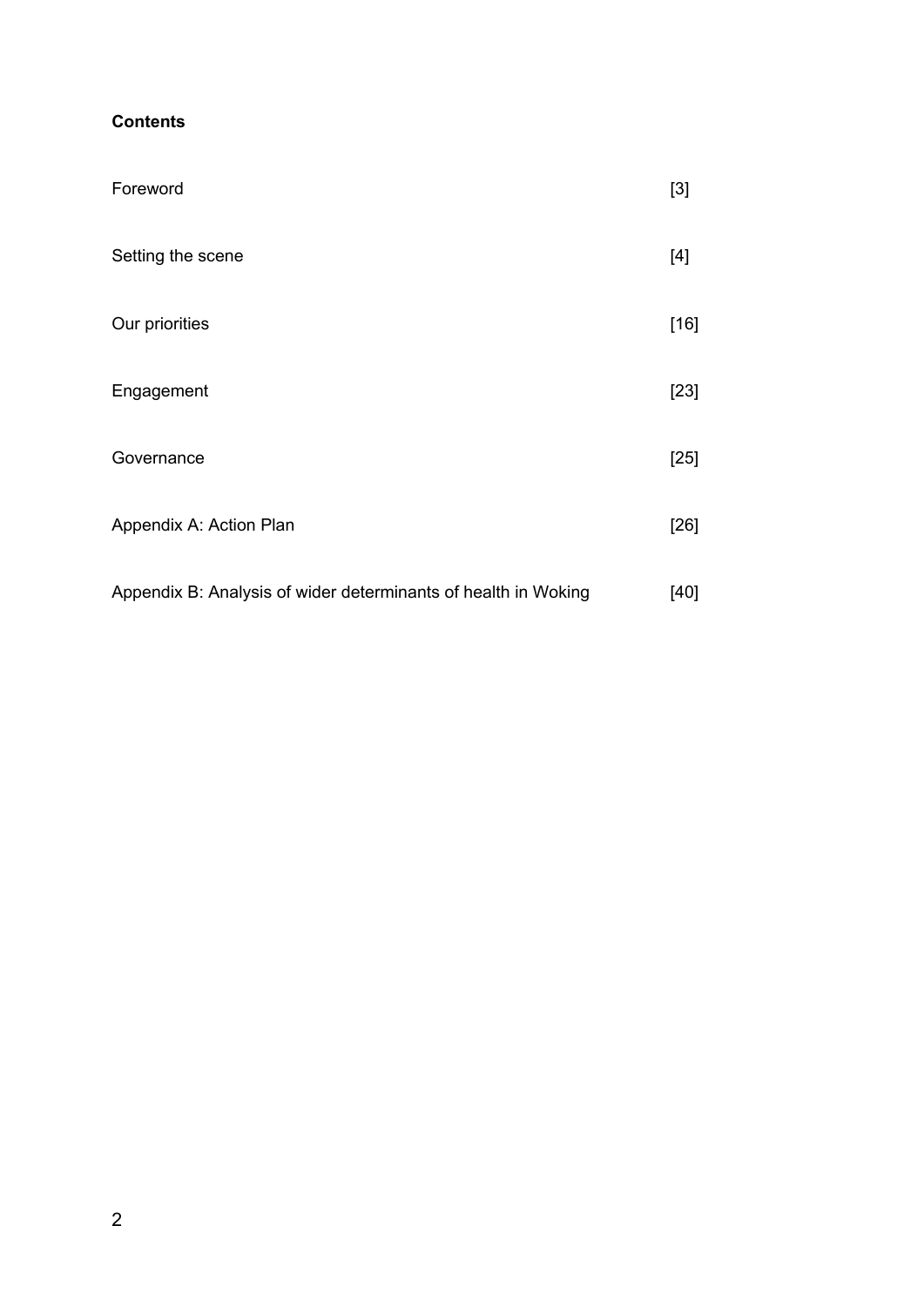## **Foreword**

I am delighted to introduce Woking Borough Council's inaugural Health and Wellbeing Strategy. This document describes our ambition to improve the health and wellbeing of Woking residents over the next ten years and sets out the key priorities we have identified.

Although the council does not directly provide healthcare services, there are many other factors that influence people's health and wellbeing. These include how active people are, their employment status, the social support they can access and the quality of their housing. The council has a role to play in improving these wider determinants and narrowing the gap between those with the best and worst wellbeing in the borough.

The population of Woking is generally healthy, but we know that outcomes are not universally as good as they could be. In the most deprived areas of Woking, life expectancy is almost six years lower for men and over four years lower for women compared to those in the least deprived areas. We have seen the pandemic and lockdowns have a significant impact on health and we have heard from our residents that many are concerned about their mental health and wellbeing.

The pandemic has also changed the way we deliver services and I am proud of the way teams across the Council have responded flexibly to support residents during this time. Through delivery of this strategy we will to build on this work with our local communities.

We cannot realise this aim alone, so it is vital that we work with a wide range of partners to deliver this strategy. These include North West Surrey Integrated Care Partnership and the numerous voluntary, community and faith organisations in Woking. We are committed to working innovatively to deliver sustainable improvements in health and wellbeing and ultimately realise our vision of everyone in Woking living a healthy and independent life.

Councillor Deborah Harlow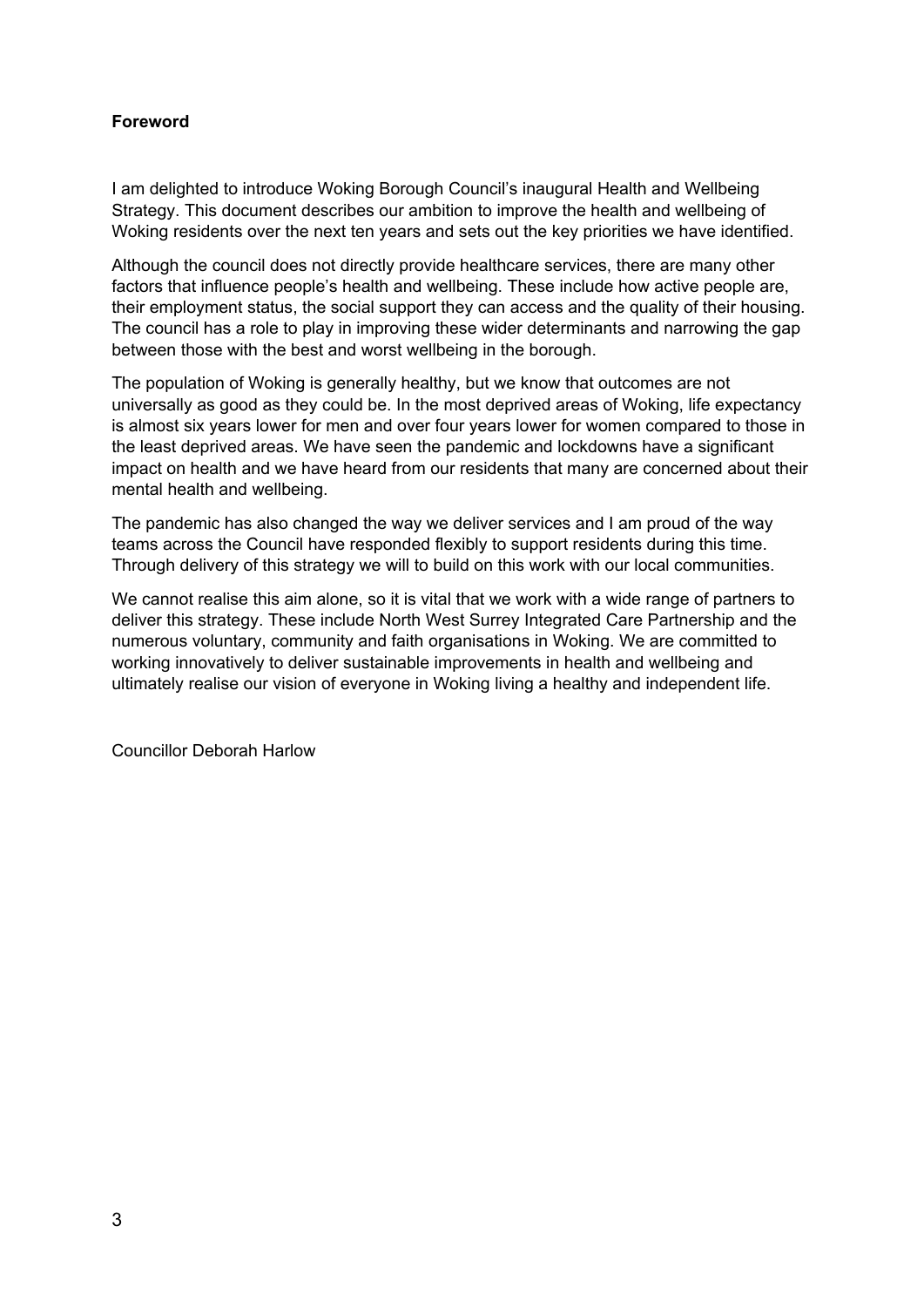## **Setting the scene**

## *The wider determinants of health*

Health is impacted by a wide range of factors - the circumstances in which people are born, grow, live, work and age, as well as their access to and quality of the health and social care system. These wider determinants can have a positive or negative impact on health.



This influence of wider determinants has been recognised in a number of national reports. The Marmot Review<sup>1</sup> into health inequalities in England, published in February 2010, found that people living in the poorest neighbourhoods in England will on average die seven years earlier and spend more of their lives with disability. The Review found that health inequalities are largely preventable and action is required across all the social determinants of health to create the necessary conditions for people to take control of their own lives. Central to the Review is the recognition that disadvantage starts before birth and accumulates throughout life.

Unfortunately, since then the situation has become worse. Health Equity in England,<sup>2</sup> a follow up report published in 2020, found that since 2010 life expectancy in England has stalled and differences in years in ill health and life expectancy both within and between regions have tended to increase.

The NHS Long Term Plan<sup>3</sup> (LTP), published in January 2019, set out an ambitious plan to make improvements for patients over the next ten years. The LTP responded to the Marmot Review, setting out actions the NHS will take to strengthen its contribution to prevention and tackling health inequalities. The LTP committed to funding prevention programmes to cut smoking, reduce obesity, limit alcohol-related A&E admissions and lower air pollution with a particular focus on areas with health inequalities and unmet need.

The LTP priorities also included new service models, improvements in care quality and outcomes, tackling workforce pressures, and upgrading technology and digitally enabled care with a five-year funding settlement.

<sup>1</sup> <https://www.parliament.uk/globalassets/documents/fair-society-healthy-lives-full-report.pdf> 2

[https://www.health.org.uk/sites/default/files/upload/publications/2020/Health%20Equity%20in%20England\\_The%](https://www.health.org.uk/sites/default/files/upload/publications/2020/Health%20Equity%20in%20England_The%20Marmot%20Review%2010%20Years%20On_full%20report.pdf) [20Marmot%20Review%2010%20Years%20On\\_full%20report.pdf](https://www.health.org.uk/sites/default/files/upload/publications/2020/Health%20Equity%20in%20England_The%20Marmot%20Review%2010%20Years%20On_full%20report.pdf)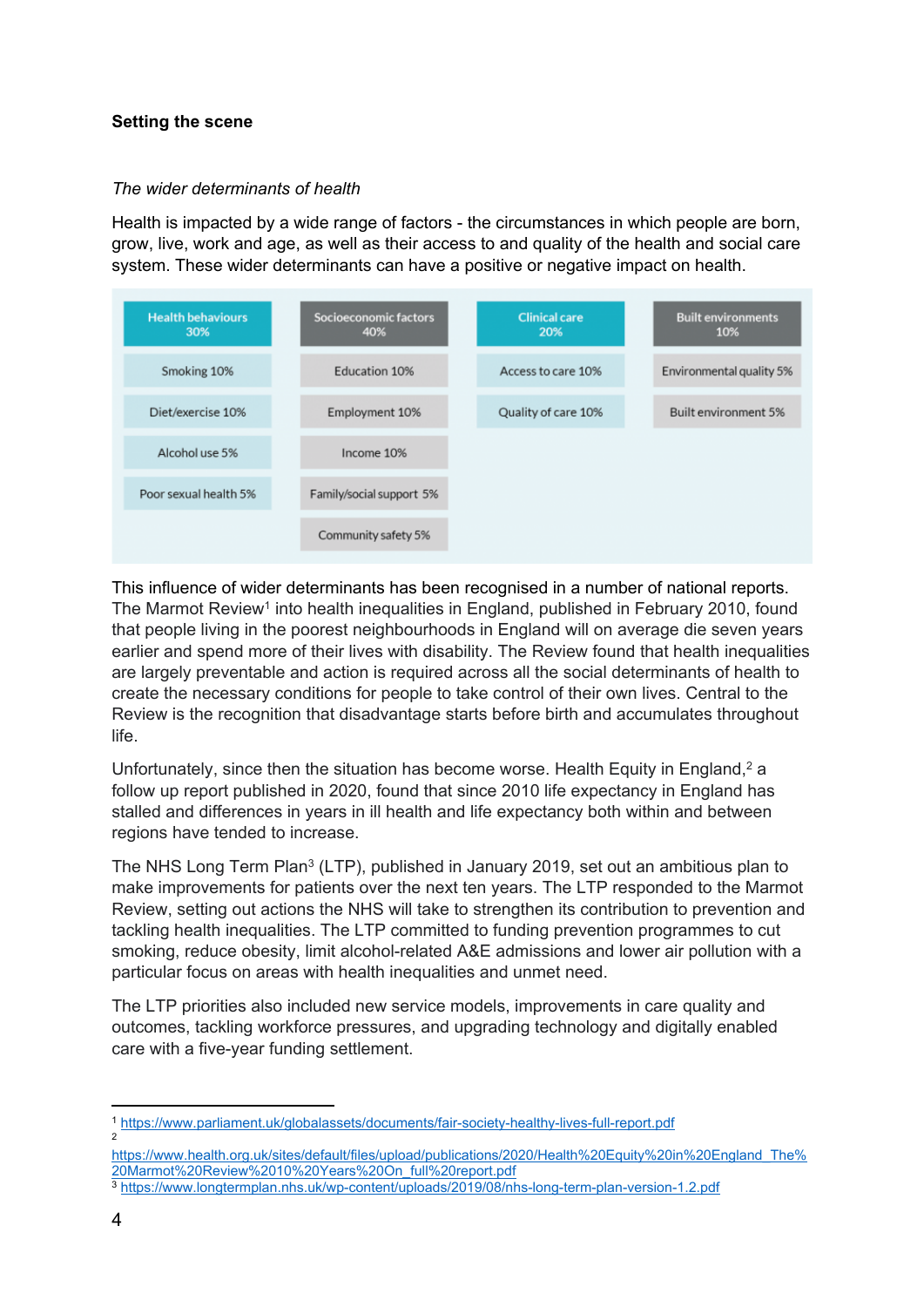The LTP recognised the role that local authorities, the voluntary and community sector, and other partners working alongside NHS organisations play in improving the health of the local population. The LTP stated that Integrated Care Systems (ICSs), including representation from all these partners, will be created everywhere by April 2021 to plan and deliver services which meet the needs of local communities. The council is a key partner in the Surrey Heartlands ICS.

The LTP also emphasised the need to work alongside patients and individuals to engage them in decisions about their health and wellbeing and to deliver more person-centred care, integrating services around the individual.

The wider determinants of health have also influenced county-wide strategic approaches. In 2019, the Surrey Health and Wellbeing Board published a ten-year **Health and Wellbeing Strategy**<sup>4</sup> . Based on evidence from the Surrey Joint Strategic Needs Assessment and the views of Surrey residents, the strategy set out how different partners across Surrey can work with local communities to tackle the wider determinants of health and improve wellbeing together.

The strategy was focused around three key priorities: helping people in Surrey to lead a healthy life; supporting the mental health and emotional wellbeing of people in Surrey; and supporting people to fulfil their potential. The strategy emphasised the importance of working together within local communities to transform services across Surrey to achieve these aims. Rather than focusing on just the symptoms of ill health, it adopted a preventative approach to addressing root causes of poor health and wellbeing. These include factors such as poor housing and the environment.

A partnership approach is also evident in **Time for Kids**, a new approach and perspective to guide agencies working with children, young people and their families in Surrey. This work was initiated in 2019 by the voluntary sector in Surrey, via Surrey Youth Focus and has involved a 'think tank' approach including the police, NHS, local authorities, schools and children and young people. Time for Kids has five core principles:

- Focus on human connection with a child, with patience and passion, to achieve the very best for all children and young people;
- Enable professionals and volunteers working with children and young people to have the time and resources to provide stability and earn the child/young person's trust;
- Encourage young people to tell their story, to listen, believe and help the young person to make the changes they need to develop hope for their future;
- Find ways to build on the individual strengths of each child whatever they might be and help them to shine; and
- Believe in the child or young person and what they can achieve.

Partnership working is also at the heart of the **North West Surrey Integrated Care Partnership** (NWS ICP). ICPs have formed across Surrey Heartlands, bringing together health, local government and wider partners to utilise their collective resources and expertise for the ultimate benefit of local people.

Figure 1: Map showing Integrated Care Partnerships in Surrey

<sup>4</sup> [https://www.healthysurrey.org.uk/\\_\\_data/assets/pdf\\_file/0007/197530/Surrey-Health-and-Wellbeing-Strategy-](https://www.healthysurrey.org.uk/__data/assets/pdf_file/0007/197530/Surrey-Health-and-Wellbeing-Strategy-FINAL-19.11.20.pdf)[FINAL-19.11.20.pdf](https://www.healthysurrey.org.uk/__data/assets/pdf_file/0007/197530/Surrey-Health-and-Wellbeing-Strategy-FINAL-19.11.20.pdf)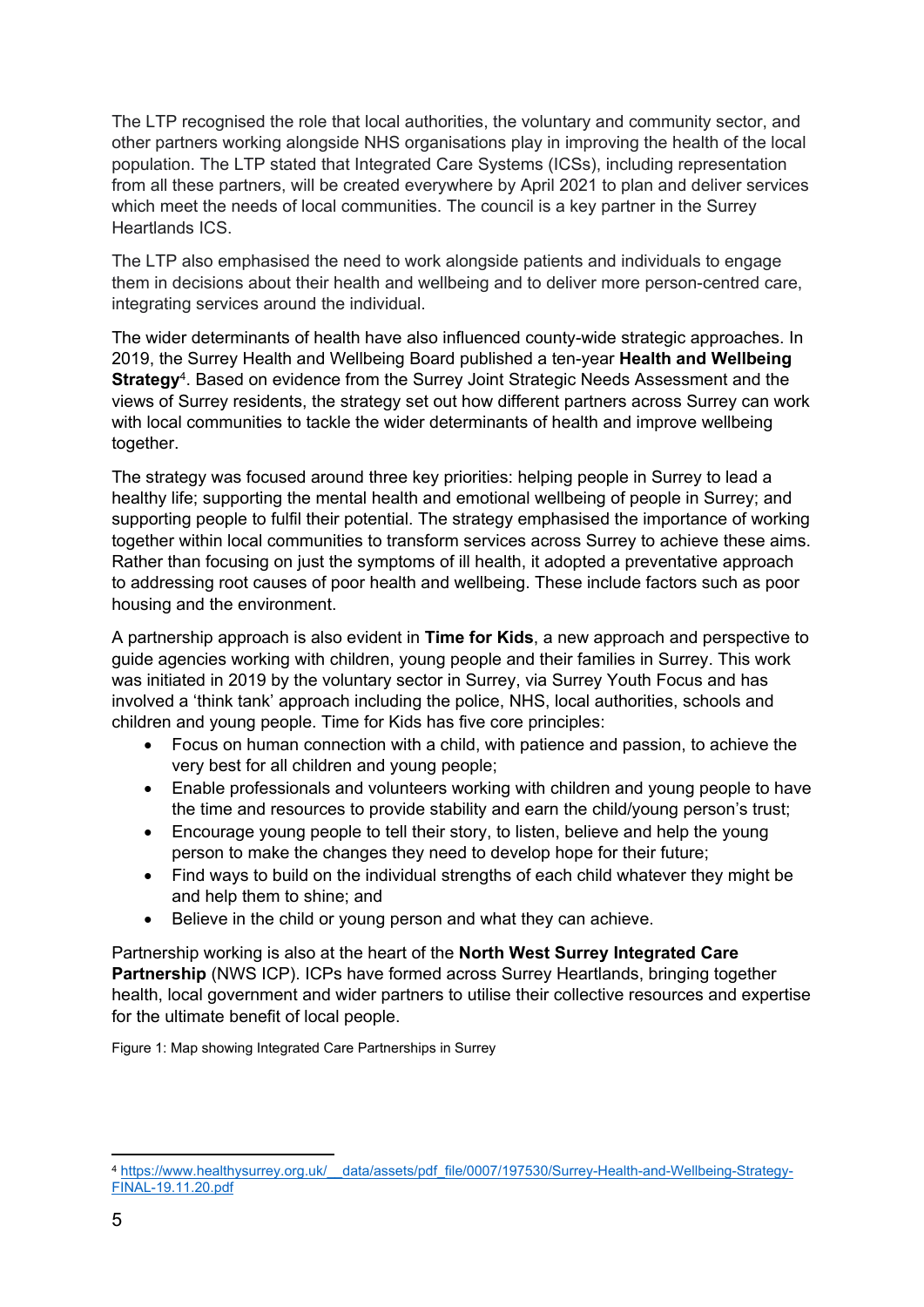

In December 2020 the NWS ICP partners, including the council, adopted an Alliance Agreement setting out a shared vision, value set and objectives, as well as a framework for the collective oversight of resources and decision making. The objectives of the Alliance are:

- To help people to prevent ill health and manage their own care;
- To reduce health inequalities, using our collective resources to support those with the highest need and deliver excellent outcomes for all North West Surrey residents;
- To deliver planned, responsive, joined up health and care services;
- To create a culture of excellence and a supportive environment for our staff;
- To deliver innovative solutions supported by technological and digital infrastructure;
- To provide services as close to people's homes as possible;
- To create One Team to facilitate the best holistic care and to attract and retain the best talent;
- To reduce duplication and waste;
- To reconsider the way we invest our resources, focusing on prevention and the wider determinants of health outcomes;
- To work with local communities to build new forms of partnership between the public sector, local citizens, community groups, the voluntary sector and local business; and
- To develop a vibrant, sustainable Alliance between partner organisations.

The NWS Health and Care Alliance Board oversees delivery of the Alliance agenda and objectives. The council's Chief Executive is a member of the Alliance Board. NWS ICP has agreed three key priorities as part of their response to the pandemic:

- Looking after our people through effective decompression and effective long-term support – sustained wellbeing support approach and strategy for our people;
- Restoring critical services getting ahead on key pressure points e.g. diagnostics, system approach to sharing capacity and tackling key challenges including mental health, children and widening inequalities; and
- Embedding innovation sustained structure for vaccination, embedding digital models and embracing the health and public sector role in socio-economic development.

Delivery of these recover priorities will support the longer-term priorities agreed in January 2021 by the Alliance Board: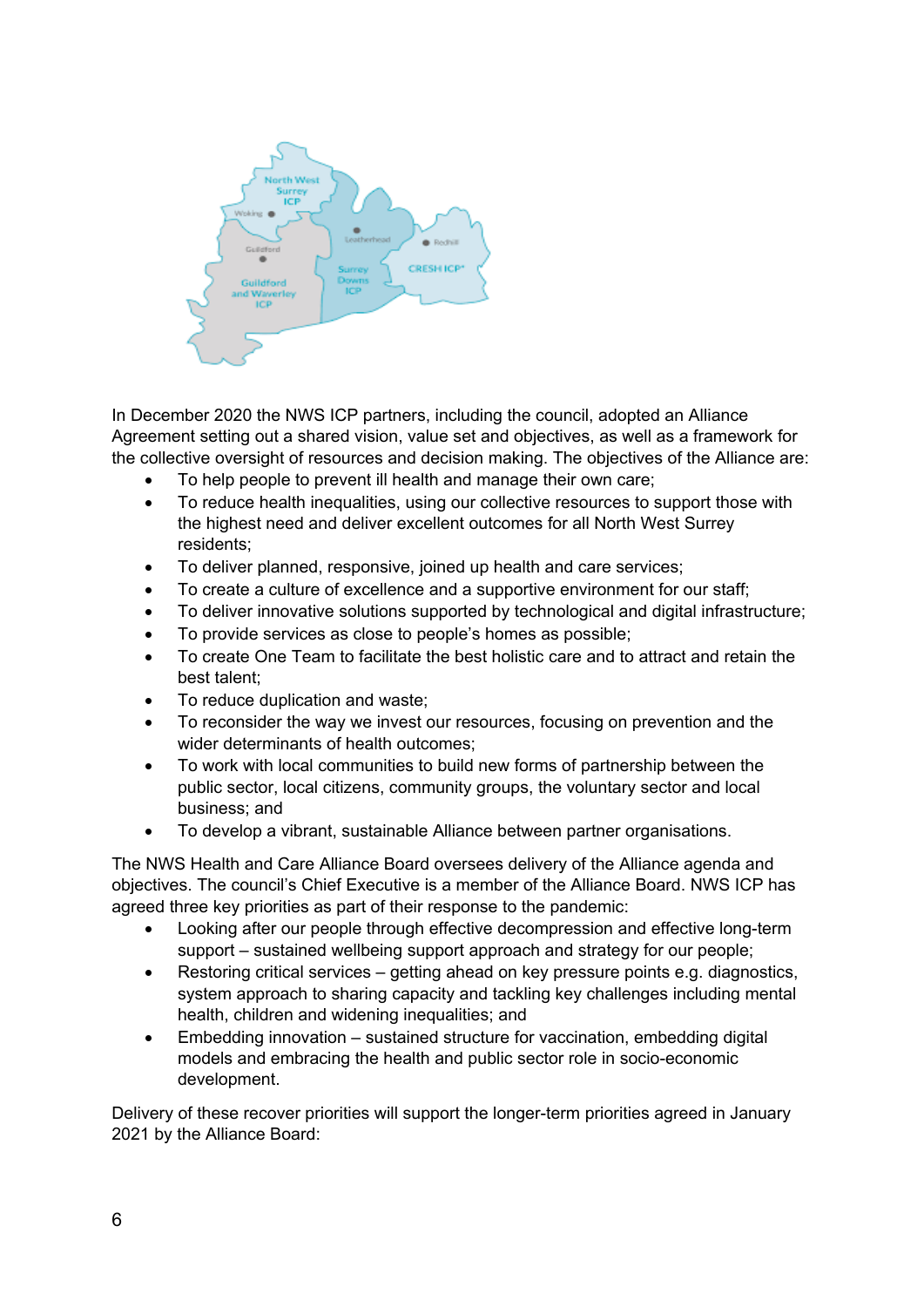- Place Based Teams around Primary Care Networks<sup>5</sup>;
- Frailty, local hubs and community response;
- Integrated discharge; and
- Service configuration and borough developments.

On an even more local level, the Woking **Redeeming Our Communities** conversation<sup>6</sup> , commissioned by Trinity Methodist Church as part of its Foundry Project, held a wellattended engagement event in March 2020 and identified the following as the top three community issues: provision of activities for youth, isolation/loneliness, and mental health.

The importance of the wider determinants and their impact on the health of local communities is increasingly recognised beyond the health and care sector by national and regional bodies. For example, **Creating Healthier Built Environments**, Surrey County Council's Guidance for Health and Local Planning published in January 2020, was specifically developed to support and enable health and planning colleagues to share planning policy that addresses public health issues and embed health and wellbeing into planning policies and decisions.

The guidance focuses on two elements of planning and health. One is the creation of healthy environments that support and encourage healthy lifestyles and consider the wider determinants of health. The other is identifying and securing appropriate local health infrastructure to support the health and care system.

## *A picture of Woking now*

Woking is one of 11 districts and boroughs in the county of Surrey<sup>7</sup>. It has a population of 100,793 across ten wards, which has plateaued in recent years following an above average increase from 2006 – 2015. Of the total population, 50.0% are male and 50.0% are female.



Woking has a slightly younger population profile than both England and the South East region. Of the Woking population, 21.6% are aged 0 to 15 (South East: 19.2%, England: 19.2%), 61.1% are aged 16 to 64 (South East: 61.3%, England 62.4%) and 17.3% are aged 65 and over (South East: 19.5%, England: 18.4%).

<sup>5</sup> Primary Care Networks bring general practices together to work at scale (covering populations of approximately 30,000-50,000 patients), focusing on service delivery.

<sup>6</sup> <https://roc.uk.com/woking/>

<sup>7</sup> Throughout this document 'Woking' is used to refer to the borough of Woking (as opposed to the town of Woking).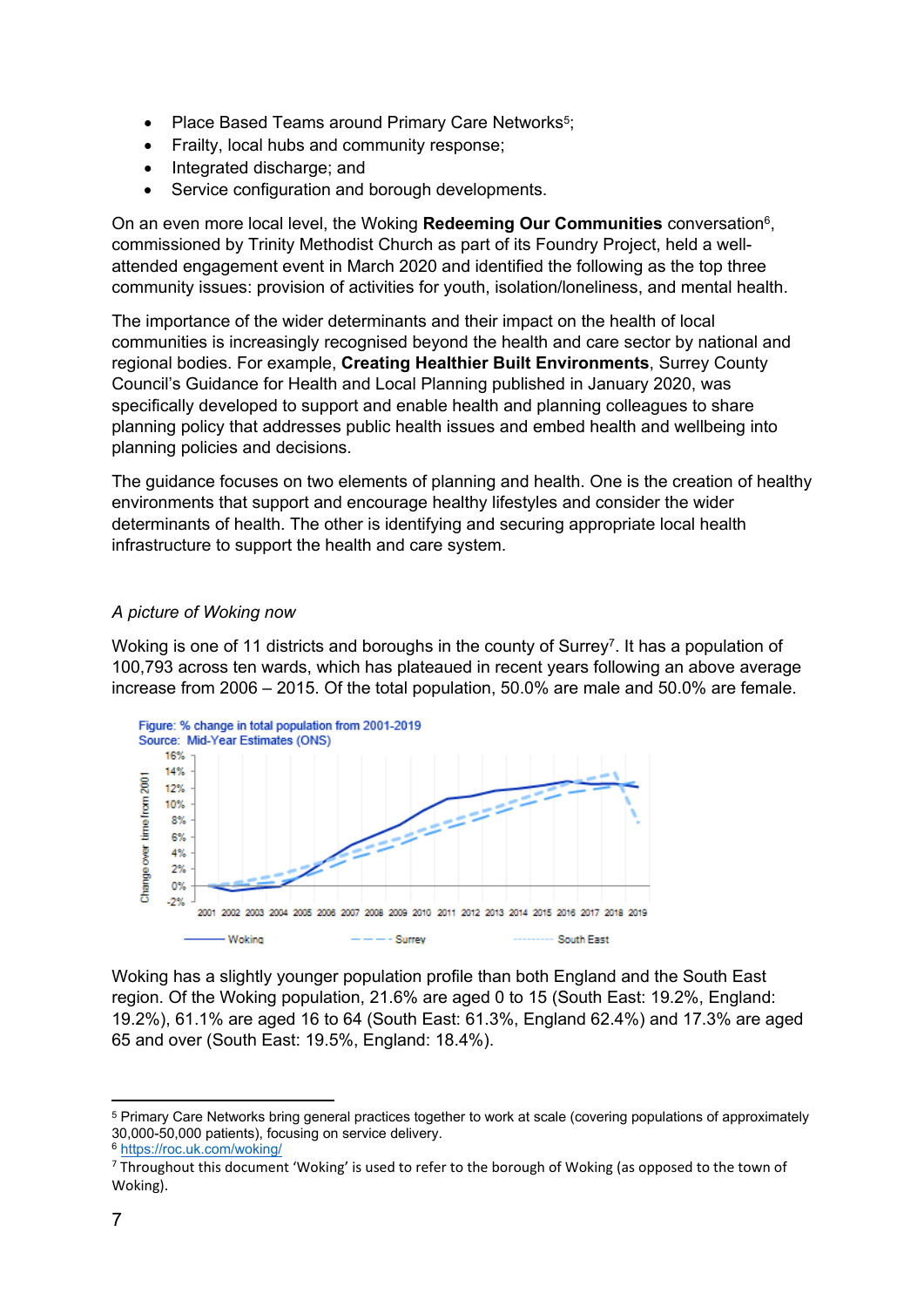However, in common with the rest of the country, Woking has an ageing population and the over 65 population is expected to increase by 3,900, more than 20%, in the next ten years.

Woking is the most ethnically diverse borough in Surrey, with a large Pakistani community (5.7% - the highest proportion in Surrey). In 2011, 83.6% of Woking's population identified themselves as white, 11.6% as Asian or Asian British, 1.4% as black or black British, 2.4% as mixed and 1.1% as other ethnic group.

Woking has the biggest Syrian Refugee Resettlement programme in the South East region. 50 Syrian families have been resettled in Woking over the last five years through the Home Office Vulnerable Person's Relocation Scheme. The council provides housing and intensive support for resettlement including health needs, benefits, employment, language training and social integration.

In March 2021 it was announced that Woking was top of the UK Vitality Index 2021<sup>8</sup> which assesses locations outside London to identify the best places to live, work and do business, in addition to those with the highest growth potential. The index incorporates a range of indicators including economy, business, health outcomes and the environment. Woking has also scored highly in other rankings, earning a spot among the happiest places in the UK, according to the Office for National Statistics, while the most recent Halifax Quality of Life Survey named Woking among the 20 best places to live in Britain.

## *The health of Woking*

The health of people in Woking is generally better than the English average. The life expectancy for both men and women is higher than the average for England – in Woking, life expectancy at birth for males is 82.7 years (compared to 80.8 for the South East region and 79.8 for England) and for females is 84.9 years (compared to 84.3 for the South East region and 83.4 for England).

However, there are health inequalities – differences between the health status of different groups of people – in Woking. In the most deprived areas of Woking, life expectancy is 5.7 years lower for men and 4.6 years lower for women than in the least deprived areas. This is, however, less pronounced than in the South East region generally (7.9 and 6.0 years respectively) and England as a whole (9.5 and 7.5 years respectively).

The Covid-19 pandemic has bought health inequalities into sharp focus. A Public Health England report<sup>9</sup> published in June 2020 found that that the impact of Covid-19 has replicated existing health inequalities, and in some cases has increased them. Nationally, the mortality rates from Covid-19 in the most deprived areas were more than double those in the least deprived areas for both males and females. This is greater than the inequality seen in mortality rates in previous years.

Woking performs well for most other measures of physical health - the infant mortality rate of 3.7 is in line with the South East region (3.7) and lower than England (3.9) and the under 75 mortality rate from cardiovascular diseases (46.8) is better than the averages for the South East region (57.1) and England (70.4), as is the under 75 mortality rate from cancer (110.6 in Woking compared to 121.6 in South East region and 129.2 in England). As the chart below

9

<sup>8</sup> <https://www.lsh.co.uk/explore/research-and-views/research/2021/feb/vitality-index-2021>

[https://assets.publishing.service.gov.uk/government/uploads/system/uploads/attachment\\_data/file/908434/Dispar](https://assets.publishing.service.gov.uk/government/uploads/system/uploads/attachment_data/file/908434/Disparities_in_the_risk_and_outcomes_of_COVID_August_2020_update.pdf) [ities\\_in\\_the\\_risk\\_and\\_outcomes\\_of\\_COVID\\_August\\_2020\\_update.pdf](https://assets.publishing.service.gov.uk/government/uploads/system/uploads/attachment_data/file/908434/Disparities_in_the_risk_and_outcomes_of_COVID_August_2020_update.pdf)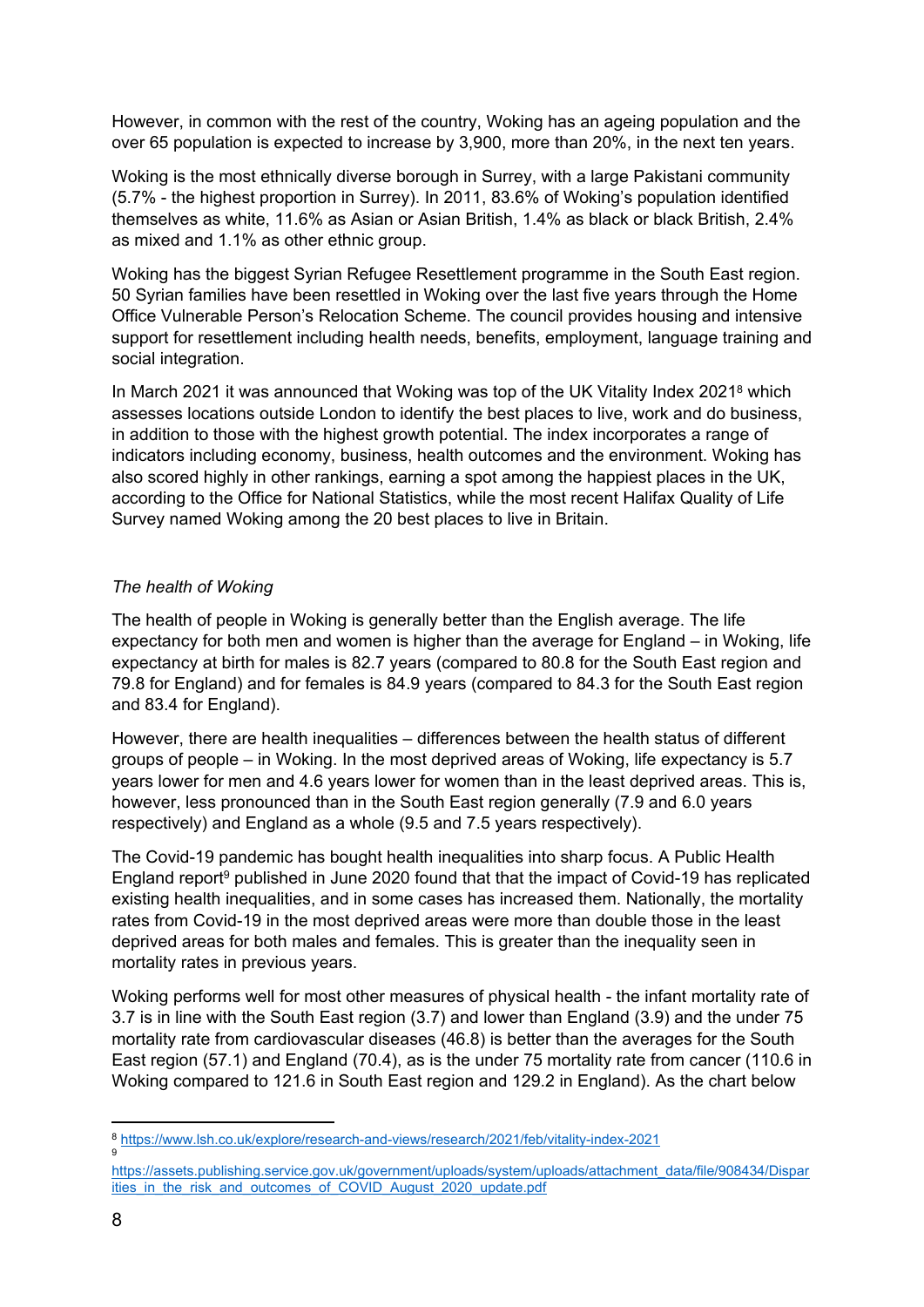shows, Woking had a lower emergency admission rate to hospital than other areas in England and the South East from 2013 – 2018.



However, the estimated prevalence of diabetes in Woking is 5.7%, higher than the Surrey average of 5.4% and broadly in line with the national average of 6.8%. As highlighted in the Government's White Paper **Working Together To Improve Health and Social Care For All** published in February 2021, diabetes is on the rise. The rate of diabetes in England is expected to increase by more than 15% by 2030.

There are over 14 million disabled people in the UK. Into this group fall 19% of working age adults, 44% of pensioners and 8% of children. Woking is the district/borough in Surrey with the highest percentage of adults claiming Disability Living Allowance (1.7% compared to 1.5% Surrey average). The top three wards for disability benefit claims are Hoe Valley, Goldsworth Park and Knaphill. The council's Homelink service has seen an increase in the number of clients with mobility issues as a result of the pandemic.



Figure 2: Shows proportion of people who are disabled and receiving Disability Living Allowance (DLA) Source: Department for Work and Pensions – February 2021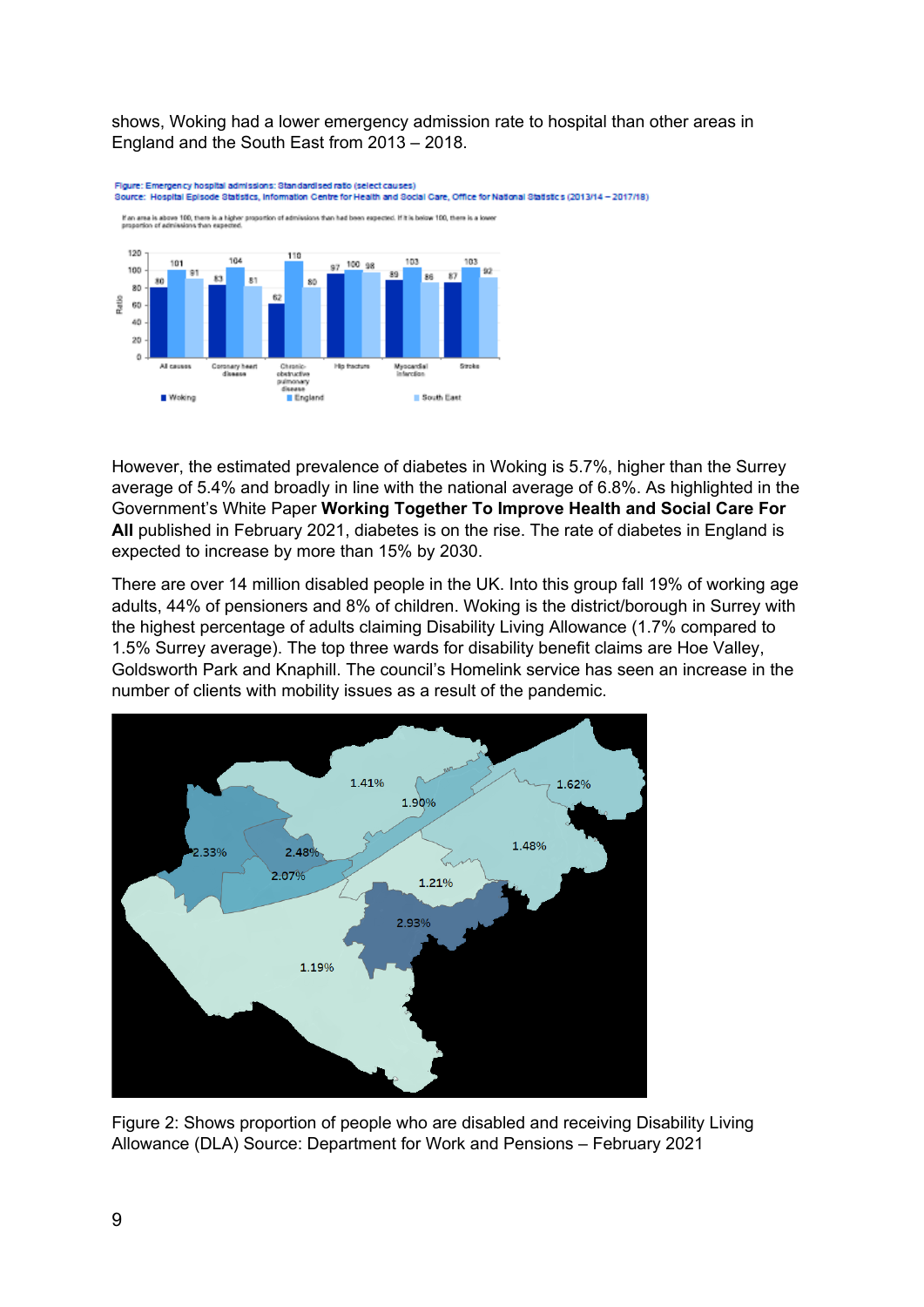Woking has the second highest rate in Surrey for children with Special Educational Needs and Disabilities (SEND) in Year R (aged 4-5 years) at 79.1 per 1,000 compared to the Surrey average of 55.3. At Year 6 (aged 10-11 years) the rate in Woking of 108.1 is slightly below the Surrey average of 109.6.

Surrey County Council's Graduated Response<sup>10</sup>, also known as 'SEND Support', provides an approach for early identification and intervention to support children who experience barriers in making progress. This 'staged' approach follows a four-part cycle - assess, plan, do and review – and sets out how services in Surrey work together with parents/carers, schools and settings to improve outcomes for children and young people with SEND.

In terms of mental health, the rate for self-harm related hospital admissions in Woking is 106.4 (representing 100 admissions per year), lower than the average for both the South East region (199.7) and England (193.4). Similarly, Woking's suicide rate of 8.0 per 100,000 people is lower than that of the South East region (9.6) and England (10.1). Males account for around 75% of suicide deaths, with 45-60 being the highest risk age group. The Surrey Suicide Prevention Strategy 2019-22 aims to reduce levels of suicide by 10% by 2021.

Mental health problems are distributed according to a gradient of economic disadvantage i.e. the poorer and more disadvantaged are more likely to be affected by a mental illness.

Nationally, one in six adults experiences a common mental health problem such as anxiety or depression. The estimated prevalence of common mental disorders in Woking is lower compared to the South East region and England for both the population aged 16 and over (England: 16.9%, South East region: 14.8%, Woking: 13.1%) and the population aged 65 and over (England: 10.2%, South East region: 9.2%, Woking: 7.9%).

However, Woking has a slightly higher percentage of adults claiming incapacity benefit for mental health issues (1.6% of all incapacity benefit claimants) compared to the rest of Surrey (1.5%), ranking joint second out of the 11 borough and districts in Surrey. It should be noted that this is lower than the England average of 2.3% and no Woking wards fall above this national average. The top three wards for mental health incapacity benefit are Knaphill<sup>11</sup> (2.2%), Canalside (2.0%) and Goldsworth Park (1.7%), as show in the map below.

Figure 3: Claimants of Incapacity Benefit who are claiming due to mental health related conditions Source: Department for Work and Pensions – May 2020

<sup>10</sup> <https://www.surreylocaloffer.org.uk/kb5/surrey/localoffer/site.page?id=6soPrqIr3vA>

<sup>11</sup> Brookwood Asylum in Knaphill was the leading mental hospital in West Surrey until its closure in 1994. Many former residents chose to stay in the area.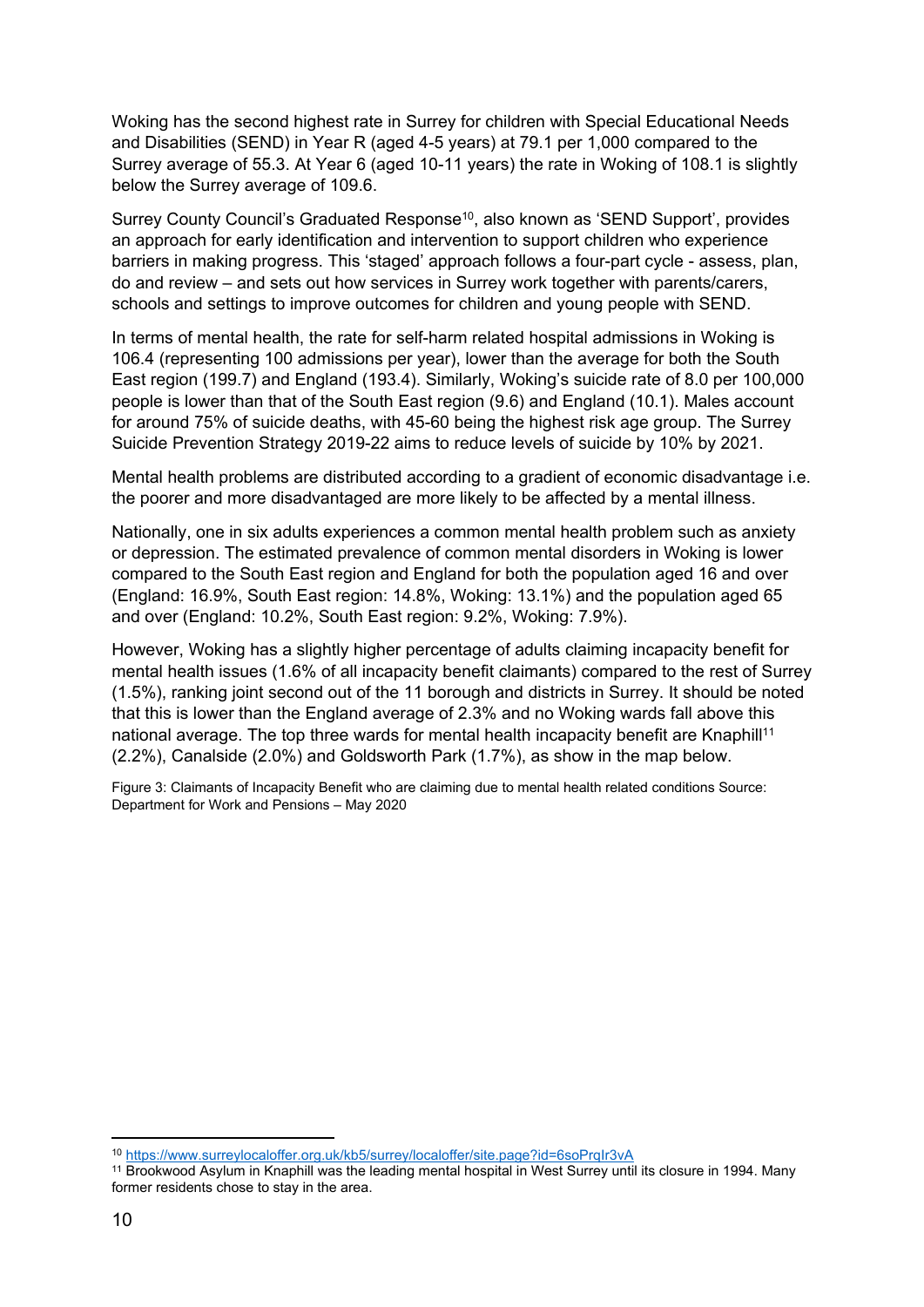

The trend for those claiming Incapacity Benefit due to mental health has remained largely flat across the last 10 years.

Mental health has been identified as a particular issue in young people. In 2020, Redeeming Our Communities undertook a survey of more than 150 young people in Woking. When asked what the biggest issue was in Woking, the main response was mental health, followed by a lack of things to do / being bored and bullying in school, online and through phone and text messages. During the past year, 73% of young people surveyed had experienced anxiety, 40% had felt isolation, 37% had periods of sustained mental health illness and depression, 24% had suffered from self-harm, and 8% said their long-term mental health had been affected by a disability.

The lockdowns as a result of the pandemic have had a significant impact on mental health and social isolation. The UCL COVID-19 Social Study published in February 2021 found that anxiety and depression levels are consistently higher than pre-pandemic averages. The ONS report **Coronavirus and the Social Impacts on Great Britain**, published in November 2020, found that restrictions on socialising have had an impact on people's wellbeing and mental health with nearly half of adults (49%) reporting boredom, loneliness, anxiety or stress arising due to the pandemic. In November 2020 Surrey County Council published a Covid-19 Community Impact Assessment<sup>12</sup> which found that 58% of Woking residents were concerned about their mental health and wellbeing for the following six months. This figure is 11% higher than the Surrey average and the highest of the districts and boroughs in Surrey.

A social prescribing survey of 29 link workers and wellbeing advisers across Surrey in January 2021 found that the most common issues being experienced by clients were mental

<sup>12</sup> <https://www.surreyi.gov.uk/covid-impacts/>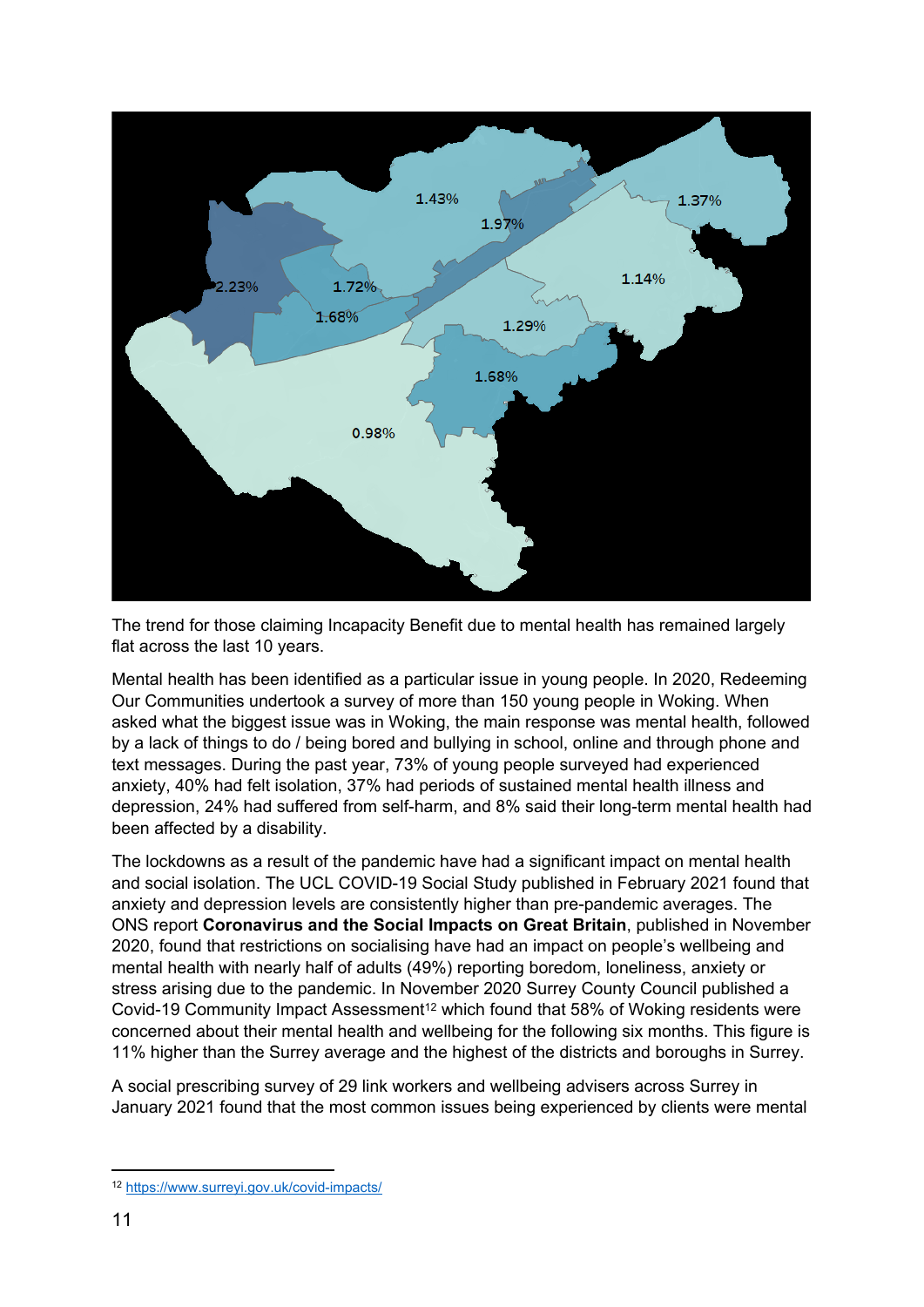health and emotional support, and social interaction or loneliness. An ONS survey<sup>13</sup> between October 2020 and February 2021 found that 6.58% of people in Woking often or always felt lonely, compared to 6.17% in Surrey and 7.26% in England.

The mental health impact of the pandemic on children and young people has been widely reported. In July 2020 NHS Digital undertook a survey<sup>14</sup> of the mental health of children and young people across England, a follow-up to a 2017 survey. This latest survey found that rates of probable mental disorder in children aged 5 - 16 years have increased from one in nine (10.8%) in 2017 to one in six (16.0%) in 2020. The likelihood of a probable mental disorder increased with age, and there was a noticeable difference in gender for the older age group (17 - 22 years); 27.2% of young women and 13.3% of young men were identified as having a probable mental disorder in 2020.

Dementia is now the leading cause of death in the UK. 1.29% of the Woking population (which equates to 1,370 people)<sup>15</sup> is living with dementia. This is broadly in line with the UK average of 1.29%. The number of people with dementia is predicted to rise by up to 35% by 2025 and 146% by 2050.

The remainder of this chapter summaries the wider determinants of health and key services and facilities in Woking with a more detailed analysis in Appendix B.

|                 | <b>HEADLINES</b>                                                                                                                        | <b>KEY SERVICES AND FACILITIES</b>                                                      |
|-----------------|-----------------------------------------------------------------------------------------------------------------------------------------|-----------------------------------------------------------------------------------------|
| ISMOKING        | 7.6% of adults in Woking<br>smoke, lower than both<br>Surrey (12.2%) and England<br>$(13.9\%)$                                          | One You Surrey provides<br>smoking cessation services<br>across the county              |
| <b>DIET</b>     | Obesity prevalence $(8.5%)$ –<br>highest rate in Surrey<br>Childhood obesity rates<br>higher than Surrey averages                       | 'Be Your Best' weight<br>management programme<br>(Surrey wide)<br>Foodwise<br>Foodbanks |
| <b>EXERCISE</b> | Over a quarter of adults and<br>almost a third of children do<br>less than 30 minutes<br>moderate intensity physical<br>activity a week | Leisure facilities, sports clubs<br>Cycle routes                                        |

#### *Health behaviours*

<sup>13</sup>

[https://www.ons.gov.uk/peoplepopulationandcommunity/wellbeing/datasets/lonelinessratesandwellbeingindicator](https://www.ons.gov.uk/peoplepopulationandcommunity/wellbeing/datasets/lonelinessratesandwellbeingindicatorsbylocalauthority) [sbylocalauthority](https://www.ons.gov.uk/peoplepopulationandcommunity/wellbeing/datasets/lonelinessratesandwellbeingindicatorsbylocalauthority)

<sup>14</sup> [https://digital.nhs.uk/data-and-information/publications/statistical/mental-health-of-children-and-young-people](https://digital.nhs.uk/data-and-information/publications/statistical/mental-health-of-children-and-young-people-in-england/2020-wave-1-follow-up)[in-england/2020-wave-1-follow-up](https://digital.nhs.uk/data-and-information/publications/statistical/mental-health-of-children-and-young-people-in-england/2020-wave-1-follow-up)

<sup>15</sup> [https://app.polimapper.co.uk/?dataSetKey=38d03a57d2f948c8b577839a1cf16543#\\_=&con\\_over=Woking](https://app.polimapper.co.uk/?dataSetKey=38d03a57d2f948c8b577839a1cf16543#_=&con_over=Woking)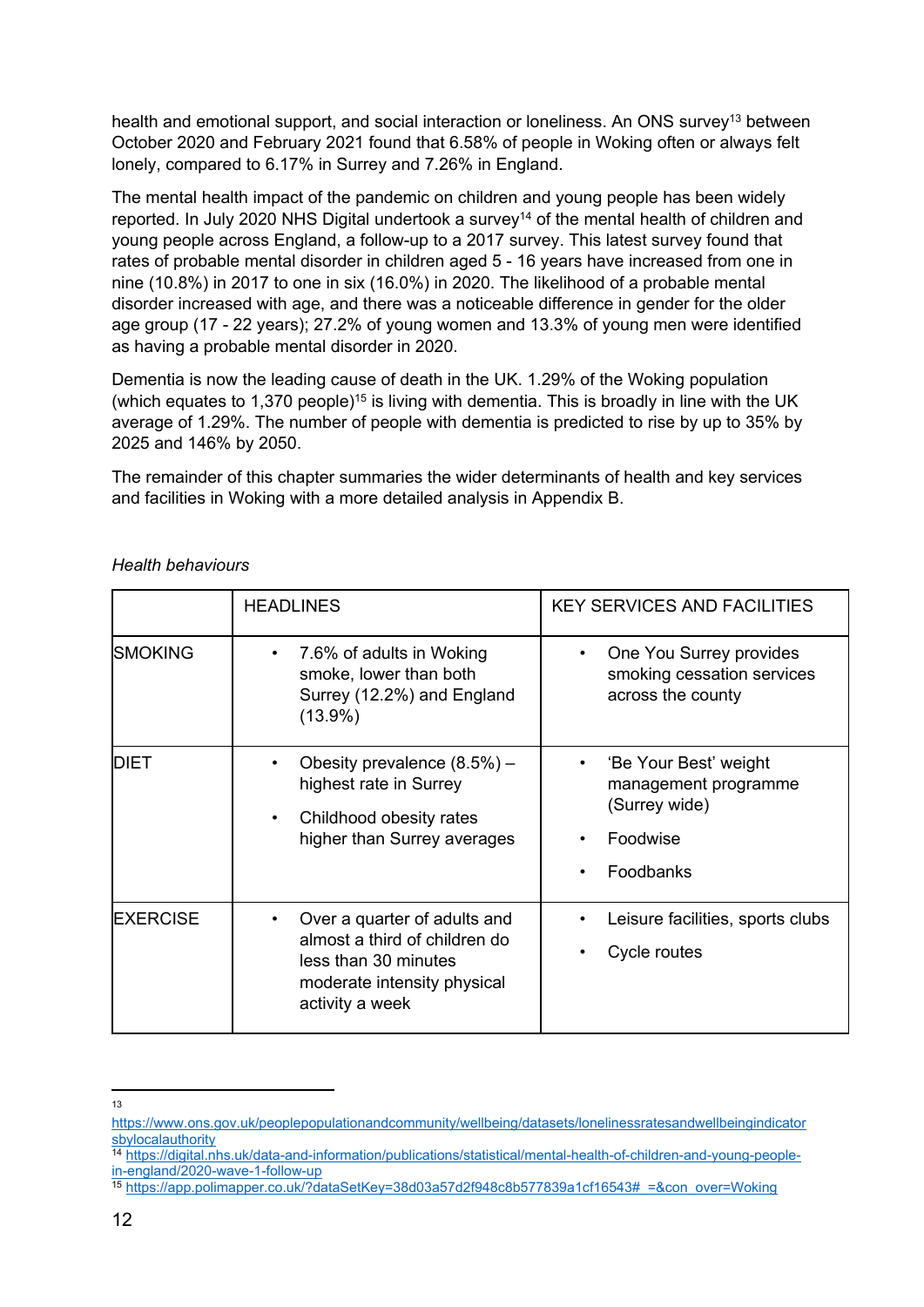| <b>ALCOHOL</b>                 | Rate for alcohol-related harm<br>$\bullet$<br>admissions lower than Surrey<br>and England | i-access drug and alcohol<br>service (Surrey wide)                                                |
|--------------------------------|-------------------------------------------------------------------------------------------|---------------------------------------------------------------------------------------------------|
| <b>SEXUAL</b><br><b>HEALTH</b> | Rate of new STIs lower than<br>$\bullet$<br>Surrey and England                            | Sexual Health Clinic at<br><b>Woking Community Hospital</b><br>(commissioned by Public<br>Health) |

## *Socio economic factors*

|                                                      | <b>HEADLINES</b>                                                                                                                                                                                                          | <b>KEY SERVICES AND FACILITIES</b>                                                                                                                                                                      |  |  |
|------------------------------------------------------|---------------------------------------------------------------------------------------------------------------------------------------------------------------------------------------------------------------------------|---------------------------------------------------------------------------------------------------------------------------------------------------------------------------------------------------------|--|--|
| <b>EDUCATION</b>                                     | Average 8 attainment score<br>$\bullet$<br>better than both Surrey and<br>England<br>% of working age population<br>qualified to at least Level 2 or<br>higher is above South East<br>average                             | <b>Surrey County Council is</b><br>$\bullet$<br>responsible for education - 30+<br>primary schools, 10 secondary<br>schools, 4 further education<br>institutions                                        |  |  |
| EMPLOYMENT                                           | Historically, unemployment has<br>$\bullet$<br>been below national average but<br>slightly higher than Surrey<br>Youth unemployment 7.7% vs<br>5.8% in Surrey<br>Pandemic has had an impact and<br>will continue to do so | <b>Economic Growth Strategy</b><br>Strategy with Department for<br>Work and Pensions for youth<br>training and skills development                                                                       |  |  |
| <b>INCOME</b>                                        | Woking is one of the 20% least<br>deprived districts/unitary<br>authorities in England<br>9.7% of children live in low<br>income families (Surrey: 12.9%)                                                                 |                                                                                                                                                                                                         |  |  |
| <b>FAMILY AND</b><br><b>SOCIAL</b><br><b>SUPPORT</b> | Over 14,000 single person<br>$\bullet$<br>households                                                                                                                                                                      | <b>Family Centres and Family</b><br><b>Support Programme</b><br>Targeted youth-work<br>Centres for the Community<br>Volunteer management and<br>charity support<br>Social prescribing<br>Carers support |  |  |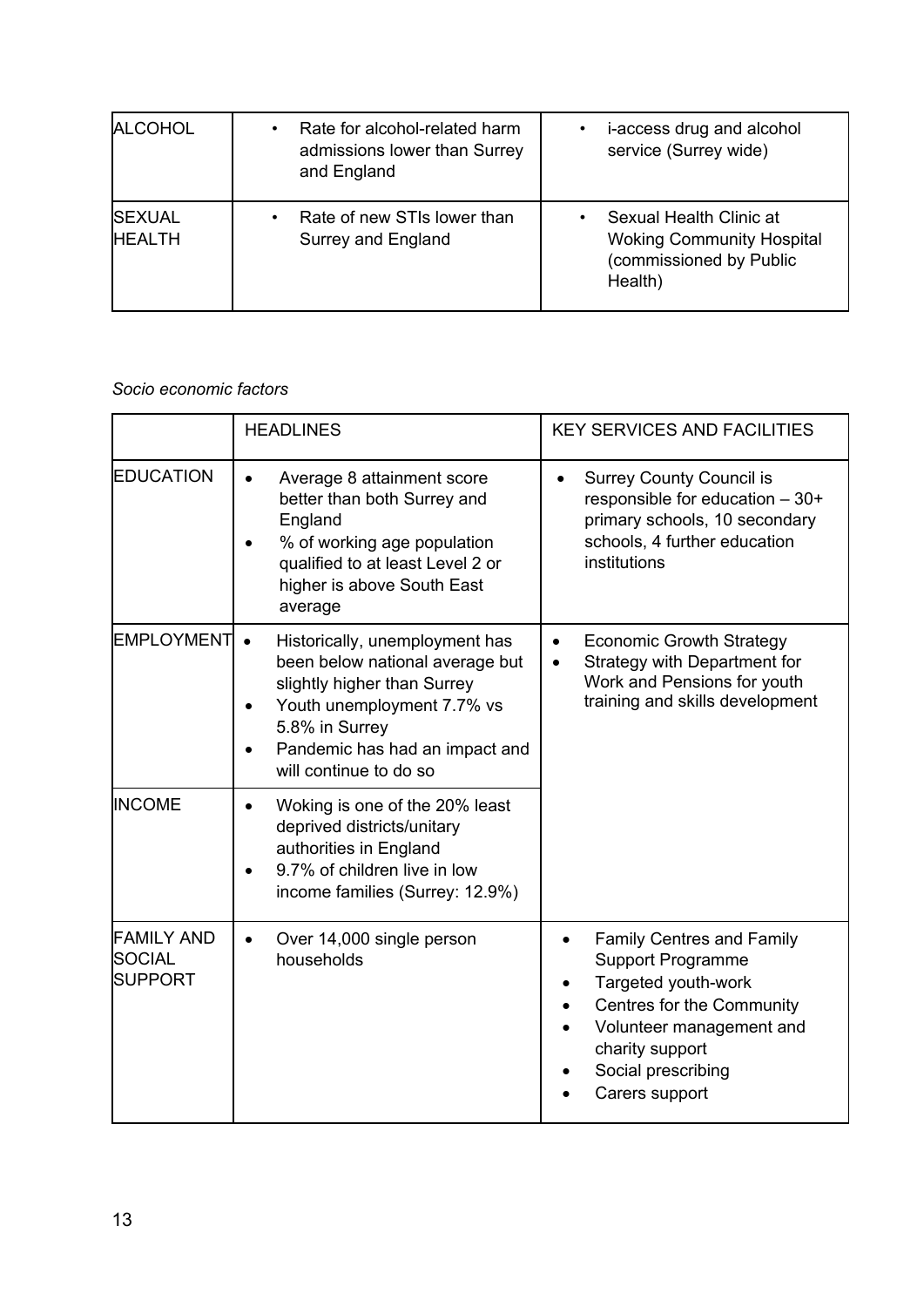| <b>COMMUNITY</b><br><b>SAFETY</b> | Overall Woking is a safe                                                                                                                  | Safer Woking Partnership                 |
|-----------------------------------|-------------------------------------------------------------------------------------------------------------------------------------------|------------------------------------------|
|                                   | place.                                                                                                                                    | <b>Woking Street Angels</b><br>$\bullet$ |
|                                   | Rates of violent crime above<br>$\bullet$<br>south east average and rate<br>of anti-social behaviour above<br>Surrey and England averages | <b>Your Sanctuary</b><br>$\bullet$       |

## *Environment*

|                                    | <b>HEADLINES</b>                                                                                                                                                  | <b>KEY SERVICES AND FACILITIES</b>                                                                                                                                                                                                                                                                                                                                                                                                                            |
|------------------------------------|-------------------------------------------------------------------------------------------------------------------------------------------------------------------|---------------------------------------------------------------------------------------------------------------------------------------------------------------------------------------------------------------------------------------------------------------------------------------------------------------------------------------------------------------------------------------------------------------------------------------------------------------|
| ENVIRONMENTAL<br><b>QUALITY</b>    | Over 15% of Woking is green<br>$\bullet$<br>space, higher than Surrey and<br>England<br>Air pollutants in line with Surrey<br>and England                         | Woking 2050<br>$\bullet$<br><b>Climate Emergency Action</b><br>Plan<br><b>Planet Woking</b><br>$\bullet$<br>Natural Woking<br>٠                                                                                                                                                                                                                                                                                                                               |
| <b>BUILT</b><br><b>ENVIRONMENT</b> | Increasing house prices<br>Rents above Housing Benefit<br>Need for affordable homes<br>Overcrowding above Surrey<br>average<br>Increase in homeless<br>households | Sheerwater regeneration<br>programme<br>Housing strategy<br>٠<br>Planning approach considers<br>٠<br>health and wellbeing<br>Wide range of services to<br>support people in own homes:<br>Independent Support Service,<br>HomeSafe Plus, Handyperson<br>Service, Community Meals,<br>Careline, Woking<br>Independence Show Home,<br>Homelink, Falls Responder<br>Service, Woking Safer Living<br>and Independence<br>Consultancy Clinic,<br>Home2Home Service |

#### *Clinical care*

Physical and mental health and care services are provided by a range of organisations including NHS providers, Surrey County Council and the voluntary and community sector.

Although the Council has limited influence over the quality of clinical care, it can and does influence access to clinical care, for example through the provision of space for health services in the local community and ensuring transport provides easy access to health services.

 $\triangleright$  In November 2020 outpatient physiotherapy services were relocated from Ashford and St Peter's Hospital to five new physio rooms at Woking Leisure Centre to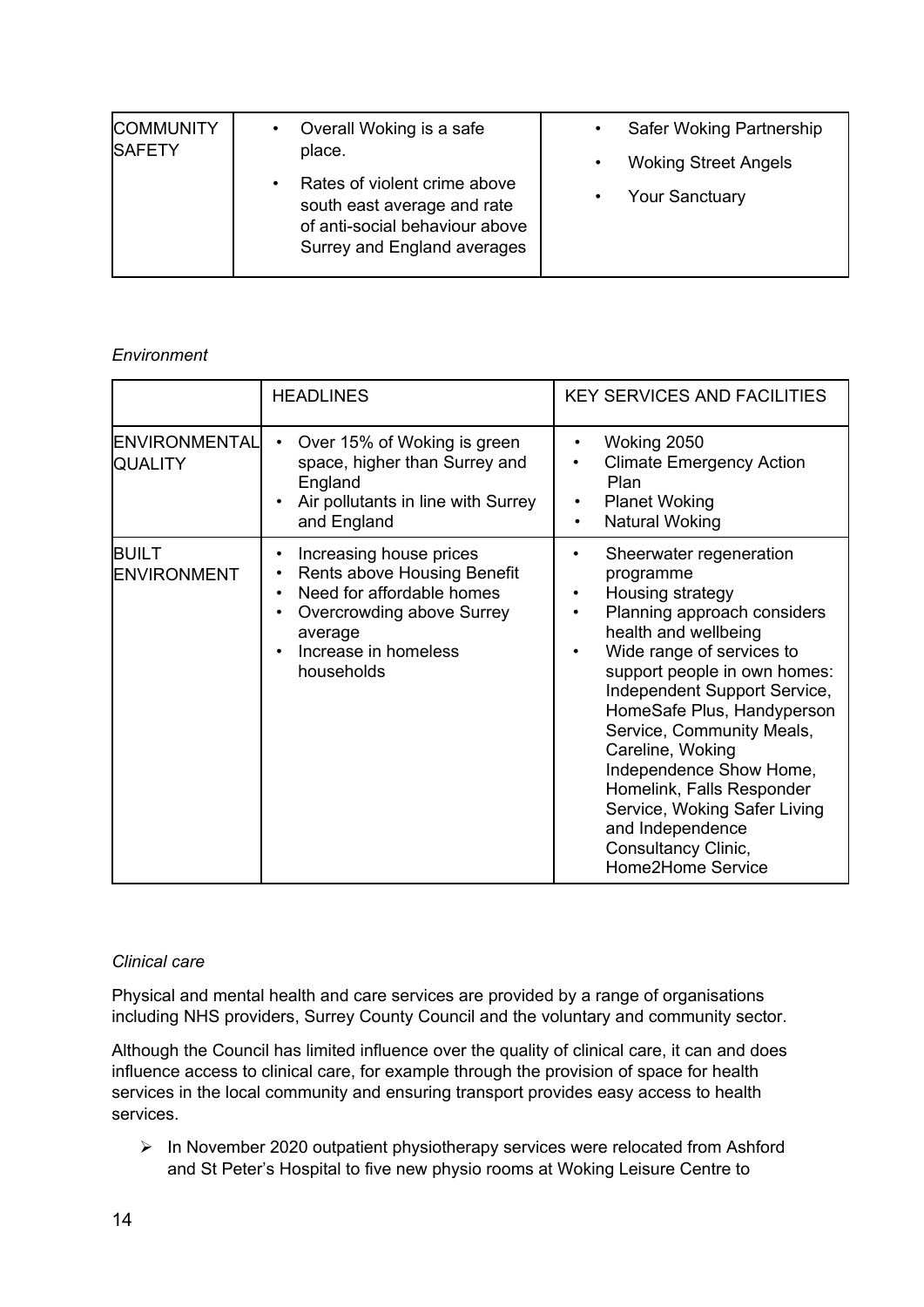improve access, provide the opportunity to link recovery programmes with exercise at the gym and encourage local residents to access facilities and activities they may never have done before.

In addition, the stigma in relation to mental health issues can prevent people from seeking help and the Council can play a role in reducing this.

 $\triangleright$  In 2019, Woking was recognised by the Alzheimer's Society as the first Dementia Friendly Community in Surrey.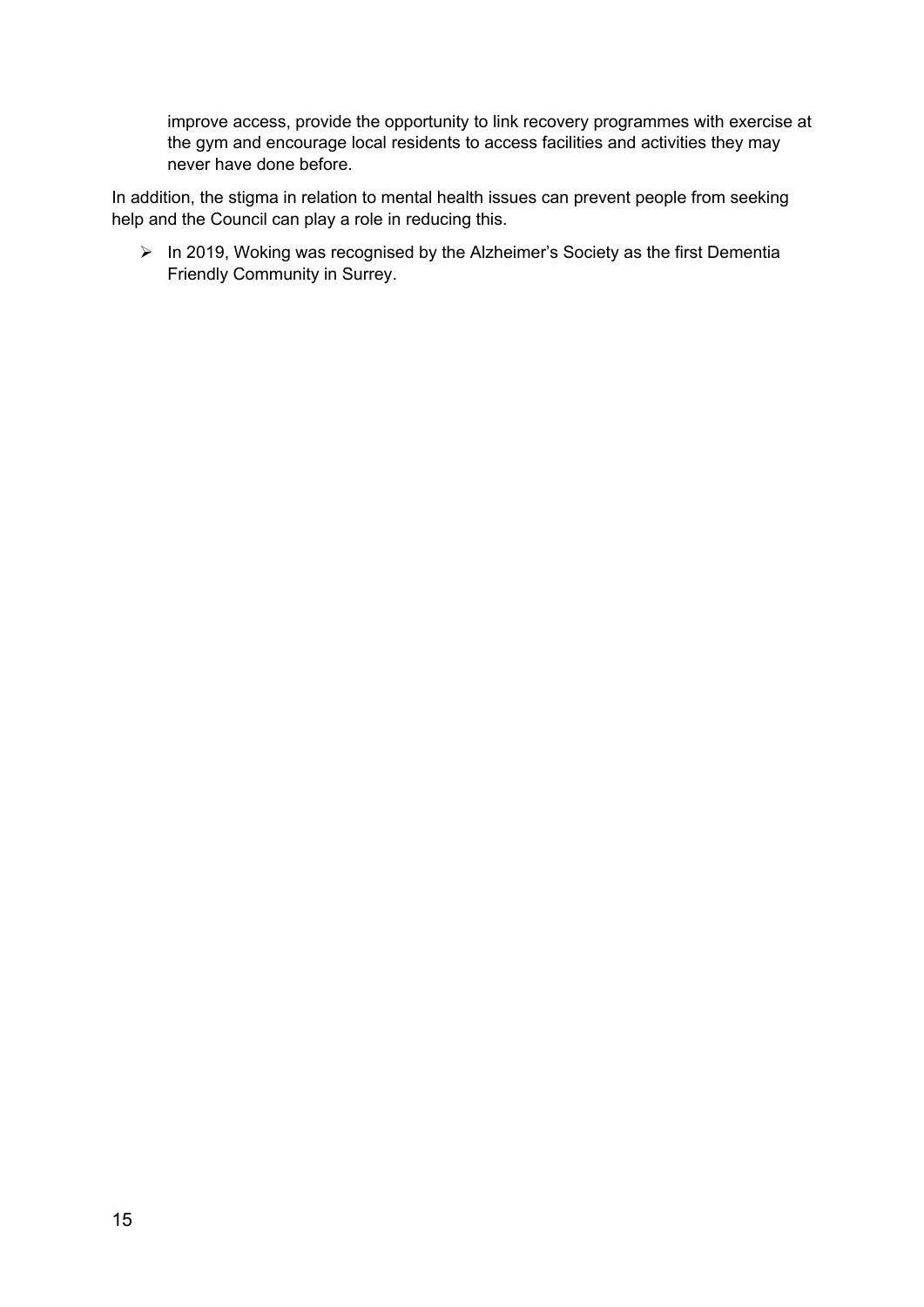#### **Our priorities**

We have identified five key priorities to address the main challenges and inequalities set out in the previous chapter. These priorities will guide us to deliver our vision for the health and wellbeing of the Woking population:

# **"Everyone in Woking lives a healthy and independent life"**

## 1. **We will support, and wherever possible improve, the mental health of people in Woking.**

Mental health is a positive state of mind and body, feeling safe and able to cope, with a sense of connection with people, communities and the wider environment<sup>16</sup>. Our mental health influences our physical health, as well as our capability to lead a healthy lifestyle and to manage and recover from physical health conditions. Mental health was a strong theme from the staff workshops (see Engagement chapter) and is aligned with the Surrey Health and Wellbeing Strategy which has "supporting the mental health and emotional wellbeing of people in Surrey" as one of its three priorities.

We will seek to prevent poor mental health and support people with mental health needs, including dementia, learning disabilities, autism and substance misuse. We will achieve this by ensuring that our services are inclusive and accessible by signposting people with mental health needs to other services that will assist them in accessing the appropriate help and resources, and by creating communities and environments that support good mental health.

*"There are lots of really good charities and services available to people, but it is hard to know when or how to refer people and what services are right for the situation." (WBC staff member)*

Mental health is a priority for our **whole population**. In addition, we have identified **children and young adults** as a particular focus group because of the increasing number of children experiencing mental health problems and the strong association between experiencing mental health problems in childhood and then in adulthood<sup>17</sup>. Delivery of this priority is likely to involve working with families.

Our objective is to improve overall mental health and ensure that those with mental health issues feel supported.

## 2. **We will identify and support people experiencing social isolation and loneliness in Woking.**

<sup>16</sup>

[https://assets.publishing.service.gov.uk/government/uploads/system/uploads/attachment\\_data/file/138253/dh\\_12](https://assets.publishing.service.gov.uk/government/uploads/system/uploads/attachment_data/file/138253/dh_124058.pdf) [4058.pdf](https://assets.publishing.service.gov.uk/government/uploads/system/uploads/attachment_data/file/138253/dh_124058.pdf)

<sup>17</sup> Research shows that around half of all lifetime mental health problems start by mid- teens, and three-quarters by the mid-20s.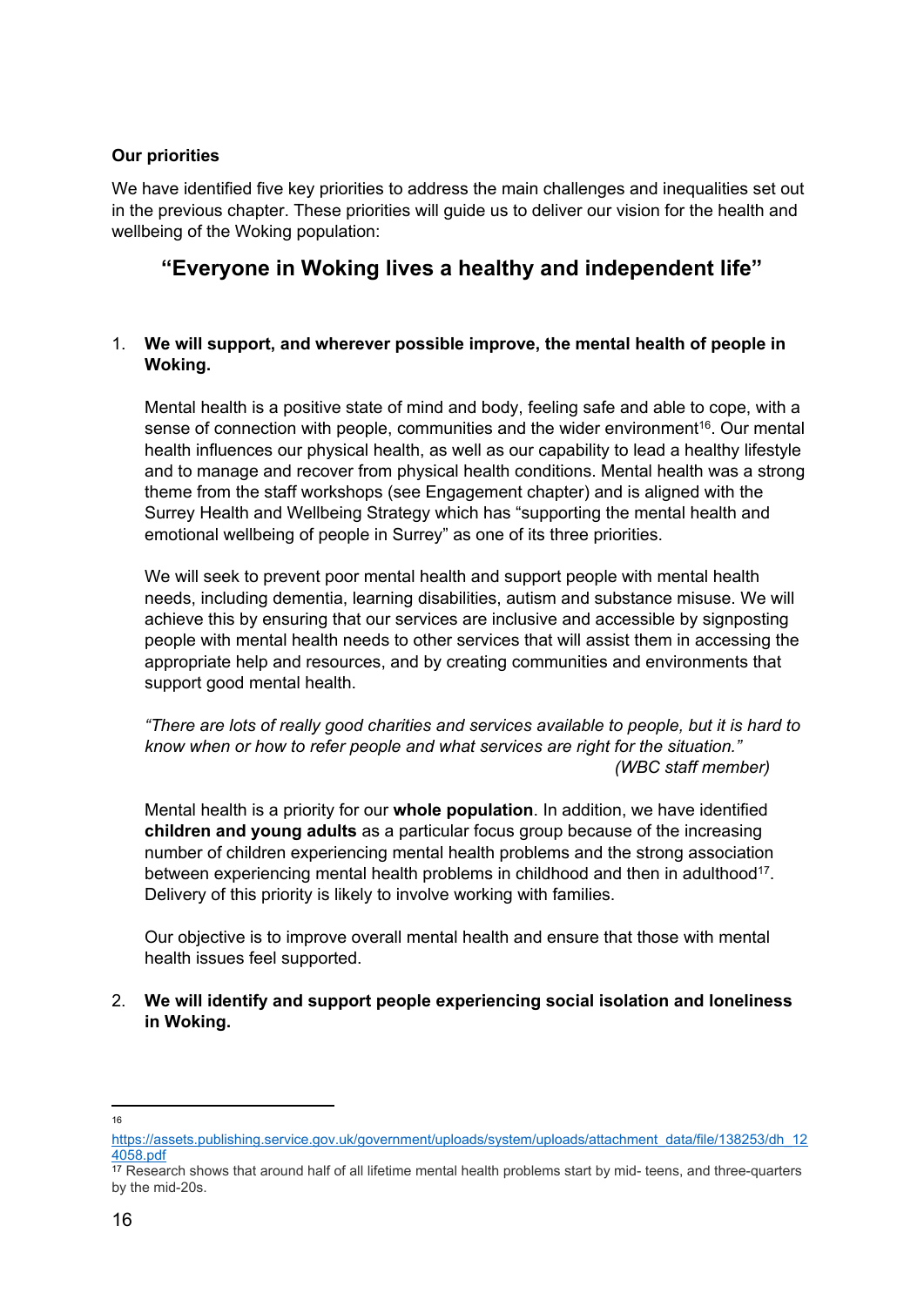Loneliness and social isolation are different but related concepts. Loneliness is a subjective feeling about the gap between a person's desired levels of social contact and their actual level of social contact. It refers to the perceived quality of a person's relationships. Social isolation is a lack of social connections. It is an objective measure of the quantity (not quality) of relationships. People may choose to have a small number of contacts.<sup>18</sup> People can become socially isolated for a variety of reasons including leaving the workplace, the deaths of spouses and friends or through disability, illness or ageing.

People can be isolated (alone) yet not feel lonely. People can be surrounded by other people, yet still feel lonely. We will therefore seek to increase opportunities for people to meet or speak (to reduce social isolation) as well as helping build, maintain and reestablish meaningful relationships to combat loneliness.

Again, this priority aligns with the Surrey Health and Wellbeing Strategy which states, in relation to its priority of mental health and emotional wellbeing, that it will be focusing on "preventing isolation and enabling support for those who do feel isolated". Social isolation and loneliness also emerged as themes in the staff workshops.

We have identified **older people** as a focus group because there is strong evidence that many adults aged 50 and over are socially isolated or lonely in ways that put their health at risk. Within this focus group, we will consider interventions that target specific cohorts as we understand these interventions can be more successful<sup>19</sup> and have heard from staff that there are some gaps in existing services.

*"We are short of ways of engaging with certain people, for example, single men or father-only families."*

*(WBC staff member)*

We have also noted the emerging evidence of the impact this pandemic and lockdowns have had on social isolation and loneliness in other groups (for example, males living alone where we have seen a significant increase in social prescribing referrals). However, we propose that as part of the strategy review (see Governance chapter) we consider the longer term impacts of the pandemic before determining whether we need to include any additional focus groups within this priority.

Our objective is to reduce the number of people experiencing social isolation and loneliness in Woking. This will include identifying people in Woking who are socially isolated or lonely so that they can be supported.

*"We need to join up more with partners to find those who are isolated and get the community back on board."*

*(WBC staff member)*

## 3. **We will reduce obesity rates in Woking.**

<sup>18</sup> [https://www.ageuk.org.uk/our-impact/policy-research/loneliness-research-and-resources/loneliness-isolation](https://www.ageuk.org.uk/our-impact/policy-research/loneliness-research-and-resources/loneliness-isolation-understanding-the-difference-why-it-matters/)[understanding-the-difference-why-it-matters/](https://www.ageuk.org.uk/our-impact/policy-research/loneliness-research-and-resources/loneliness-isolation-understanding-the-difference-why-it-matters/)

 $19$  See 'key considerations linked to the known evidence base' at [https://www.calderdale.gov.uk/v2/residents/health-and-social-care/joint-strategic-needs-assessment/older](https://www.calderdale.gov.uk/v2/residents/health-and-social-care/joint-strategic-needs-assessment/older-people/loneliness-and-social)[people/loneliness-and-social#key-considerations](https://www.calderdale.gov.uk/v2/residents/health-and-social-care/joint-strategic-needs-assessment/older-people/loneliness-and-social)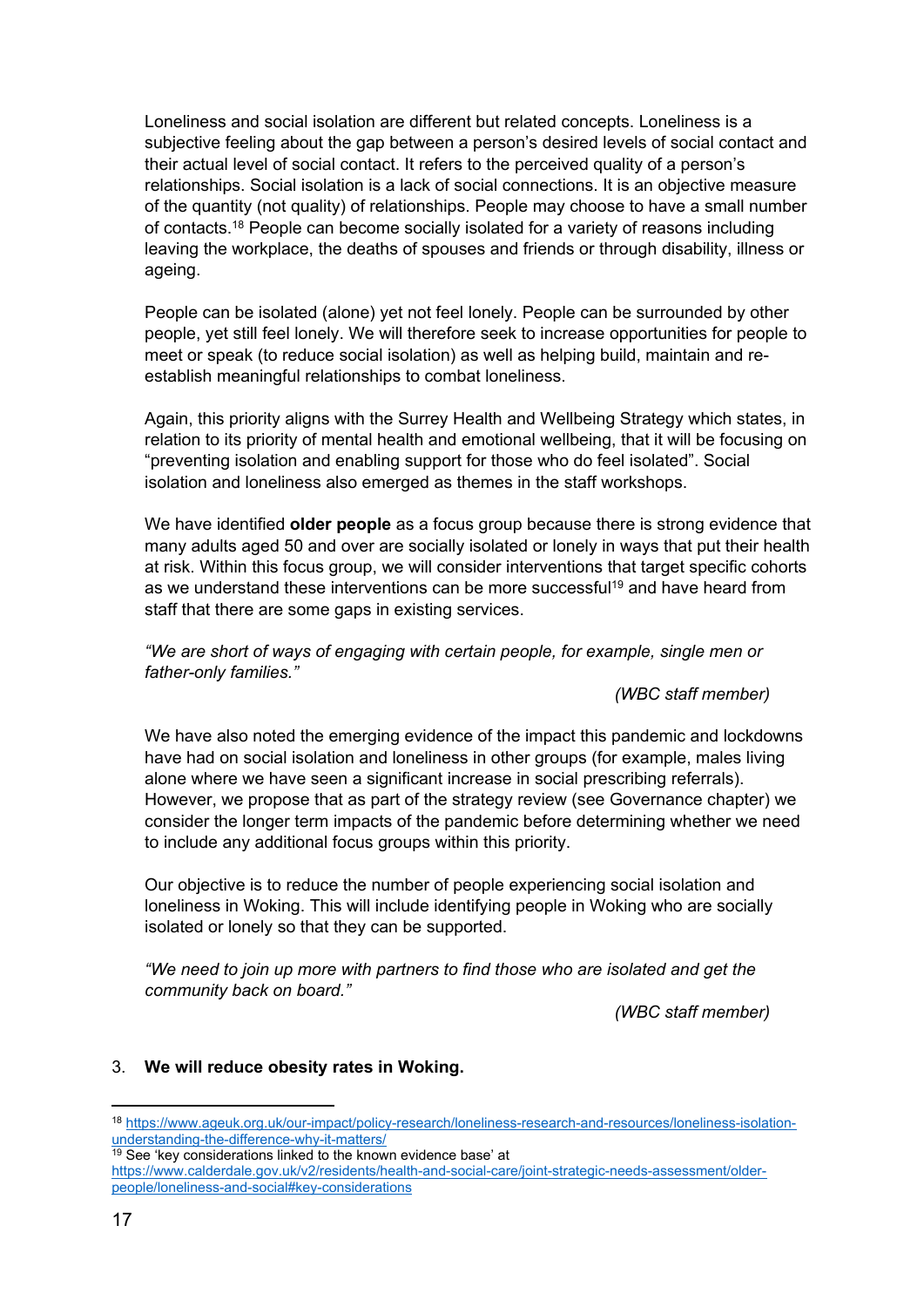Obesity is a significant issue in Woking. We will tackle it by focusing on the main causes of obesity – poor diet and low levels of physical activity. This is aligned with the Surrey Health and Wellbeing Strategy which has as one of its three priorities "helping people in Surrey to lead healthy lives" stating that it will focus on "working to reduce obesity and excess weight rates and physical inactivity." The white paper published in February 2021 also references the importance of active lives.

We have identified **children** as a focus group. Children who are overweight or living with obesity are much more likely to become adults living with obesity and have a higher risk of morbidity, disability and premature mortality in adulthood. We will also focus on **pregnant women and parents** as influencers of children and young people.

**Canalside, Goldsworth Park and Hoe Valley** are outliers in relation to the proportion of overweight and obese children and adults and inactive adults compared to the rest of the borough. We have therefore identified them as focus wards.

Our objective is to increase the proportion of children who have a healthy weight and are active.

#### **4. We will empower residents to live independent lives.**

We will provide services that support people to live as independently as possible, do so, ideally in their own homes. This is aligned with the Surrey Health and Wellbeing Strategy which states, in relation to its priority of healthy lives, that it will focus on "helping people to live independently for as long as possible and to die well." The white paper published in February 2021 sets out a vision for helping people live more independent lives for longer.

We have identified **older people (65+)** as a focus group because this is the largest group most at risk of a decline in their independence (due to ageing). It is also a growing group.

Our objective is to support residents to live independently, whilst retaining connection to their communities, for as long as possible.

#### **5. We will support the wellbeing of carers.**

We will support carers in a way that enables them to continue their important caring responsibilities and minimises the impact of these duties on their own physical and mental health. Carers are under-recognised, yet the value of unpaid care in the UK is roughly equivalent to the annual budget of the NHS.

This priority is aligned with the Surrey Health and Wellbeing Strategy which identifies young and adult carers as a specific target group.

We will support **all carers, including young carers,** with the objective of improving their wellbeing.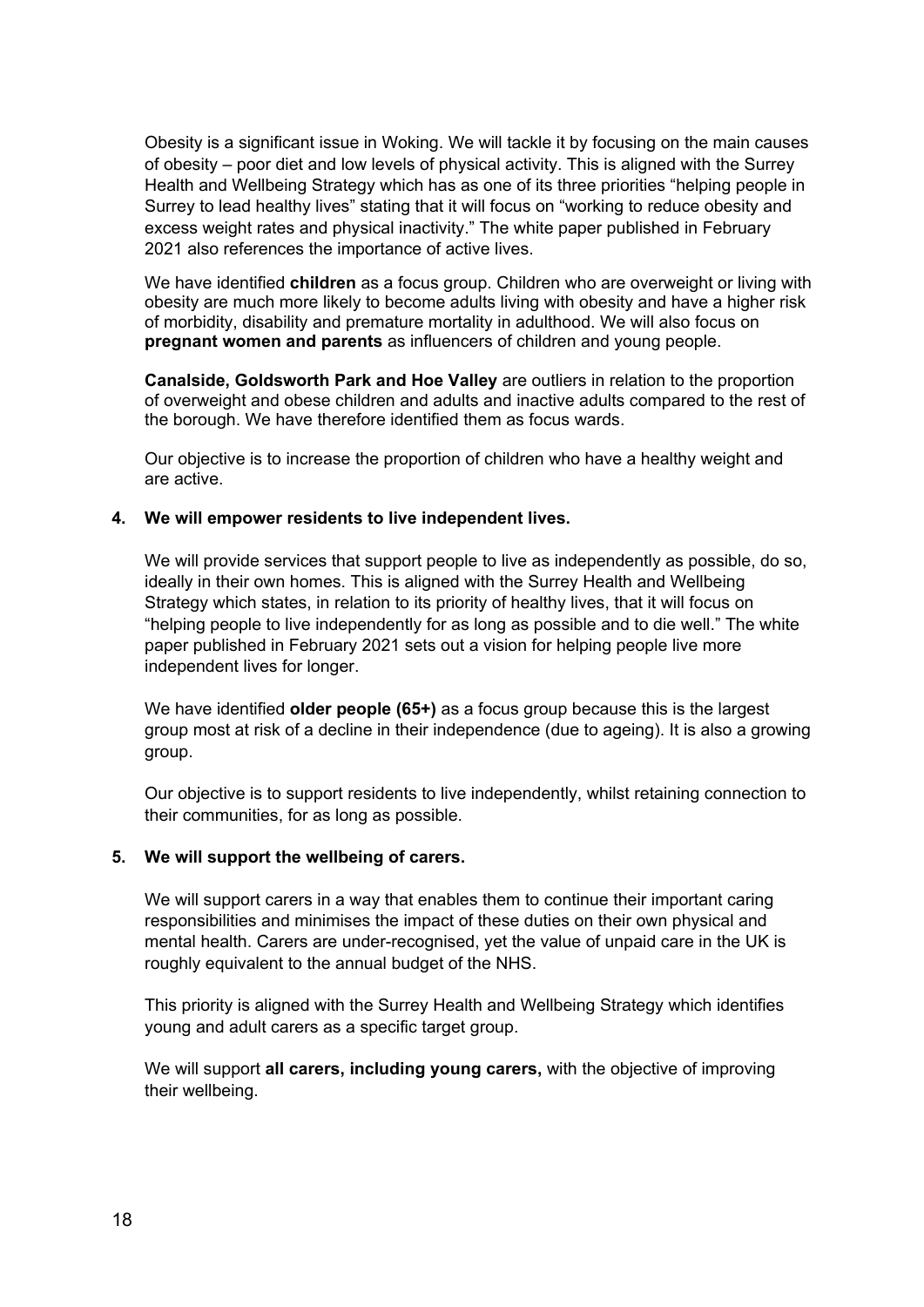We have developed a plan which sets out the key actions for 2021/22 against each of the priorities, see Appendix A. In developing this plan we have been mindful of the following principles:

- **Supporting diversity and inclusion** we have sought to identify actions which will be accessible to the different communities across our borough;
- **Partnership working** we recognise that we cannot address the wider determinants of health alone and will build on our collaborative work with public sector partners, (including the voluntary, community and faith sectors) to harness the skills, expertise, assets and goodwill of local communities. Staff workshops highlighted an appetite for more effective partnership working and our action plan includes key opportunities we have identified to collaborate with partners in delivering this strategy;
- **Resident engagement** engaging with our residents in a meaningful way will be critical to the success of this strategy and we have set out our planned approach in the Engagement chapter;
- **Building on our strengths** in staff workshops we heard how valued our holistic, person-centred approach is by our residents. We also know we have assets, such as our Centres for the Community, which could be better utilised to support health and wellbeing and have considered this in developing our action plan; and
- **Utilising digital approaches where appropriate –** in developing our action plan we have considered opportunities to provide digital services to our residents to improve their health and wellbeing. This will be supported by the council's Digital Transformation Strategy which will include a Connected Citizens programme to ensure that all residents, businesses and visitors of Woking have access to the internet and council-operated digital services. In developing any digital support for health and wellbeing we will consider design, awareness, staff capability and capacity and digital inclusion initiatives such as access through alternative channels (telephone, face to face) and help from others to use online services.

We have identified effective internal communications as a key enabler in delivery of this strategy. Staff workshops identified that not all staff were aware of all the ways in which the council can support the health and wellbeing of its residents and as a result signposting opportunities can be missed. The action plan recognises that internal communications are the responsibility of everyone working for the council and includes activities to strengthen internal communications to support delivery of this strategy.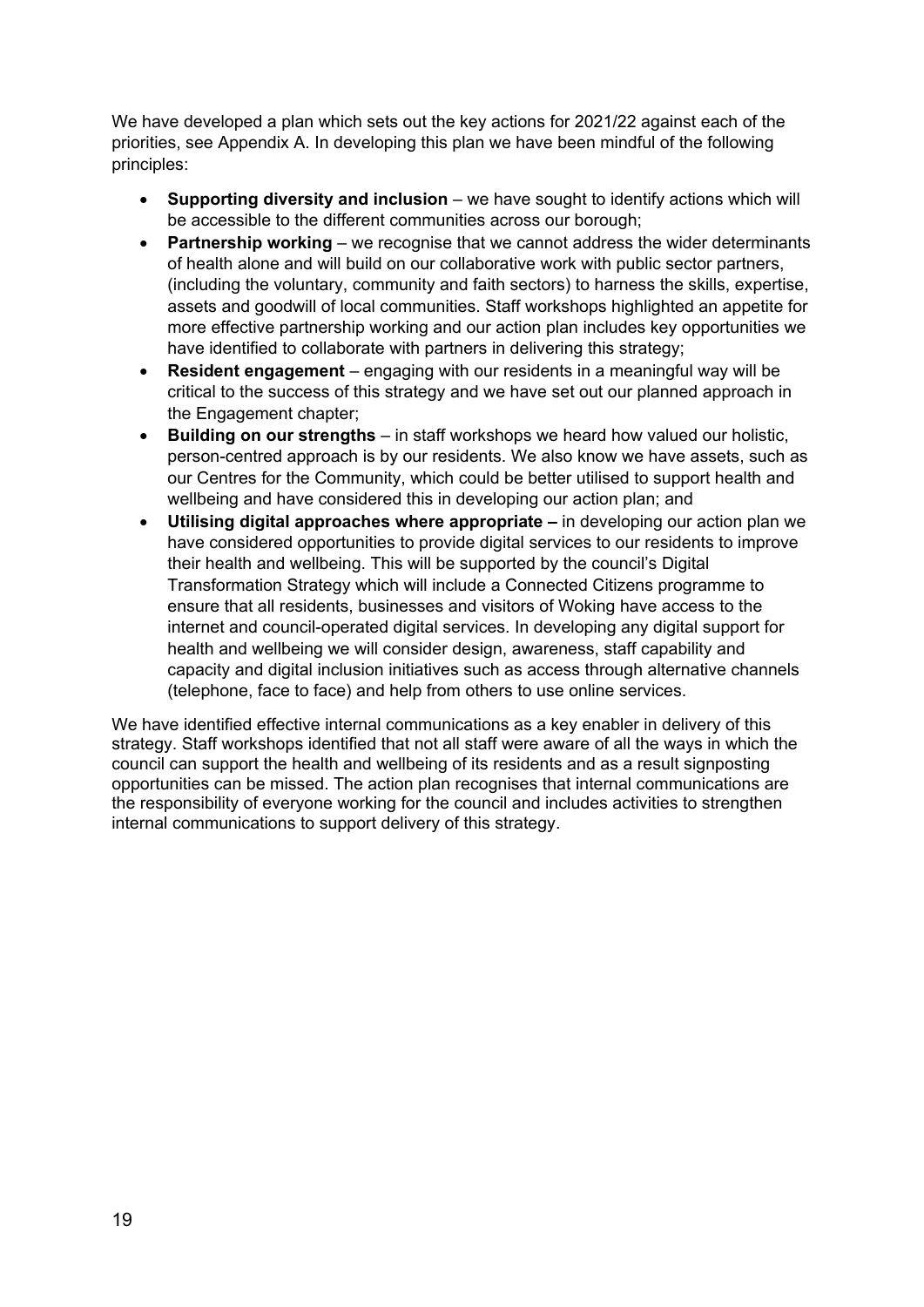## *Metrics*

For each of our priorities we have identified the key metrics we will track to understand the impact of our strategy.

| <b>Priority</b>                       | <b>Focus</b><br>groups /                     | <b>Metric</b>                                                                                                                         | <b>Source</b>                                                                                                                                                                                                                                                                                                                              | <b>Baseline data (period)</b>                                                                                   | <b>Frequency of data</b><br>release (next data                                                                              |
|---------------------------------------|----------------------------------------------|---------------------------------------------------------------------------------------------------------------------------------------|--------------------------------------------------------------------------------------------------------------------------------------------------------------------------------------------------------------------------------------------------------------------------------------------------------------------------------------------|-----------------------------------------------------------------------------------------------------------------|-----------------------------------------------------------------------------------------------------------------------------|
| Mental health                         | areas<br>Whole<br>population                 | Self-reported measure of<br>anxiety where 0 is 'not at all<br>anxious' and 10 is<br>'completely anxious'.                             | <b>Office for National</b><br><b>Statistics Annual</b><br>Population Survey <sup>20</sup>                                                                                                                                                                                                                                                  | 3.61<br>(2019/20)                                                                                               | release due)<br>Annual<br>(To be announced -<br>2019/20 data was<br>released in July 2020)                                  |
|                                       | Children and<br>young adults                 | % of secondary school<br>pupils responding that they<br>worry about at least one of<br>the issues listed 'quite a lot'<br>or 'a lot'. | <b>Health Related</b><br>Behaviour<br>Questionnaire <sup>21</sup>                                                                                                                                                                                                                                                                          | The sample sizes<br>historically have not<br>been large enough to<br>breakdown at a district /<br>borough level | Every two years<br>(data will next be collected<br>in September 2021 and is<br>expected to be published<br>in January 2022) |
| Social<br>isolation and<br>loneliness | Older<br>people                              | % of older people reporting<br>that they feel lonely 'often'<br>or 'always'.                                                          | National dataset <sup>22</sup> is a<br>small sample (140<br>people in Woking),<br>cannot be broken down<br>by age group at a local<br>authority level and is<br>not currently intended<br>to be collected<br>regularly. It is therefore<br>proposed that we utilise<br>the Residents' Panel to<br>collect data on<br>loneliness in Woking. | To be collected in Q3<br>2021/22                                                                                | Annual                                                                                                                      |
| Obesity                               | Children and<br>young<br>people,<br>pregnant | Rate of childhood obesity in<br>Year R (aged 4 to 5)                                                                                  | <b>National Child</b><br>Measurement<br>Programme <sup>23</sup>                                                                                                                                                                                                                                                                            | Woking: 7.3% (2019/20)<br>(ward level data not<br>available)                                                    | Note: the programme has<br>been paused since April<br>2020 and no data will be<br>available for 2020/21. The                |
| 20                                    | women and<br>parents                         | Rate of childhood obesity in<br>Year 6 (aged 10 to 11)                                                                                |                                                                                                                                                                                                                                                                                                                                            | Woking: 15.9%<br>Canalside: 20.6%<br>Goldsworth Park: 19.4%<br>Hoe Valley: 17.1%<br>(2019/20)                   | programme is restarting in<br>May 2021 but the sample<br>sizes may not be large                                             |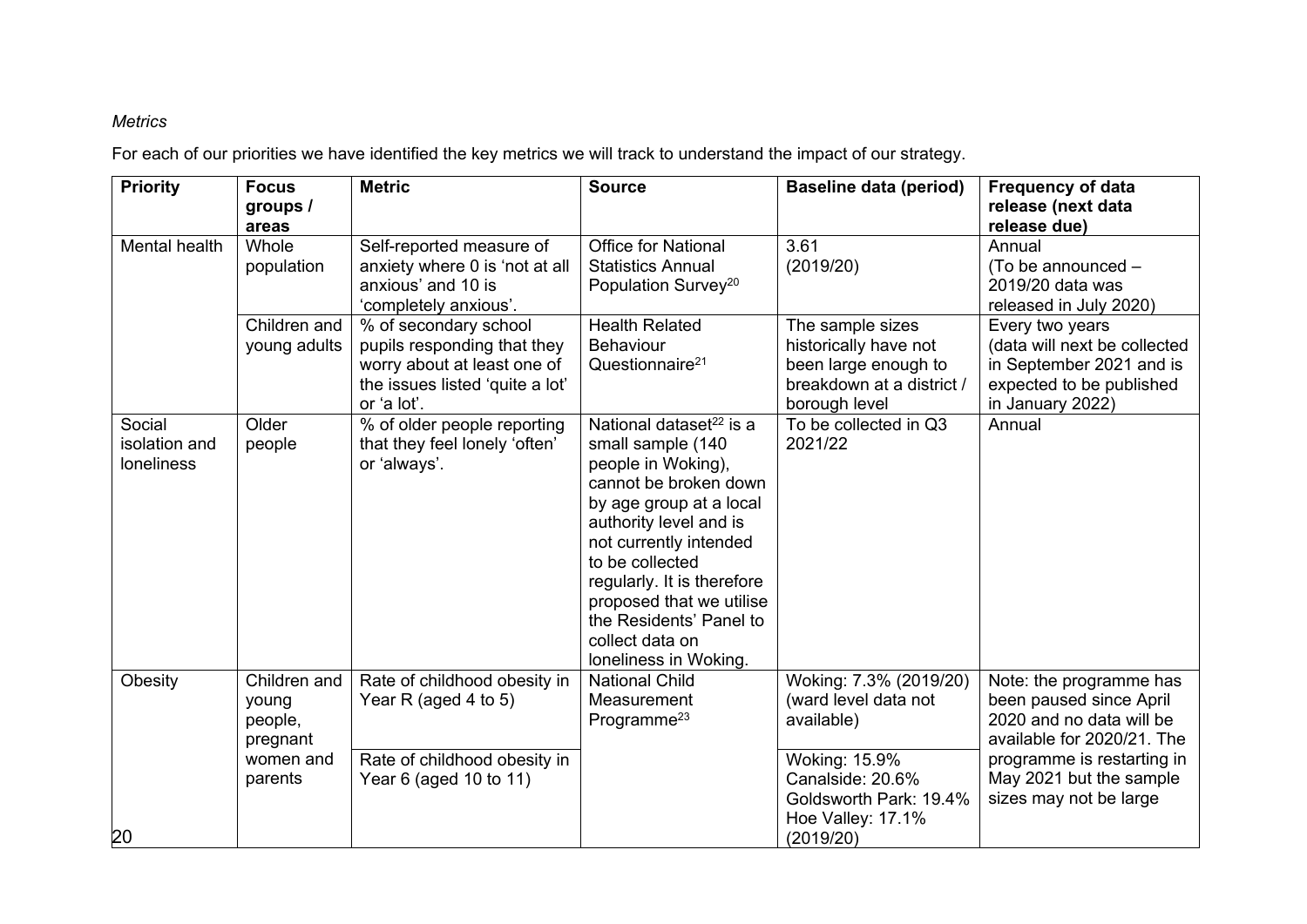| <b>Priority</b> | <b>Focus</b><br>groups /<br>areas                  | <b>Metric</b>          | <b>Source</b>                                                     | <b>Baseline data (period)</b>                                                   | <b>Frequency of data</b><br>release (next data<br>release due)                                                                                                                                                                                                                                                                                                                                                        |
|-----------------|----------------------------------------------------|------------------------|-------------------------------------------------------------------|---------------------------------------------------------------------------------|-----------------------------------------------------------------------------------------------------------------------------------------------------------------------------------------------------------------------------------------------------------------------------------------------------------------------------------------------------------------------------------------------------------------------|
|                 | Canalside,<br>Goldsworth<br>Park and<br>Hoe Valley |                        |                                                                   |                                                                                 | enough to breakdown at a<br>local authority level and<br>therefore data for Woking<br>may not be available until<br>2022/23.                                                                                                                                                                                                                                                                                          |
|                 |                                                    | % of inactive children | Active Lives children<br>and young people<br>survey <sup>24</sup> | <b>Woking: 28.8%</b><br>(2017/18)<br>(ward level data not<br>available)         | Annual (released in<br>December). 2017/18 is the<br>most recent dataset with a<br>large enough sample size<br>to be broken down at a<br>district/borough level.<br>Active Surrey is working<br>with schools to maximise<br>the number running the<br>survey with their pupils<br>and hopes to increase<br>sample sizes so that data<br>can once again be broken<br>down at a district/borough<br>level in the future. |
|                 |                                                    | % of inactive adults   | Active Lives adult<br>survey <sup>25</sup>                        | Woking: 28.0%<br>(data gathered mid-<br>November 2019 to mid-<br>November 2020) | Twice a year (May data<br>released the following<br>October and November                                                                                                                                                                                                                                                                                                                                              |

<sup>20</sup> <https://www.ons.gov.uk/peoplepopulationandcommunity/wellbeing/datasets/headlineestimatesofpersonalwellbeing>

<sup>21</sup> Surrey data can be found at [https://www.surreyi.gov.uk/dataset/23k5j/health-related-behaviour-questionnaire.](https://www.surreyi.gov.uk/dataset/23k5j/health-related-behaviour-questionnaire) Breakdown for schools in Woking obtained from SCC. Issues listed in the survey: school, your health, your career, relationships with friends, relationships between parents/carers in your family, relationships between children and parents/carers in your family, relationships with boyfriends/girlfriends, the way you look, HIV/AIDs, puberty and growing up, thinking you are gay/lesbian/bisexual, crime and being bullied.

<sup>22</sup> ONS Opinions and Lifestyle Survey <https://www.ons.gov.uk/peoplepopulationandcommunity/wellbeing/datasets/lonelinessratesandwellbeingindicatorsbylocalauthority> <sup>23</sup> <https://fingertips.phe.org.uk/profile/national-child-measurement-programme>

<sup>24</sup> [https://www.sportengland.org/know-your-audience/data/active-lives/active-lives-data-tables?section=children\\_and\\_young\\_people\\_surveys](https://www.sportengland.org/know-your-audience/data/active-lives/active-lives-data-tables?section=children_and_young_people_surveys)

<sup>25</sup> <https://www.sportengland.org/know-your-audience/data/active-lives/active-lives-data-tables>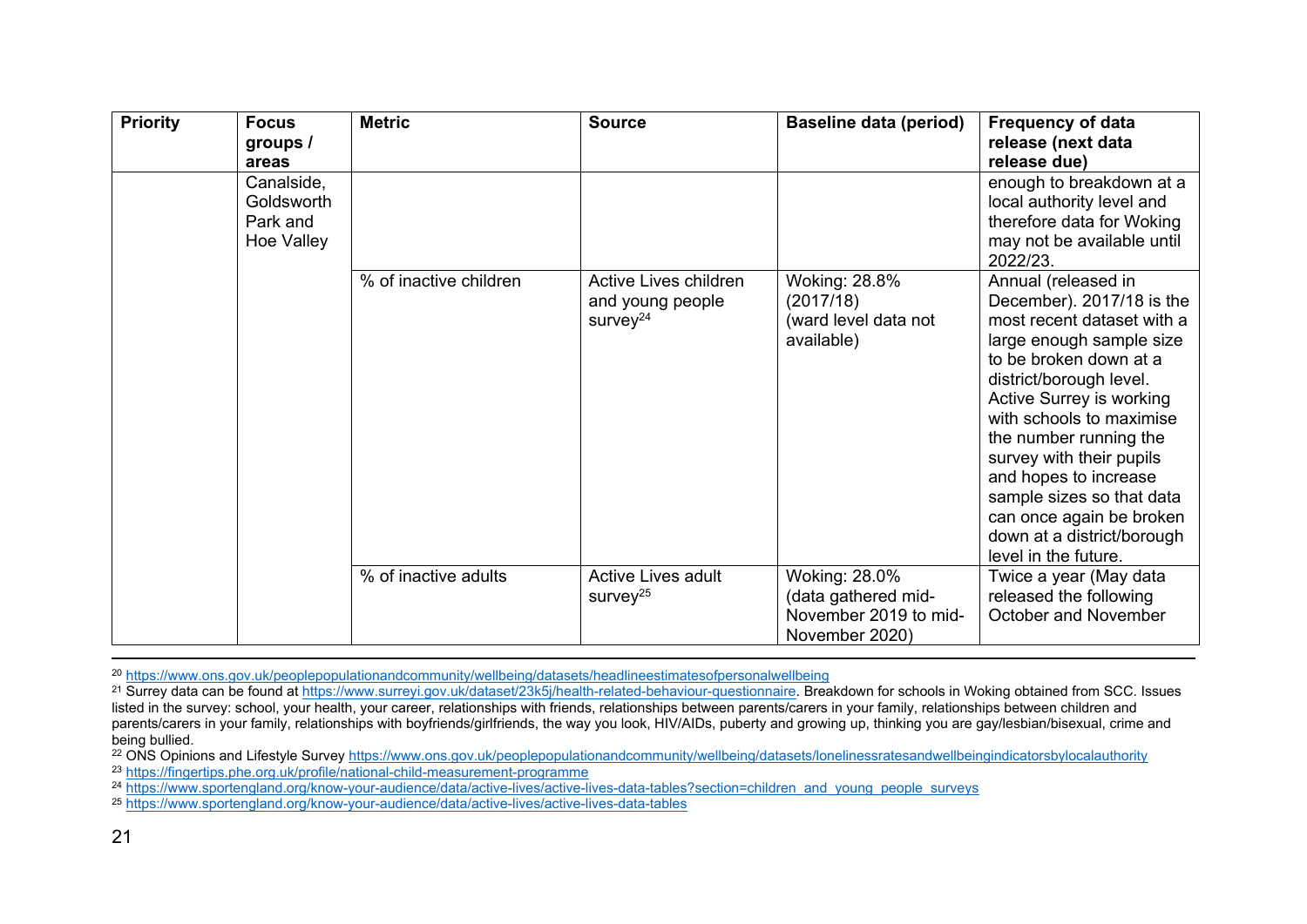| <b>Priority</b> | <b>Focus</b><br>groups /<br>areas           | <b>Metric</b>                                                                                                                                                                                                          | <b>Source</b>        | <b>Baseline data (period)</b>                                                                                                                | <b>Frequency of data</b><br>release (next data<br>release due)                                                                                                                                                                                                                                                                                                                                                                                                              |
|-----------------|---------------------------------------------|------------------------------------------------------------------------------------------------------------------------------------------------------------------------------------------------------------------------|----------------------|----------------------------------------------------------------------------------------------------------------------------------------------|-----------------------------------------------------------------------------------------------------------------------------------------------------------------------------------------------------------------------------------------------------------------------------------------------------------------------------------------------------------------------------------------------------------------------------------------------------------------------------|
|                 |                                             |                                                                                                                                                                                                                        |                      | (ward level data for Nov                                                                                                                     | data released the                                                                                                                                                                                                                                                                                                                                                                                                                                                           |
| Independence    | Older<br>people $(65+)$                     | To be confirmed by end<br>September 2021                                                                                                                                                                               |                      | 19/20 not yet available)                                                                                                                     | following April)                                                                                                                                                                                                                                                                                                                                                                                                                                                            |
| Carers          | All carers,<br>including<br>young<br>carers | Number of adult carers<br>supported by WBC<br>Number of carers<br>prescriptions<br>Number of young carers<br>participating in Woking<br>Young Carers project or<br>being supported by WBC<br>Youth Development Officer | WBC internal records | Adult carers: not<br>currently captured<br>Number of carer<br>prescriptions: 13 (Q4<br>2020/21)<br>Young carers: 15 (as at<br>27 April 2021) | N/A - records held on an<br>ongoing basis but will be<br>reported quarterly.<br>This metric is an output,<br>rather than outcome,<br>measure. It is proposed to<br>review this metric at the<br>end of Year 1 and<br>consider if the Residents'<br>Panel could be utilised to<br>collect data on carers'<br>outcomes (including<br>consideration of the use of<br>the NICE Adult Carers<br><b>Support Quality</b><br>Statements published in<br>March 2021 <sup>26</sup> ). |

<sup>26</sup> <https://www.nice.org.uk/guidance/qs200/chapter/Quality-statements>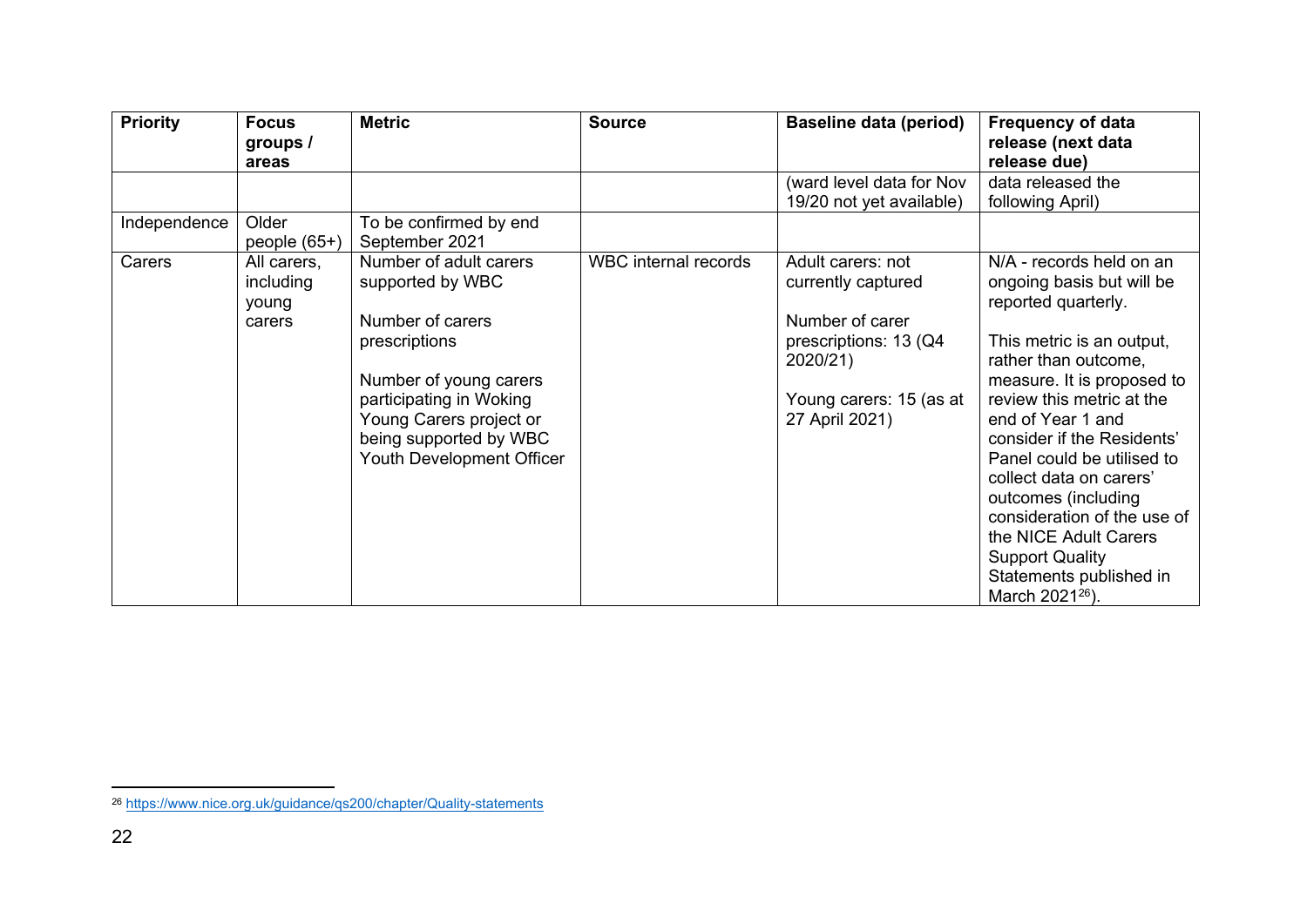## **Engagement**

## *Engagement in developing strategy*

This strategy has been developed during the third wave of the pandemic and a national lockdown. As a result there was limited opportunity to directly engage with residents in a meaningful way. We have been very conscious of the pressures both council staff and our residents have been under during this time, but did not want to delay the development of the strategy given the impact of the pandemic on health and wellbeing.

However, we have scrutinised the results of other engagement exercises and taken this into account when determining the five priorities described in the previous chapter and formulating our action plan (see Appendix A). These included:

- The **Surrey Health and Wellbeing Strategy** which was informed by residents' views gathered through formal surveys and feedback provided on a draft version of the Strategy. As described in the previous chapter, there is a strong alignment between our priorities and those of the Surrey Health and Wellbeing Strategy;
- The Woking **Redeeming Our Communities** conversation<sup>27</sup> which held a wellattended engagement event in March 2020 and identified provision of activities for youth, social isolation and mental health as the top three community issues. Again, this aligns with our priorities. We will continue to work closely with Woking ROC to ensure our approach is shaped by the views of residents, including review of the results of the ROC loneliness and isolation survey which are expected to be available in June 2021; and
- Surrey County Council's **Day Opportunities Survey** which was an online survey that closed in February 2021 and had nearly 600 respondents aged 60+ from across the county (including 59 from Woking). The survey found that 'walking, gardening and accessing nature' was the most popular activity (valued by 89% of respondents) followed by 'exercise' (58%). The survey also found that after the internet, the most popular way (utilised by almost 50% of respondents) of finding out about local activities was through friends and families.

In addition we have engaged with council staff who directly interact with residents on a dayto-day basis across a wide range of services. In a series of workshops attended by more than 90 members of staff in December 2020 and January 2021, we explored what we do well (assets to build on) and opportunities to improve the health and wellbeing of our residents. A strong theme from these workshops was the necessity of resident engagement. We tested our emerging priorities in two further sessions with staff in February 2021 and feedback from these sessions informed the focus groups for each priority.

We have also tested and shared our priorities with key partners including Surrey County Council, neighbouring districts and boroughs, Surrey Heartlands CCG, NWS ICP, Woking Mind, Royal Horticultural Society, Catalyst, Action for Carers Surrey and Active Surrey, drawing on their expertise and experiences working with people in Woking to inform our plans. We will continue to work closely with these and other partners in implementing our strategy.

*Planned engagement approach*

<sup>27</sup> <https://roc.uk.com/woking/>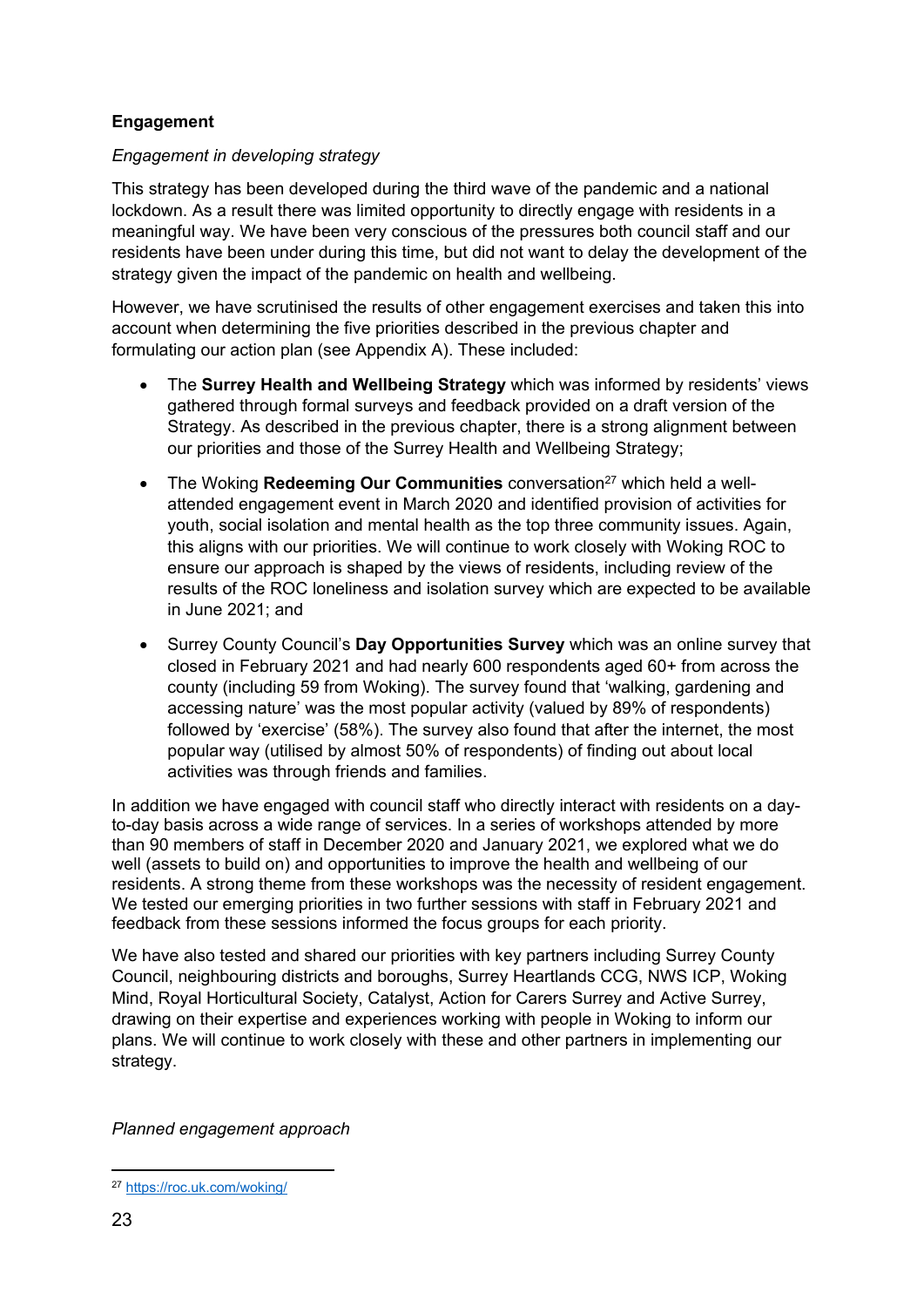Resident engagement is at the heart of how we want to work. Our recently published Corporate Plan 2021/22<sup>28</sup> describes the **Big Conversation** and a process of continuous dialogue with residents to help inform our decision making and incorporate ongoing feedback into our plans.

This includes a relaunch of the Woking Residents' Panel which will act as a sounding board for new initiatives and creation of an online civic space that will enable us to share plans for the future and provide a safe space for residents to feedback and share their views. We will use these new initiatives explore how best to engage and involve residents in this strategy.

We also plan to launch local community stakeholder groups in the Centres for the Community which will meet quarterly. They will review current use and opportunities for the centres, focussing on the needs of residents in the local area. These have been included in our action plan against the social isolation and loneliness priority but are also a key part of our future engagement approach.

We are committed to engaging in a way that values diversity, recognising the contribution made by our diverse communities to the borough's economic, social and cultural wellbeing, as described in our Diversity Policy<sup>29</sup>.

Wherever possible, we will seek to co-design solutions with residents, and build on existing approaches, such as those developed by the Resident Engagement Team within Housing Services where relevant. For example, our action plan includes the identification of tenant representatives in sheltered accommodation units and Brockhill to participate in projects to re-open common rooms. We also intend to relaunch Woking Youth Council later this year and engage with this forum to shape the planned activities for the mental health and obesity priorities.

Engagement can take a number of forms, including digital. We recognise that this form may act as a barrier to access for some people. The action plan therefore includes a digital inclusion project which, as well as increasing opportunities for residents to access digital services, will equip residents to engage with the council digitally, for example via the online civic space.

<sup>28</sup> <https://moderngov.woking.gov.uk/mgConvert2PDF.aspx?ID=17045>

<sup>29</sup> <https://www.woking.gov.uk/sites/default/files/documents/Jobs/bevdp.pdf>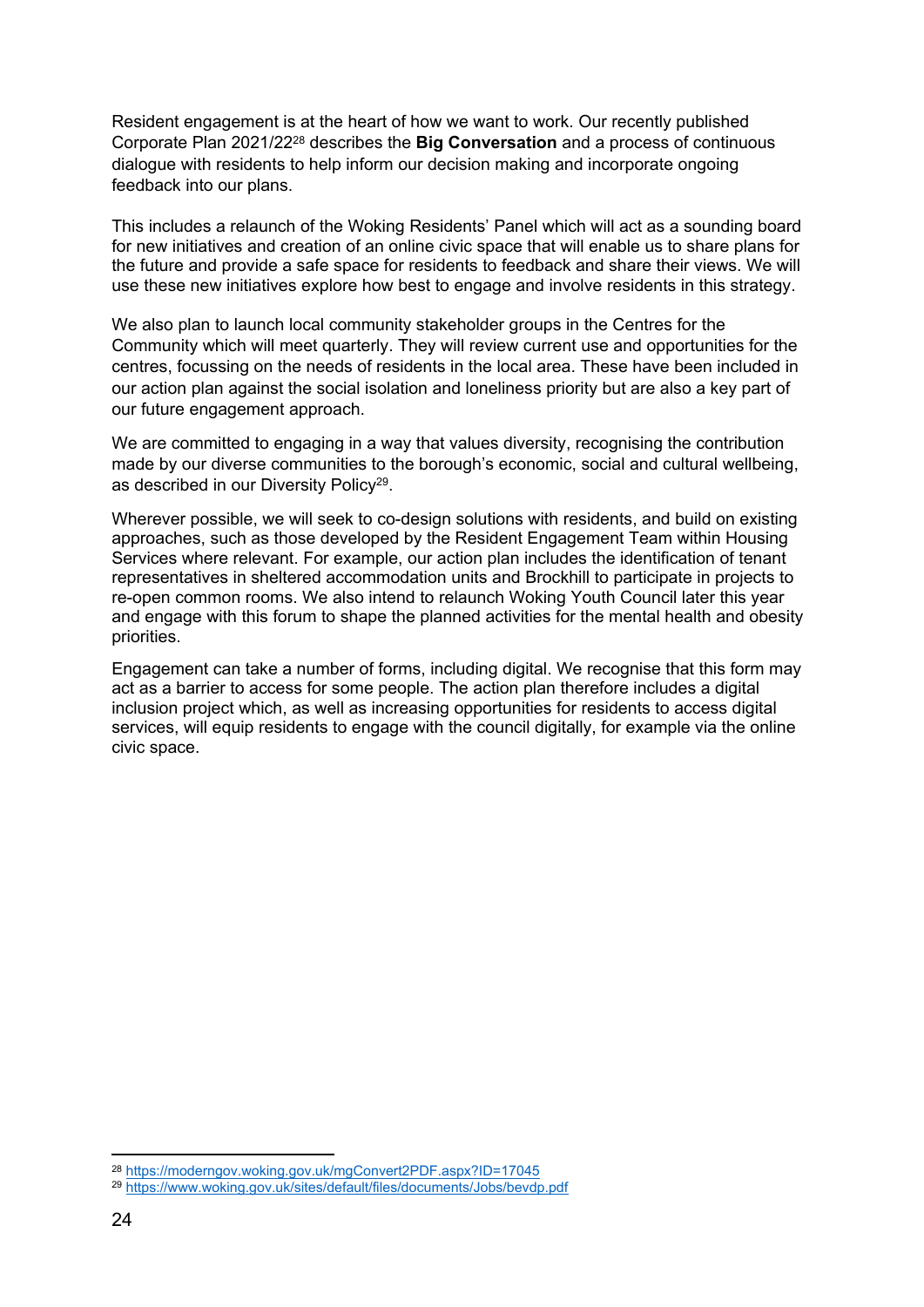#### **Governance**

The council set up a Health and Wellbeing Task Group (originally known as the Health and Wellbeing Board) in 2014. The Task Group has met on a regular basis (currently every two months) and has been chaired by one of the four Borough and County Councillors, appointed to it annually. The work of the Task Group included monitoring the delivery of the health and wellbeing action plan, which encompassed a wide range of activities across the council.

Following the elections in May 2021 the council will ensure there are appropriate arrangements in place to drive delivery of the strategy. This will include oversight of delivery of the strategic action plan (see Appendix A) on a quarterly basis and monitoring of the impact of the strategy through annual review of the metrics described in the Priorities chapter.

The council is committed to the five identified priorities for the duration of this strategy (ten years) and recognises that a long-term approach will be required for the desired impact on health and wellbeing. However, changes to the geographic areas and population cohorts of focus for each priority may be necessary, particularly as the long-term effects of the pandemic become clearer. It is therefore proposed that on an annual basis the Task Group should review the available evidence and specifically consider whether any refinements are needed to the focus groups or wards of the priorities.

A senior manager has been identified as a sponsor for each priority. Sponsors will ensure:

- The action plan is updated in advance of each Task Group meeting to reflect progress made and incorporate new actions that have been identified;
- The action plan includes actions to deliver the strategic objective for the priority and focuses on any specific groups or wards identified for that priority; and
- The action plan reflects the principles described in the Priorities chapter (supporting diversity and inclusion, partnership working, resident engagement, building on our strengths and utilising digital approaches where appropriate).

The council recognises that the health and wellbeing of the Woking population is impacted by a huge number of other organisations and will continue to work collaboratively and actively participate in partnership forums, including, for example, Woking Joint Mental Health Working Group, to ensure work programmes are aligned where relevant.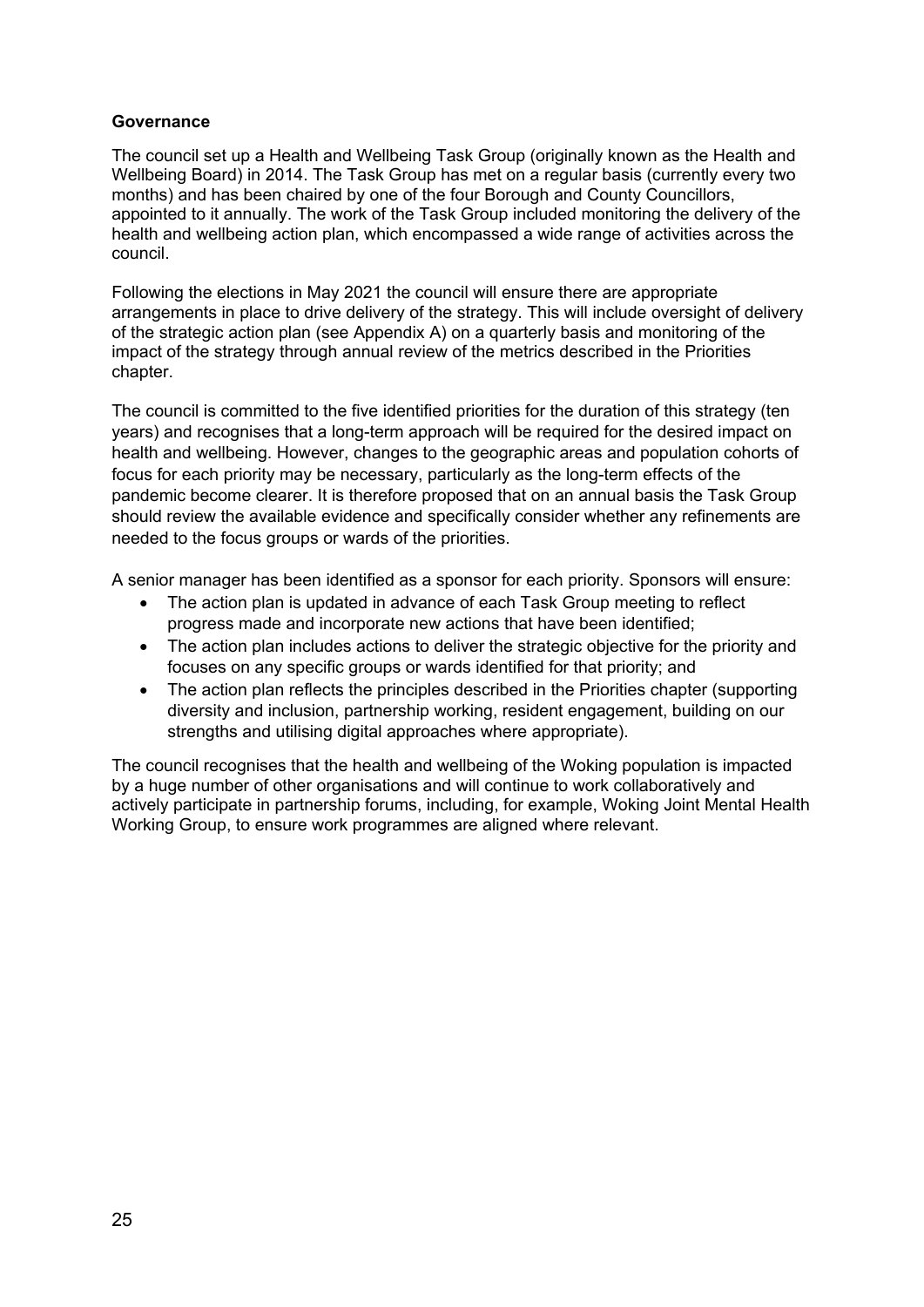#### **Appendix A: Action Plan**

This action plan captures the specific activities to deliver the borough's priorities as described in this strategy. It is not intended to capture all of the services or projects within the council that impact on people's health and wellbeing.

We recognise that many of these actions will impact upon more than one priority but to avoid duplication we have only captured each activity under one priority.

Actions planned for Year 1 (2021/22) are generally more detailed than those planned in Years 2 and 3. This action plan will be a live document updated over the life of the strategy (see Governance chapter).

| <b>Priority</b> | <b>Sponsor</b>                      | <b>Activities</b>                                                                                                                           | <b>Leading officer</b>                                                | <b>Target date</b>             |
|-----------------|-------------------------------------|---------------------------------------------------------------------------------------------------------------------------------------------|-----------------------------------------------------------------------|--------------------------------|
| Mental health   | Julie Mémé, Health<br>and Wellbeing | Focus group: Whole population                                                                                                               |                                                                       |                                |
|                 | Manager                             | Seek funding (from Ministry of Housing, Communities<br>and Local Government) for an additional mental<br>health worker in the housing team. | Catherine Butler,<br><b>Housing Needs</b><br>Manager                  | May 2021                       |
|                 |                                     | Promote and co-ordinate Dementia Action week (17-<br>23 May 2021).                                                                          | Michelle Chilcott.<br>Independent Living<br>and Extra Care<br>Manager | May 2021                       |
|                 |                                     | Review Housing Assistance Policy to consider how<br>clearance of hoarded properties on discharge from<br>hospital can be funded.            | Helen Kempsall,<br>Homelink Manager                                   | August 2021                    |
|                 |                                     | Identify mental health groups / organisations to apply<br>for RHS community free ticketing scheme.                                          | Jade Buckingham,<br>Integrated Health<br>Manager                      | May 2021 and<br>September 2021 |
|                 |                                     | Work with partners to co-design and co-produce the<br>Green Social Prescribing 'Test and Learn' site (one of                                | Jade Buckingham,<br>Integrated Health<br>Manager                      | September 2021                 |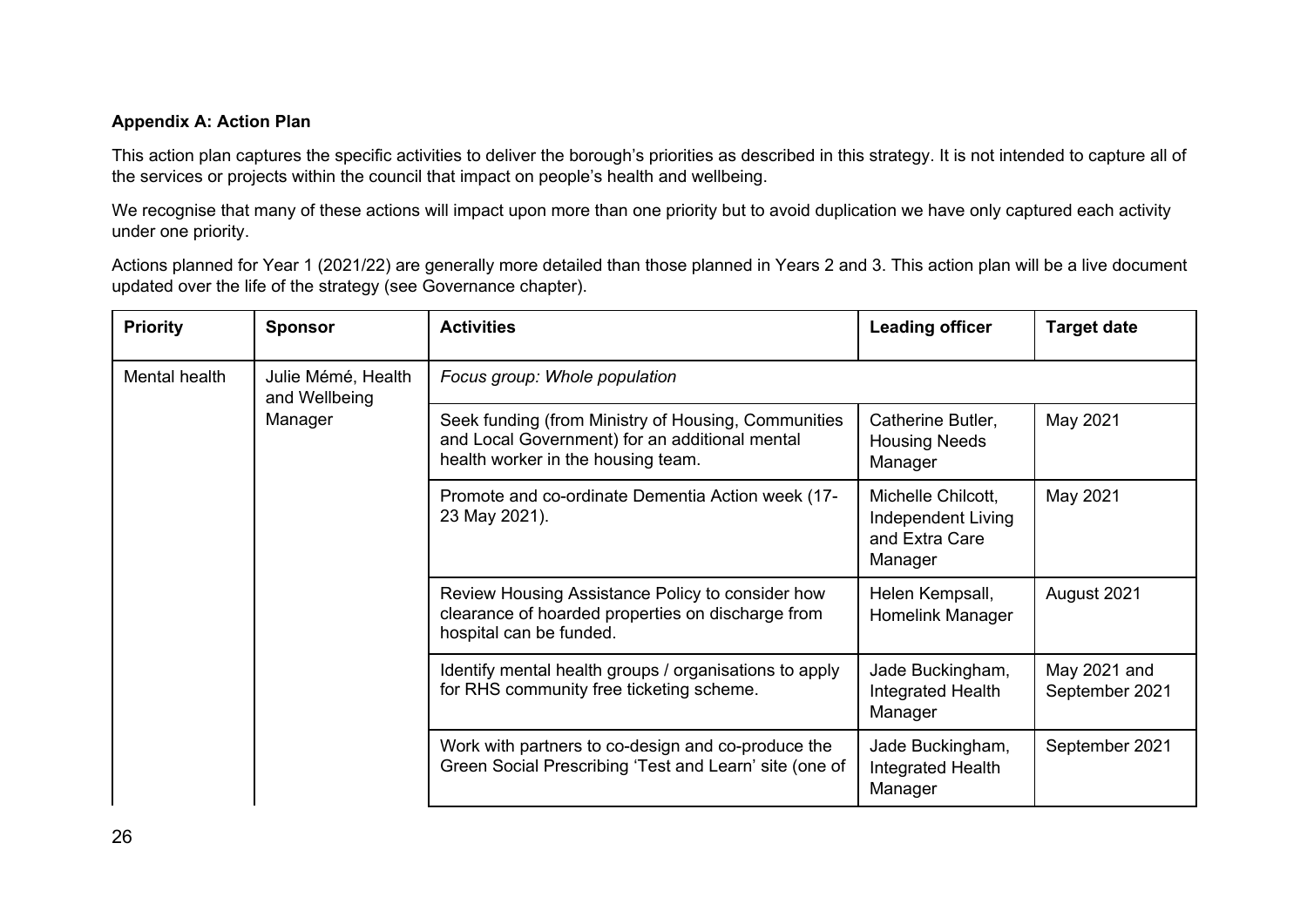| <b>Priority</b> | <b>Sponsor</b> | <b>Activities</b>                                                                                                                                                                                                | <b>Leading officer</b>                                 | <b>Target date</b> |
|-----------------|----------------|------------------------------------------------------------------------------------------------------------------------------------------------------------------------------------------------------------------|--------------------------------------------------------|--------------------|
|                 |                | seven in England) with the aim of connecting people<br>with nature-based interventions and activities.                                                                                                           |                                                        |                    |
|                 |                | Explore the benefits of using, and opportunities for<br>funding, Elemental (a digital platform for social<br>prescribing) across social prescribing, hospital<br>discharge and other health and wellbeing teams. | Gary Cordery,<br>Community<br><b>Wellbeing Manager</b> | September 2021     |
|                 |                | Improve the advertisement of walking routes and<br>introduce walking sessions.                                                                                                                                   | Steve May, Leisure<br>Services Manager                 | September 2021     |
|                 |                | Restart Couch to 5k sessions at Woking Sportsbox.                                                                                                                                                                | Steve May, Leisure<br>Services Manager                 | September 2021     |
|                 |                | Develop specification for a community garden space<br>in Woking for the Wisley School of Horticulture<br>Design and Build Project in 2022.                                                                       | Jade Buckingham,<br>Integrated Health<br>Manager       | October 2021       |
|                 |                | Explore making Surrey mental health services and<br>dementia training mandatory for all frontline staff at<br>WBC.                                                                                               | Julie Mémé, Health<br>and Wellbeing<br>Manager         | November 2021      |
|                 |                | Explore making it mandatory for all managers at WBC<br>to complete training around mental health support for<br>employees.                                                                                       | Jade Buckingham,<br>Integrated Health<br>Manager       | December 2021      |
|                 |                | Launch a parenting course run by Family Services to<br>support families from local ethnic minority<br>communities, in partnership with local faith and<br>community groups.                                      | Zafar Iqbal, Senior<br><b>Policy Officer</b>           | December 2021      |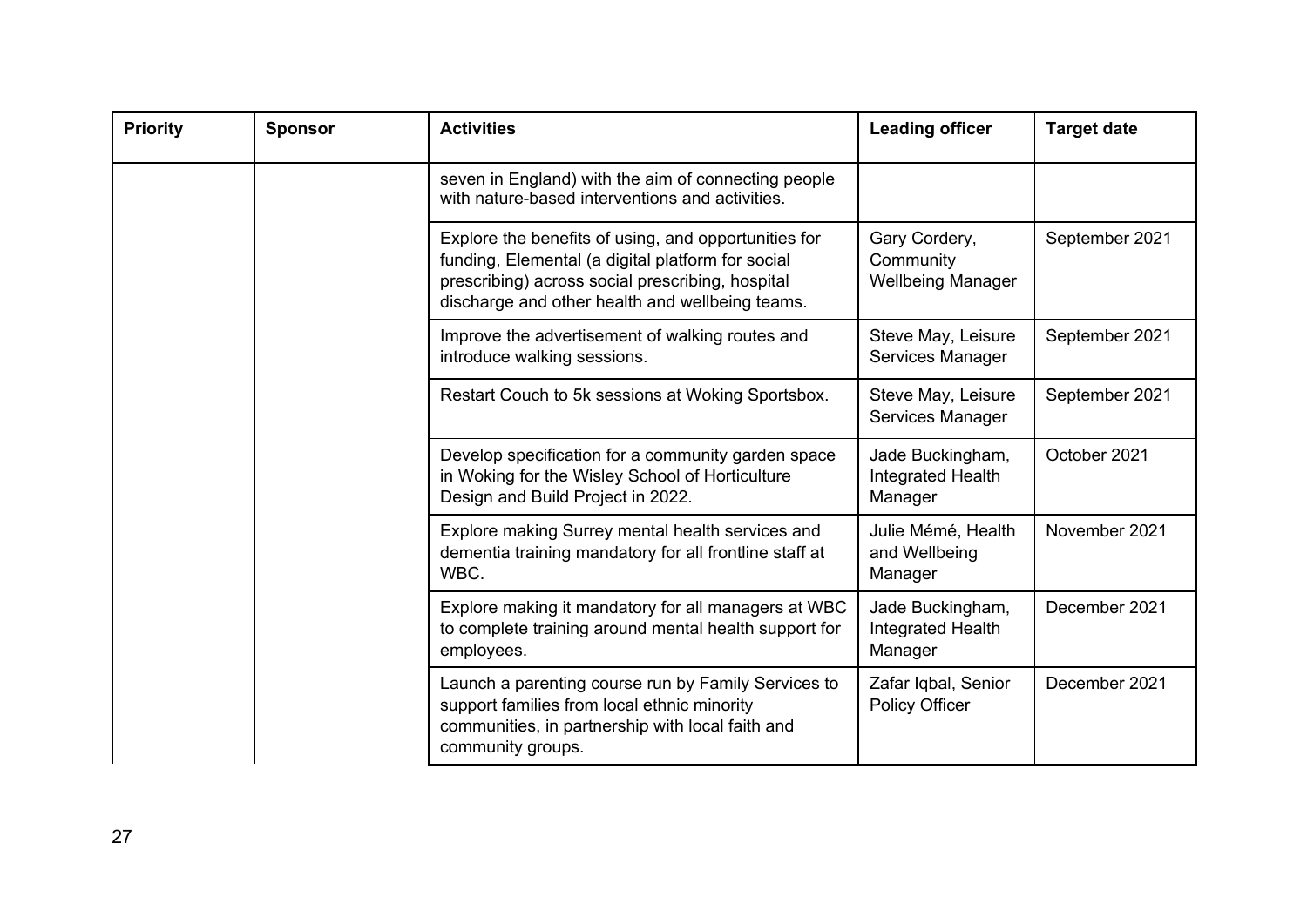| <b>Priority</b> | <b>Sponsor</b>                                                                                                                                      | <b>Activities</b>                                                                                                                                                                                                               | <b>Leading officer</b>                                                |                   |
|-----------------|-----------------------------------------------------------------------------------------------------------------------------------------------------|---------------------------------------------------------------------------------------------------------------------------------------------------------------------------------------------------------------------------------|-----------------------------------------------------------------------|-------------------|
|                 |                                                                                                                                                     | Organise, and offer to the public, at least six<br>Dementia Friends Awareness sessions per annum.                                                                                                                               | Michelle Chilcott,<br>Independent Living<br>and Extra Care<br>Manager | <b>March 2022</b> |
|                 | Identify and assist with the creation of five new Local<br>Dementia Action Alliances per alliance.                                                  | Michelle Chilcott,<br>Independent Living<br>and Extra Care<br>Manager                                                                                                                                                           | <b>March 2022</b>                                                     |                   |
|                 | Promote staff training around understanding suicide<br>and attempted suicide and explore making this<br>training mandatory for key frontline staff. | Camilla Edmiston,<br><b>Community Safety</b><br>Manager                                                                                                                                                                         | <b>March 2022</b>                                                     |                   |
|                 |                                                                                                                                                     | Secure agreement on multi-agency Surrey-wide<br>hoarding protocol (to include joined up database and<br>panel meetings to discuss cases) and implement the<br>protocol.                                                         | Julie Mémé, Health<br>and Wellbeing<br>Manager                        | April 2022        |
|                 |                                                                                                                                                     | Explore the opportunity for Surrey County Council to<br>fund and support staff training on hoarding to improve<br>understanding and awareness.                                                                                  | Julie Mémé, Health<br>and Wellbeing<br>Manager                        | April 2022        |
|                 |                                                                                                                                                     | Identify the organisations in Woking which offer<br>bereavement support and provide appropriate staff<br>with adequate training to offer assistance in<br>bereavement situations including signposting to<br>relevant services. | Julie Mémé, Health<br>and Wellbeing<br>Manager                        | April 2022        |
|                 |                                                                                                                                                     | Focus group: children and young adults                                                                                                                                                                                          |                                                                       |                   |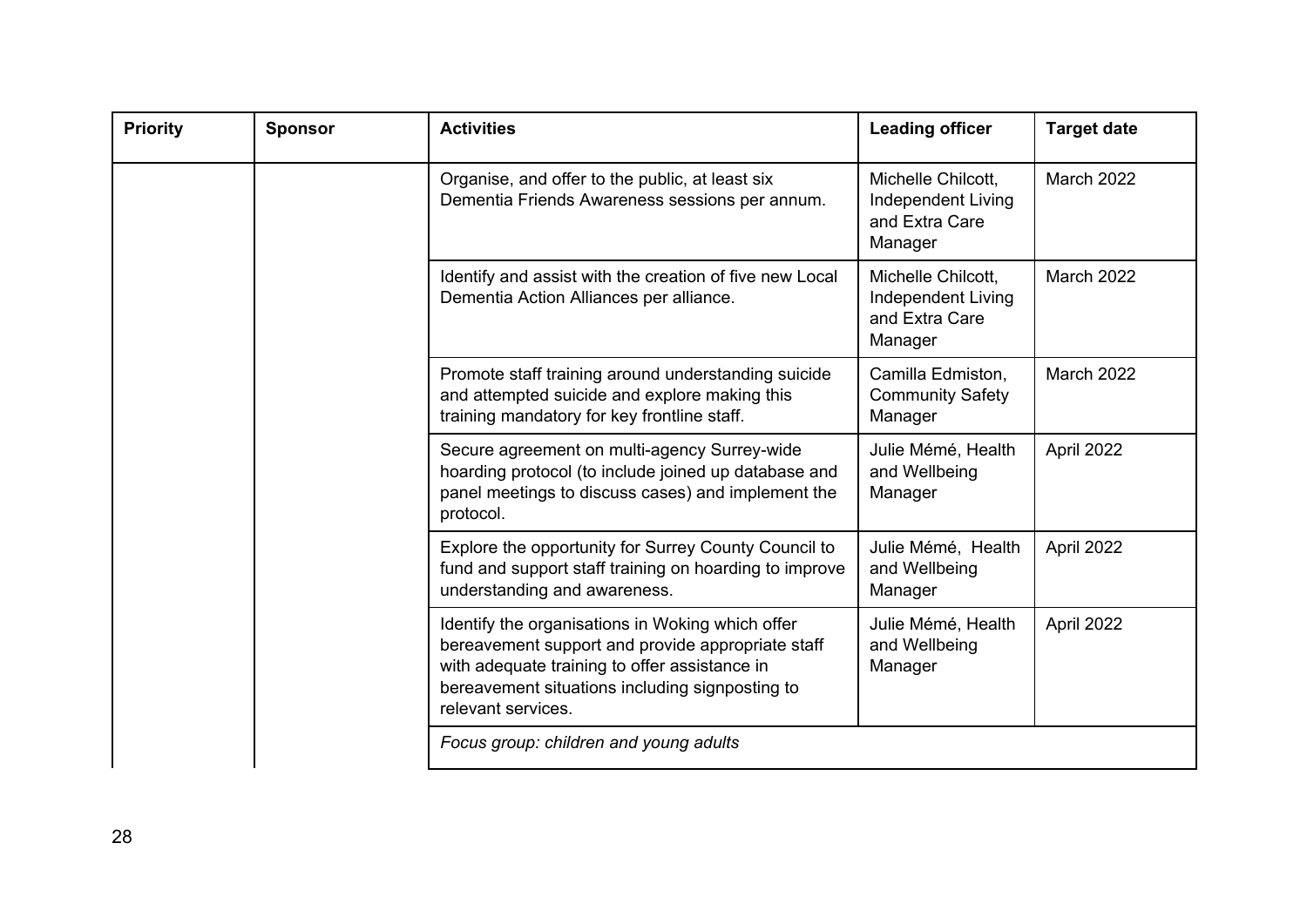| <b>Priority</b><br><b>Sponsor</b> |  | <b>Activities</b>                                                                                                                                                                                                                                                                                         | <b>Leading officer</b>                                      | <b>Target date</b> |
|-----------------------------------|--|-----------------------------------------------------------------------------------------------------------------------------------------------------------------------------------------------------------------------------------------------------------------------------------------------------------|-------------------------------------------------------------|--------------------|
|                                   |  | Support and promote Domestic Abuse Awareness<br>Week (14-18 June 2021), including staff awareness<br>training provided by Your Sanctuary.                                                                                                                                                                 | Camilla Edmiston,<br><b>Community Safety</b><br>Manager     | <b>June 2021</b>   |
|                                   |  | Explore opportunities for pilots of children's mental<br>health services in Woking as part of recommissioned<br>CAMHS service, including the provision of services in<br>community, family and other suitable public centres.<br>Consider wider mental health provision in these<br>locations.            | Adam Thomas,<br>Family and<br>Community<br>Services Manager | <b>July 2021</b>   |
|                                   |  | Provide accommodation for Catalyst in Moorcroft<br>Centre for the Community to embed mental health<br>services in the local community.                                                                                                                                                                    | Adam Thomas,<br>Family and<br>Community<br>Services Manager | <b>July 2021</b>   |
|                                   |  | Support promotion of RHS Green Plan It Challenge<br>(teams of six Year 8 pupils supported by expert)<br>garden designers to design an open green space) to<br>secondary schools.                                                                                                                          | Jade Buckingham,<br>Integrated Health<br>Manager            | September 2021     |
|                                   |  | Partner with NHS maternity services to offer antenatal<br>and postnatal parent support groups such as<br>breastfeeding workshops and postnatal depression<br>support groups in Centres for the Community.<br>Explore the opportunity to partner with RHS to<br>provide access to Wisley for these groups. | Nicola Norman,<br><b>Family Services</b><br>Manager         | September 2021     |
|                                   |  | Promote the Woking Mind and Catalyst joint<br>campaign regarding mental health awareness.                                                                                                                                                                                                                 | Jade Buckingham,<br>Integrated Health<br>Manager            | September 2021     |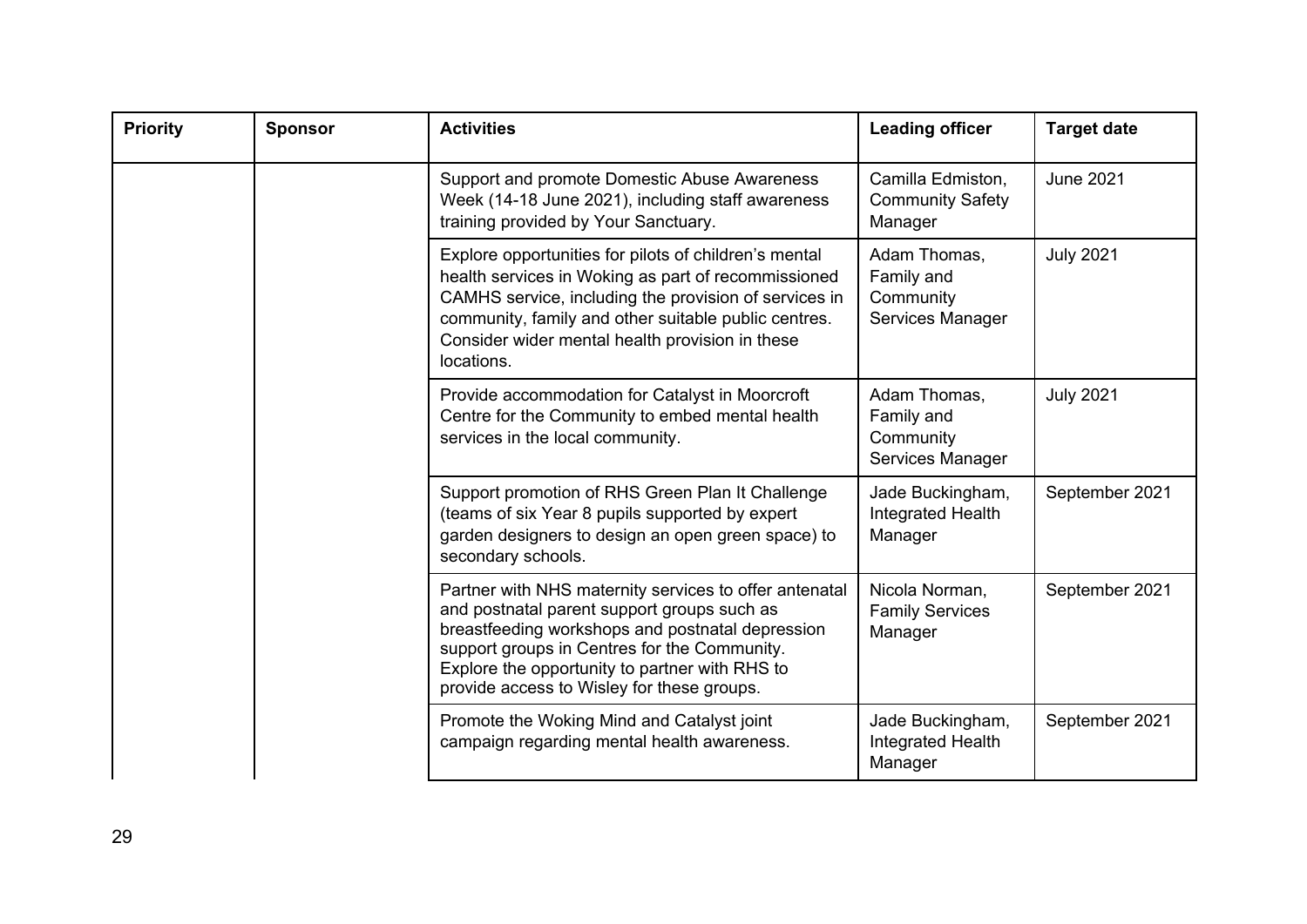| <b>Priority</b>                    | <b>Sponsor</b>                                              | <b>Activities</b>                                                                                                                                                                                                                     | <b>Leading officer</b>                                      | <b>Target date</b> |
|------------------------------------|-------------------------------------------------------------|---------------------------------------------------------------------------------------------------------------------------------------------------------------------------------------------------------------------------------------|-------------------------------------------------------------|--------------------|
|                                    |                                                             | Increase the number of open access youth clubs<br>(Knaphill and Goldsworth Park), and attendance by<br>working with Surrey Clubs for Young People to<br>develop new arrangements following SCC<br>consultation.                       | Sandie Bolger,<br>Youth Development<br>Officer              | October 2021       |
|                                    |                                                             | Explore partnership opportunities with the Lightbox<br>and utilise the Centre for the Community facilities to<br>host joint projects.                                                                                                 | Rose Blackley, Arts<br>Development<br>Officer               | October 2021       |
|                                    |                                                             | Family Services to design after school weekly tea and<br>activity sessions for primary aged children at<br>Moorcroft Centre for the Community in partnership<br>with Foodwise and other wellbeing providers.                          | Nicola Norman,<br><b>Family Services</b><br>Manager         | December 2021      |
| Social isolation<br>and loneliness | Adam Thomas,<br>Family and<br>Community<br>Services Manager | Focus group: older people                                                                                                                                                                                                             |                                                             |                    |
|                                    |                                                             | Support Freshstart CIC to launch outdoor projects.                                                                                                                                                                                    | Adam Thomas,<br>Family and<br>Community<br>Services Manager | May 2021           |
|                                    |                                                             | Work with Art in Transit to evaluate "Puppets Points"<br>of View" pilot project (a 10-week creative response<br>project looking at the impact lockdown has had on<br>mental health) which includes participants from youth<br>groups. | Rose Blackley, Arts<br>Development<br>Officer               | <b>June 2021</b>   |
|                                    |                                                             | Review physical and cultural offer of the Centres for<br>the Community (including relaunch of classes to<br>maintain strength and balance as part of empowering<br>independence priority).                                            | Adam Thomas,<br>Family and<br>Community<br>Services Manager | <b>June 2021</b>   |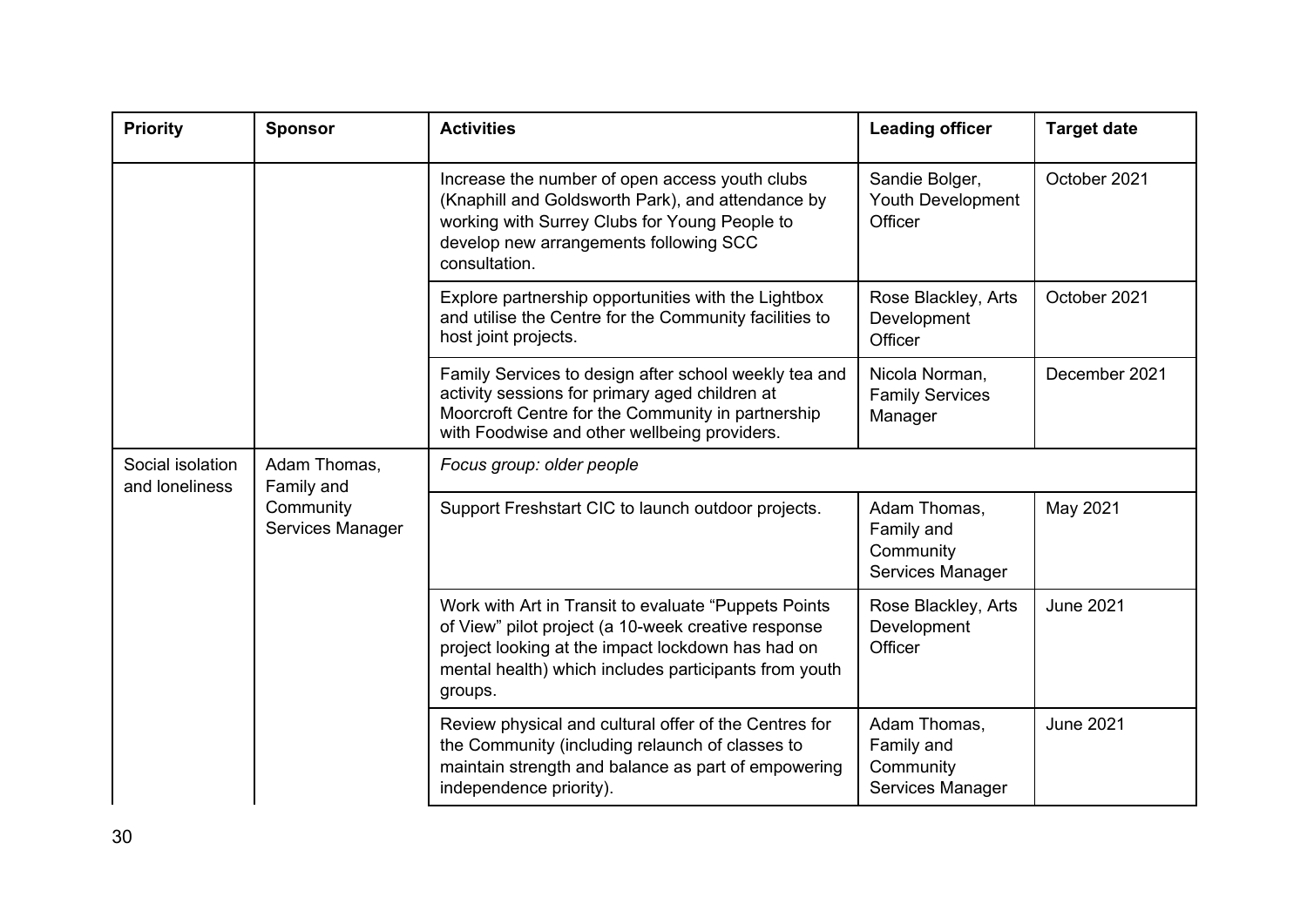| <b>Priority</b> | <b>Activities</b><br><b>Sponsor</b> |                                                                                                                                                                                                                                    | <b>Leading officer</b>                                      | <b>Target date</b> |
|-----------------|-------------------------------------|------------------------------------------------------------------------------------------------------------------------------------------------------------------------------------------------------------------------------------|-------------------------------------------------------------|--------------------|
|                 |                                     | Identify tenant representatives in sheltered<br>accommodation units and Brockhill to participate in<br>projects to re-open common rooms.                                                                                           | Sean Lee,<br>Independent<br><b>Support Manager</b>          | <b>July 2021</b>   |
|                 |                                     | Explore opportunities to support Men in Sheds<br>projects to reduce social isolation and loneliness,<br>including potential Holme Farm development in<br>partnership with Runnymede Borough Council.                               | Jade Buckingham,<br>Integrated Health<br>Manager            | September 2021     |
|                 |                                     | Review findings of ROC loneliness and isolation<br>survey (expected to be available June 2021) to inform<br>future plans.                                                                                                          | Julie Mémé, Health<br>and Wellbeing<br>Manager              | September 2021     |
|                 |                                     | Launch intergenerational activities in Byfleet,<br>Westfield and Knaphill, linking the Centres with local<br>primary schools for interactive activities.                                                                           | Adam Thomas,<br>Family and<br>Community<br>Services Manager | September 2021     |
|                 |                                     | Launch local community stakeholder groups in the<br>Centres for the Community. These will meet quarterly<br>and review current use and opportunities for the<br>Centres, focussing on the needs of residents in the<br>local area. | Adam Thomas,<br>Family and<br>Community<br>Services Manager | December 2021      |
|                 |                                     | Promote and support bids from community groups for<br>RHS Greening Great Britain which provides grants of<br>up to £500 for small neighbourhood projects.                                                                          | Jade Buckingham,<br>Integrated Health<br>Manager            | April 2022         |
|                 |                                     | Promote RHS 'Grow Social' and 'Great Soup Share'<br>campaigns in Centres for the Community.                                                                                                                                        | Jade Buckingham,<br>Integrated Health<br>Manager            | April 2022         |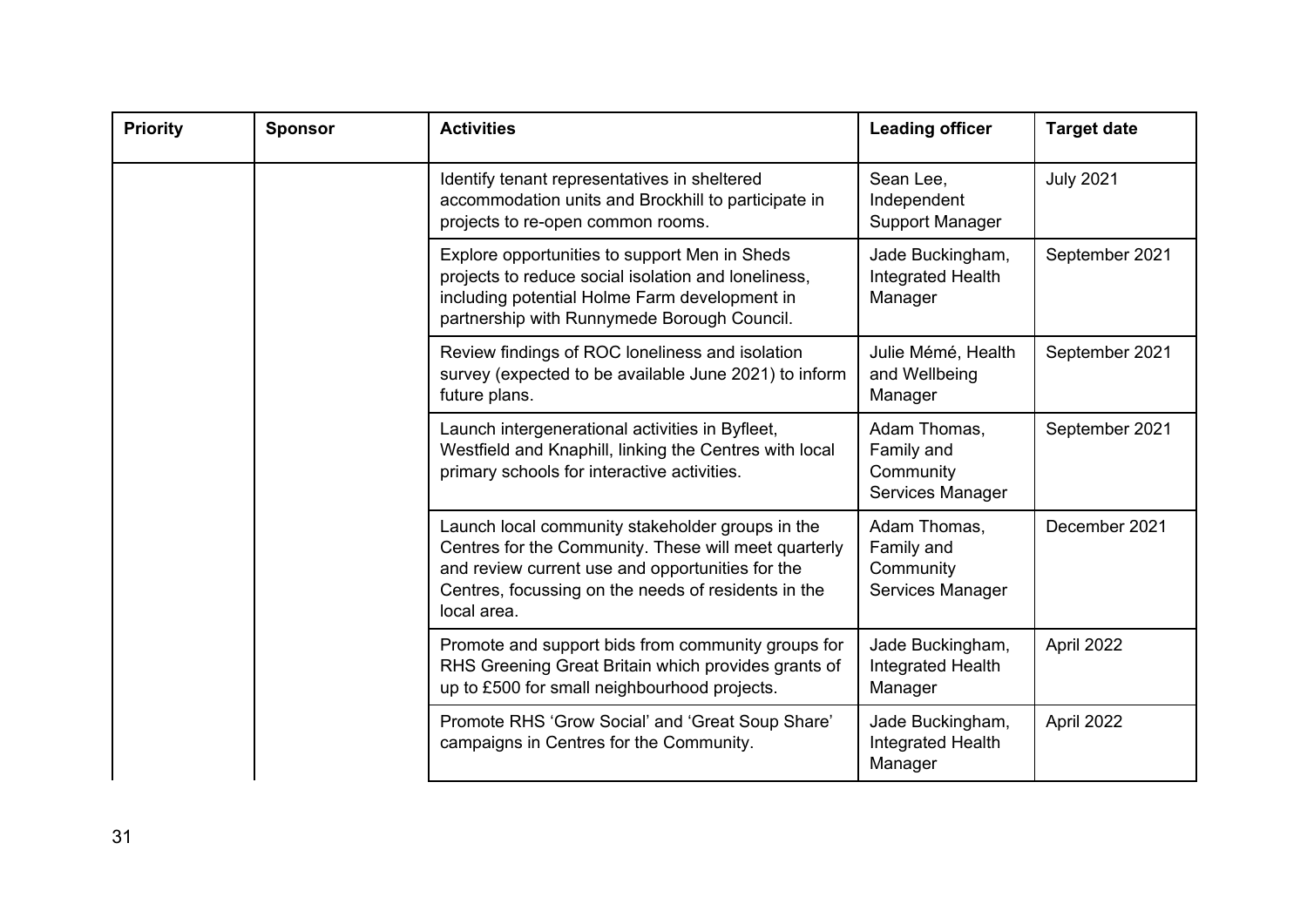| <b>Priority</b> | <b>Sponsor</b>                         | <b>Activities</b>                                                                                                                                                                                           | <b>Leading officer</b>                                                                | <b>Target date</b>                                                          |
|-----------------|----------------------------------------|-------------------------------------------------------------------------------------------------------------------------------------------------------------------------------------------------------------|---------------------------------------------------------------------------------------|-----------------------------------------------------------------------------|
| Obesity         | Steve May, Leisure<br>Services Manager | Focus group: children, pregnant women and parents<br>Focus wards: Canalside, Goldsworth Park and Hoe Valley                                                                                                 |                                                                                       |                                                                             |
|                 |                                        | Re-launch Friday Night Project (subsidised sports<br>youth provision) at Woking Leisure Centre and<br>extend to Sheerwater Leisure Centre when it opens.                                                    | Abby Woodhouse,<br><b>Woking Active</b><br>Communities<br>Manager, Freedom<br>Leisure | <b>June 2021</b><br>(dependent on<br>easing of<br>lockdown<br>restrictions) |
|                 |                                        | Support the Be Your Best programme through leisure<br>centre staff attendance of the last two programme<br>sessions and offer of free services.                                                             | Steve May, Leisure<br>Services Manager                                                | Fully operational<br>from end June<br>2021                                  |
|                 |                                        | Re-launch weekly junior and adult Park Run events<br>(including advertising sessions through social media<br>and website) and investigate the potential to<br>introduce an event at Brookwood Country Park. | Jack Gallop, Sports<br>Development<br>Officer                                         | <b>June 2021</b>                                                            |
|                 |                                        | Deliver healthy eating workshops, including cooking,<br>at each of the youth centres with access to a kitchen.                                                                                              | Sandie Bolger,<br>Youth Development<br>Officer                                        | <b>July 2021</b>                                                            |
|                 |                                        | Progress Club 4 bid with Active Surrey for holiday,<br>activity and food programme in summer 2021.                                                                                                          | Steve May, Leisure<br>Services Manager                                                | <b>July 2021</b>                                                            |
|                 |                                        | Deliver Surrey Youth Games alternative project (for<br>adults and children) with a focus on BAME females.                                                                                                   | Jack Gallop, Sports<br>Development<br>Officer                                         | September 2021                                                              |
|                 |                                        | Improve cycling provision, both instructed and free<br>access through the launch of British Cycling 'Ride<br>Out' programme (a turn up and enjoy social session),                                           | Steve May, Leisure<br>Services Manager                                                | September 2021                                                              |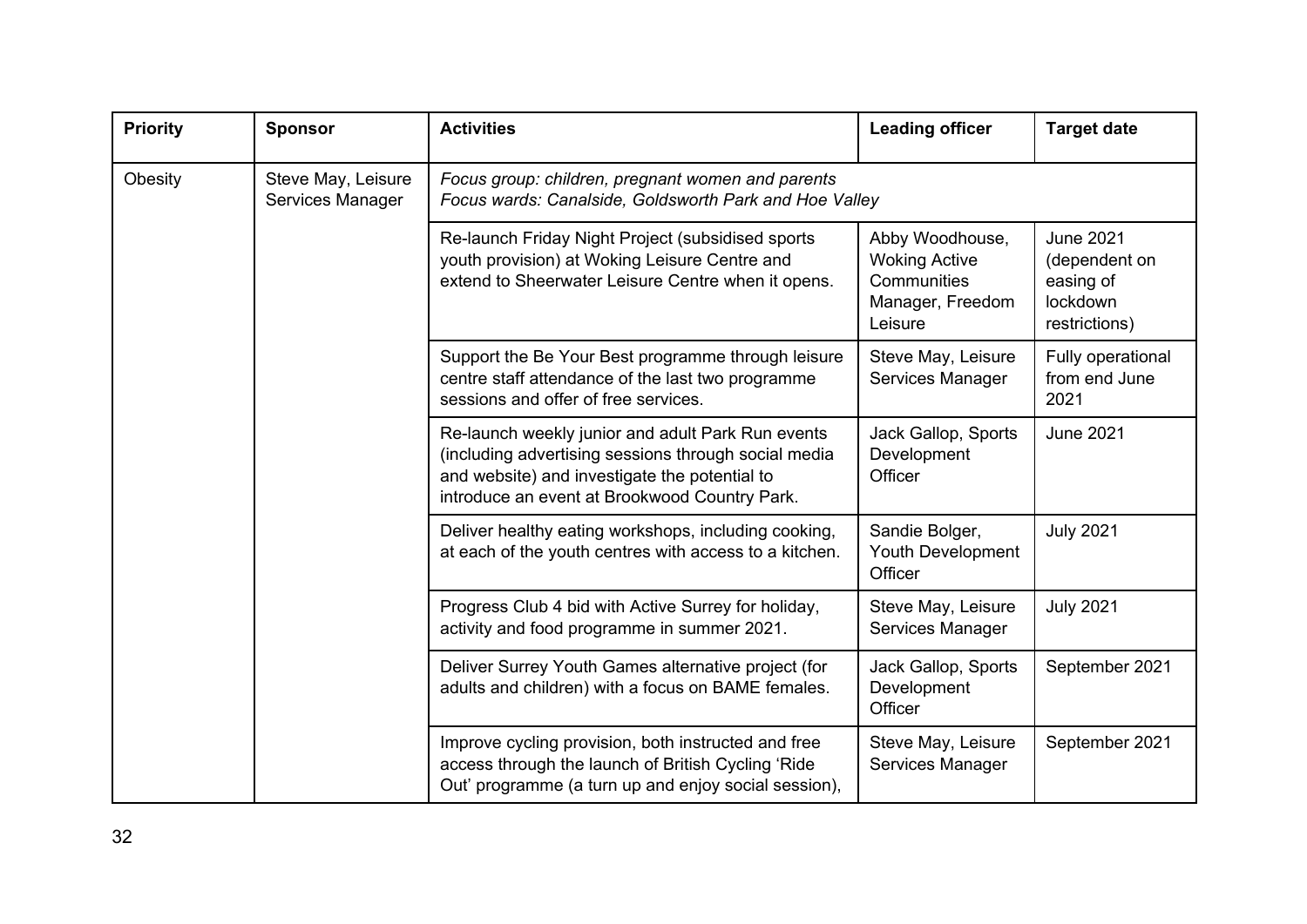| <b>Priority</b> | <b>Sponsor</b> | <b>Activities</b>                                                                                                                                                                                                                                 | <b>Leading officer</b>                                      | <b>Target date</b> |
|-----------------|----------------|---------------------------------------------------------------------------------------------------------------------------------------------------------------------------------------------------------------------------------------------------|-------------------------------------------------------------|--------------------|
|                 |                | bicycle hire scheme, and development of a venue to<br>teach bike maintenance (targeting fathers and<br>children with the intention of improving social<br>networks for fathers).                                                                  |                                                             |                    |
|                 |                | Consider opportunities to better promote the<br>community and concession pricing structure at gyms,<br>including how it can be promoted to families and<br>pregnant mothers.                                                                      | Steve May, Leisure<br>Services Manager                      | September 2021     |
|                 |                | Link Central Surrey Health, Health Link Worker<br>Jabeen Quereshi with wider family and maternity<br>services in Sheerwater at Parkview to develop<br>engagement with healthy lifestyle activities targeted<br>at women from the Asian community. | Adam Thomas,<br>Family and<br>Community<br>Services Manager | September 2021     |
|                 |                | Collaborate on Homestart bid with Active Surrey for<br>Whole System Approach to Obesity.                                                                                                                                                          | Nicola Norman,<br><b>Family Services</b><br>Manager         | September 2021     |
|                 |                | Support Foodwise to run healthy cooking classes for<br>vulnerable families and healthy cooking support for<br>care leavers at the Centres for the Community.                                                                                      | Adam Thomas,<br>Family and<br>Community<br>Services Manager | September 2021     |
|                 |                | Open Eastwood Leisure Centre in Sheerwater.                                                                                                                                                                                                       | Steve May, Leisure<br>Services Manager                      | September 2021     |
|                 |                | Develop an enhanced cycling facility at Goldsworth<br>Park (with Sport Cycling funding).                                                                                                                                                          | Steve May, Leisure<br>Services Manager                      | Q3 2021/22         |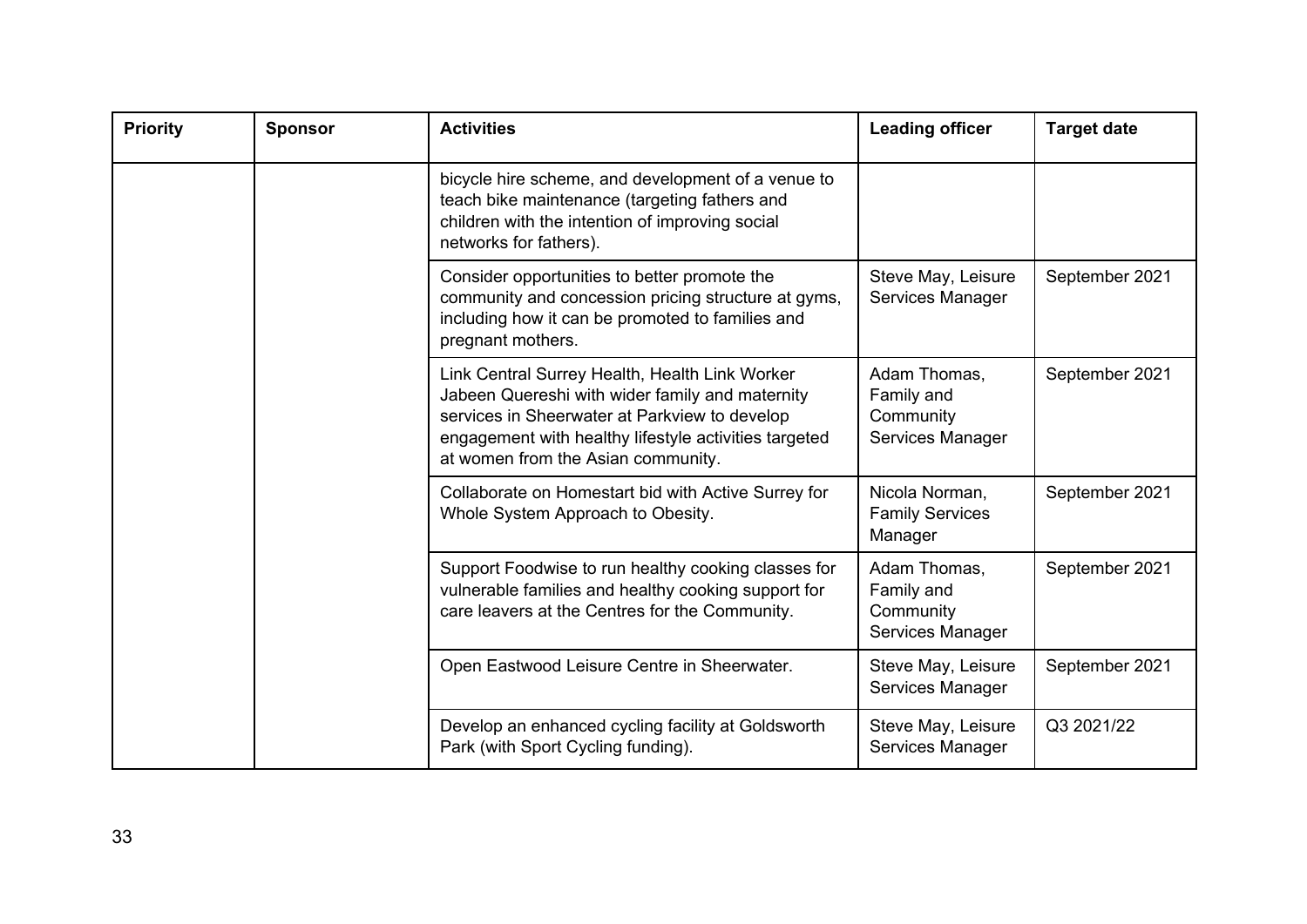| <b>Priority</b>            | <b>Sponsor</b>                     | <b>Activities</b><br><b>Leading officer</b>                                                                                                                                                                                   |                                                        | <b>Target date</b> |
|----------------------------|------------------------------------|-------------------------------------------------------------------------------------------------------------------------------------------------------------------------------------------------------------------------------|--------------------------------------------------------|--------------------|
|                            |                                    | Enhance the relationship between PCNs and Social<br>Prescribing to increase referrals into weight<br>management programmes.                                                                                                   | Gary Cordery,<br>Community<br><b>Wellbeing Manager</b> | December 2021      |
|                            |                                    | Launch healthy eating workshops for Woking ethnic<br>minority communities, working with local faith leaders<br>and health link workers.                                                                                       | Zafar Iqbal, Senior<br>Policy Officer                  | December 2021      |
|                            |                                    | Explore the potential to add a category to Woking in<br>Bloom 2022 with a link to obesity (e.g. vegetable<br>garden category).                                                                                                | Jade Buckingham,<br>Integrated Health<br>Manager       | Q4 2021/22         |
|                            |                                    | Re-launch Surrey Youth Games in 2022 and increase<br>participation.                                                                                                                                                           | Jack Gallop, Sports<br>Development<br>Officer          | <b>June 2022</b>   |
| Empowering<br>independence | Julie Mémé Health<br>and Wellbeing | Focus group: older people (65+)                                                                                                                                                                                               |                                                        |                    |
|                            | Manager                            | Support the Active Surrey targeted falls prevention<br>programme pilot by exploring how social prescribers<br>can refer into the programme, promoting the<br>programme to care homes and providing facilities as<br>required. | Jade Buckingham,<br>Integrated Health<br>Manager       | <b>July 2021</b>   |
|                            |                                    | Increase the provision of extra care accommodation<br>through the opening of Hale End Court which will<br>include 12 units with extra care.                                                                                   | Julie Mémé, Health<br>and Wellbeing<br>Manager         | September 2021     |
|                            |                                    | Confirm metric for empowering independence which<br>will be used to report strategy progress.                                                                                                                                 | Jade Buckingham,<br>Integrated Health<br>Manager       | September 2021     |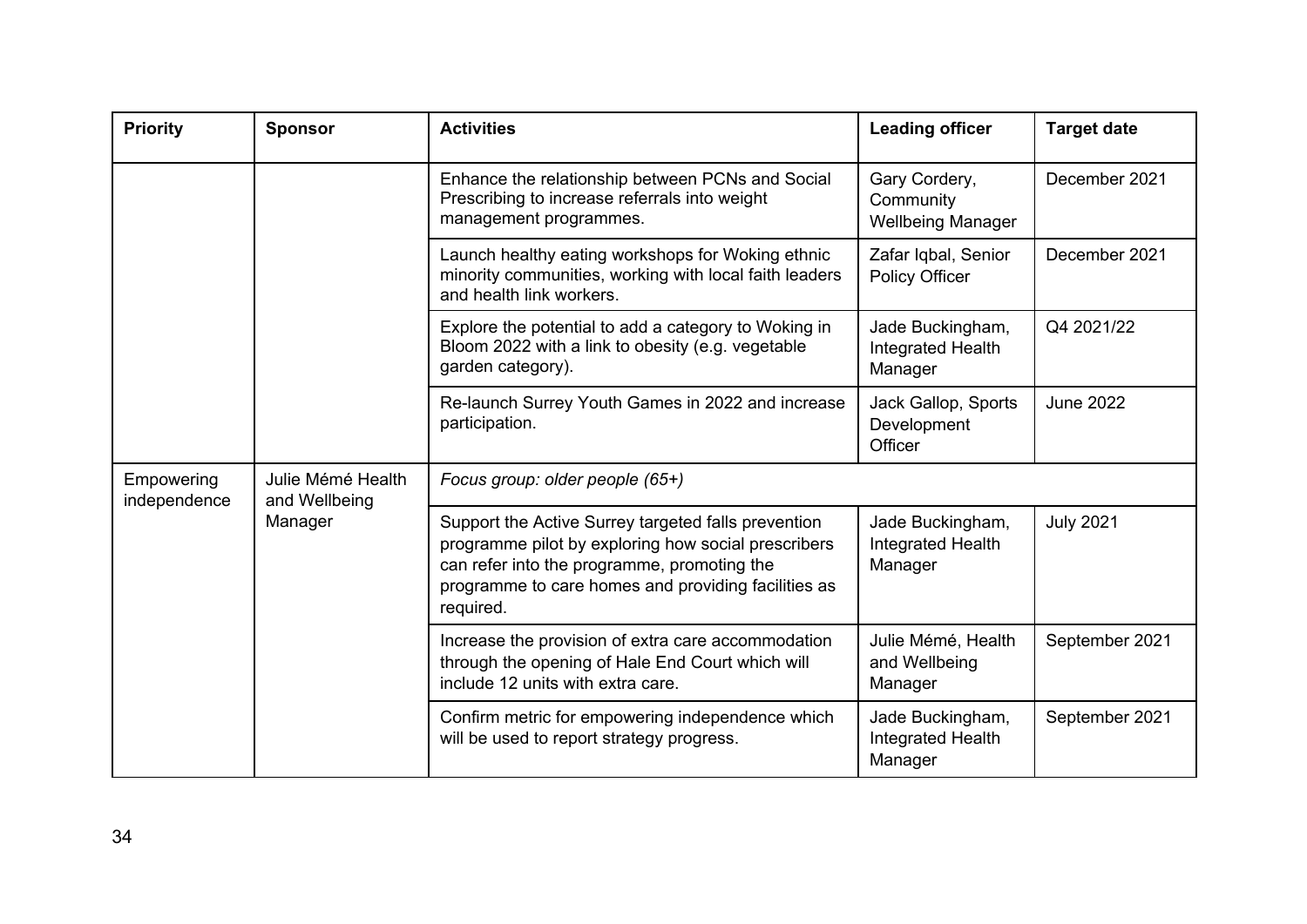| <b>Priority</b> | <b>Leading officer</b><br><b>Sponsor</b><br><b>Activities</b> |                                                                                                                                                                                                                                            | <b>Target date</b>                                          |              |
|-----------------|---------------------------------------------------------------|--------------------------------------------------------------------------------------------------------------------------------------------------------------------------------------------------------------------------------------------|-------------------------------------------------------------|--------------|
|                 |                                                               | Launch 'Working Together for Woking' event to<br>enable community support charities and groups to<br>promote their work and network. This will be hosted in<br>the town centre in partnership between WBC and<br>local community networks. | Adam Thomas,<br>Family and<br>Community<br>Services Manager | January 2022 |
|                 |                                                               | Explore the extension of the falls responder service<br>beyond Careline clients with NWS ICP.                                                                                                                                              | Julie Mémé, Health<br>and Wellbeing<br>Manager              | April 2022   |
|                 |                                                               | Explore with other partners (e.g. SECAmb and<br>reablement) how their services can benefit from<br>Homesafe Plus services with callers diverted to Falls<br>Responder Service where appropriate.                                           | Jade Buckingham<br>Integrated health<br>Manager             | April 2022   |
|                 |                                                               | Promote the Shop Mobility scheme.                                                                                                                                                                                                          | Jade Buckingham<br>Integrated Health<br>Manager             | April 2022   |
|                 |                                                               | Work with partners to increase utilisation of the<br>Woking Independent Show Home.                                                                                                                                                         | Julie Mémé, Health<br>and Wellbeing<br>Manager              | April 2022   |
|                 |                                                               | Update Living Well leaflets to include all services<br>available to Woking residents which can support<br>independent living.                                                                                                              | Julie Mémé, Health<br>and Wellbeing<br>Manager              | April 2022   |
|                 |                                                               | Develop a digital inclusion project, working with<br>library services, Surrey Coalition and Woking ROC,<br>including the exploration of utilising Centres for the<br>Community for training.                                               | Pino Mastromarco,<br>Home<br>Independence<br>Manager        | May 2022     |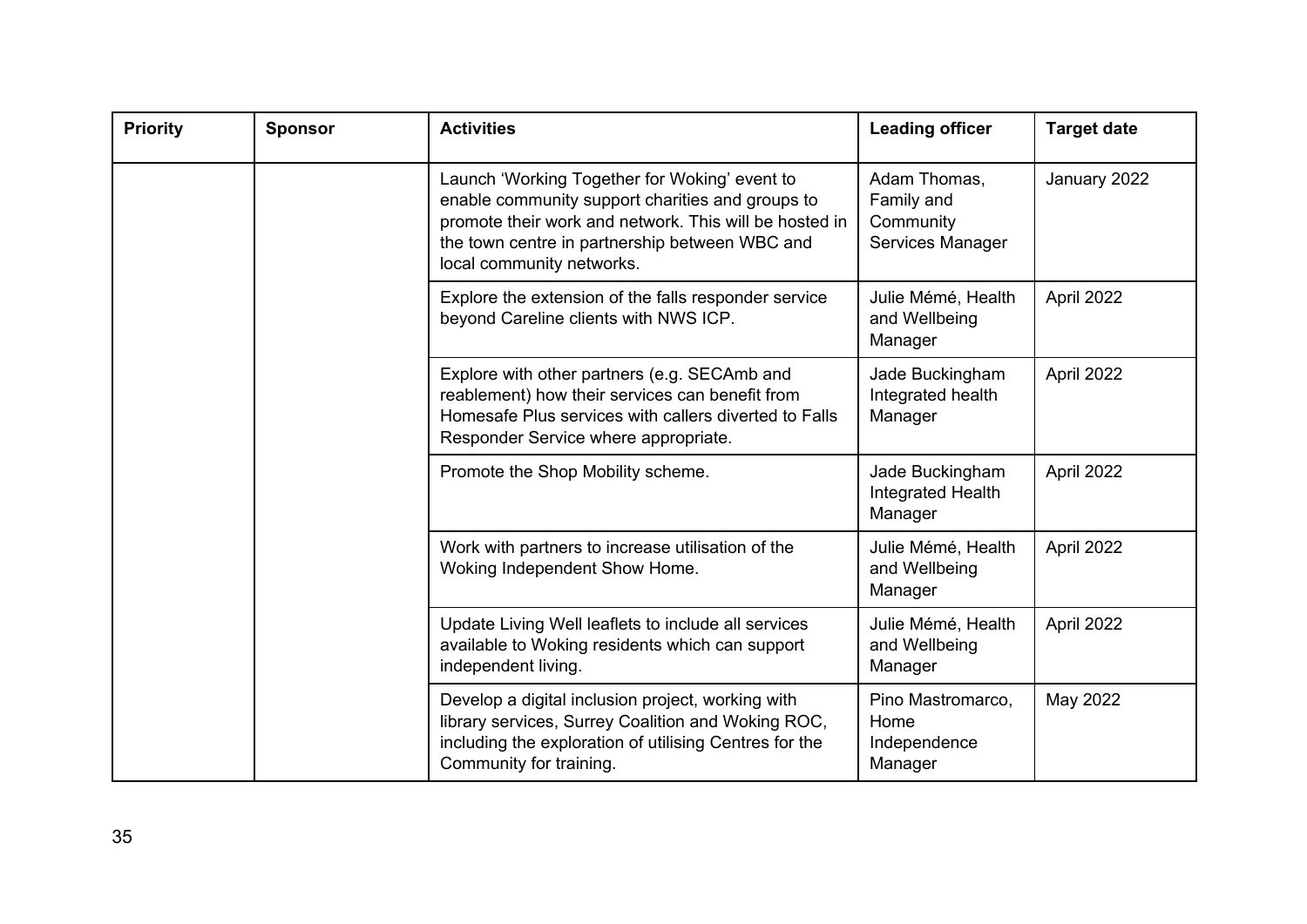| <b>Priority</b> | <b>Sponsor</b>                               | <b>Activities</b>                                                                                                                                                                                                                  | <b>Leading officer</b>                                      | <b>Target date</b>                                                      |  |
|-----------------|----------------------------------------------|------------------------------------------------------------------------------------------------------------------------------------------------------------------------------------------------------------------------------------|-------------------------------------------------------------|-------------------------------------------------------------------------|--|
| Carers          | Camilla Edmiston,<br><b>Community Safety</b> | Focus group: carers                                                                                                                                                                                                                |                                                             |                                                                         |  |
|                 | Manager                                      | Launch 'Dance for Parkinsons' for those living with<br>Parkinsons and their carers at St Mary's Centre for<br>the Community. Then link these sessions with a local<br>primary school to make this an intergenerational<br>project. | Rose Blackley, Arts<br>Development<br>Officer               | May 2021 (for<br>launch - link with<br>primary school will<br>be later) |  |
|                 |                                              | Relaunch the community choir that encourages carer<br>attendance at Moorcroft Centre for the Community.                                                                                                                            | Adam Thomas,<br>Family and<br>Community<br>Services Manager | <b>June 2021</b>                                                        |  |
|                 |                                              | Relaunch creative lunches at St Mary's Centre for the<br>Community.                                                                                                                                                                | Adam Thomas,<br>Family and<br>Community<br>Services Manager | September 2021                                                          |  |
|                 |                                              | Introduce the use of Carers Prescription by Borough<br>Discharge Support Officers at acute and community<br>hospitals to identify and support carers.                                                                              | Gary Cordery,<br>Community<br><b>Wellbeing Manager</b>      | September 2021                                                          |  |
|                 |                                              | Explore with Crossroads the provision of carers<br>respite at Centres for the Community.                                                                                                                                           | Julie Mémé, Health<br>and Wellbeing<br>Manager              | September 2021                                                          |  |
|                 |                                              | Actively participate in discussions regarding the<br>future of commissioned care services across NWS<br>ICP (including attendance of the briefing event in<br>June 2021).                                                          | Julie Mémé, Health<br>and Wellbeing<br>Manager              | April 2022                                                              |  |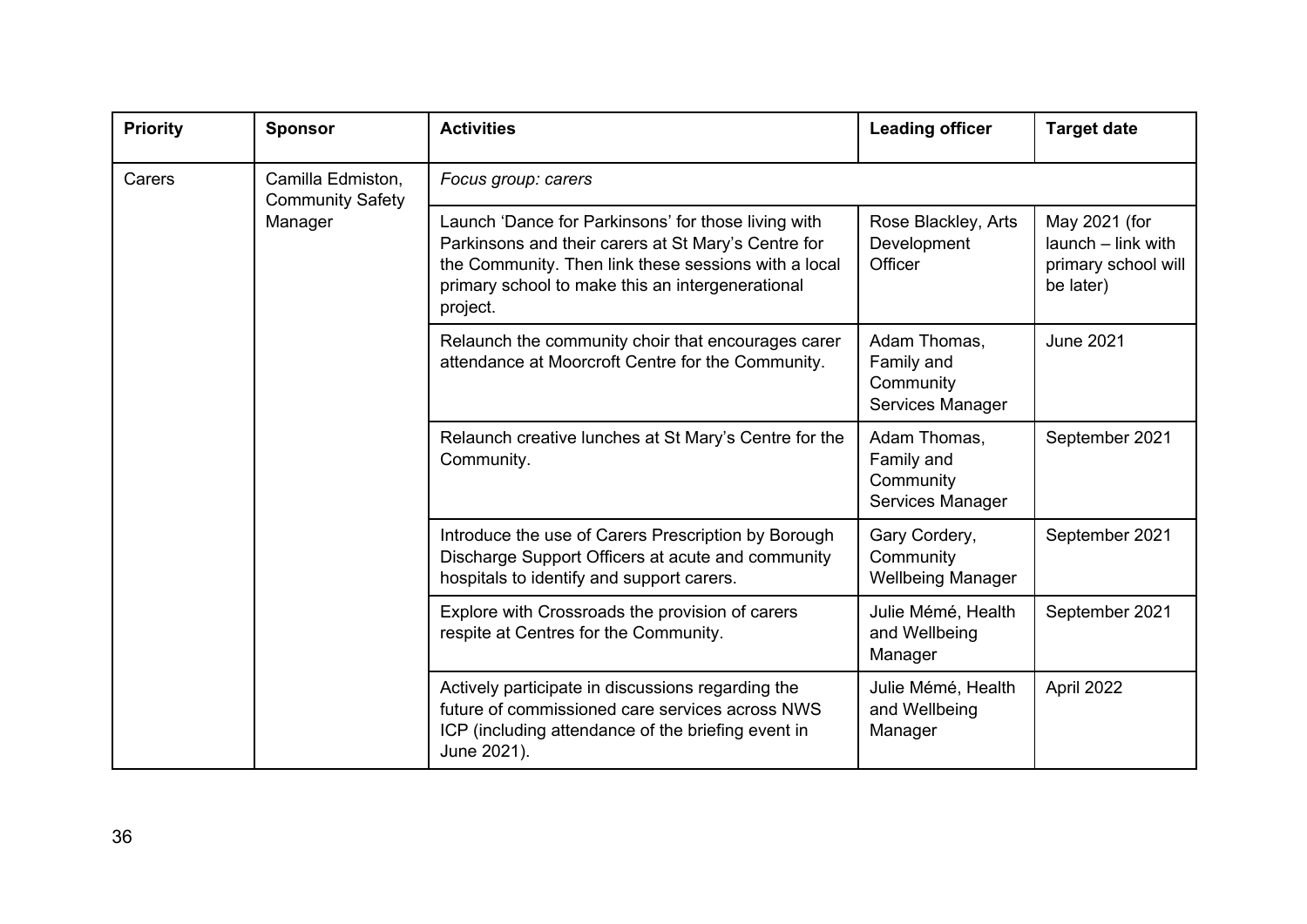| <b>Priority</b> | <b>Sponsor</b> | <b>Activities</b>                                                                                                                                                                    | <b>Leading officer</b>                                                                                                                                                                                                | <b>Target date</b>                       |
|-----------------|----------------|--------------------------------------------------------------------------------------------------------------------------------------------------------------------------------------|-----------------------------------------------------------------------------------------------------------------------------------------------------------------------------------------------------------------------|------------------------------------------|
|                 |                | Add 'Carers' leaflet to 'Living Well' pack.                                                                                                                                          | Julie Mémé, Health<br>and Wellbeing<br>Manager                                                                                                                                                                        | April 2022                               |
|                 |                | Establish links with care co-ordinators in PCNs.                                                                                                                                     | Gary Cordery,<br>Community<br><b>Wellbeing Manager</b>                                                                                                                                                                | April 2022                               |
|                 |                | Explore making carers training (including young<br>carers) mandatory for council staff, to increase<br>awareness amongst council employees and improve<br>their ability to signpost. | Julie Mémé, Health<br>and Wellbeing<br>Manager                                                                                                                                                                        | April 2022                               |
|                 |                | Explore WBC gaining accreditation as a Carer<br>Confident Employer.                                                                                                                  | Jade Buckingham<br>Integrated Health<br>Manager                                                                                                                                                                       | April 2022                               |
|                 |                | Approach young carers groups in schools to see if<br>there is any interest in the RHS Campaign for School<br>Gardening.                                                              | Jade Buckingham,<br>Integrated Health<br>Manager                                                                                                                                                                      | April 2022                               |
| Enablers        | N/A            | Arrange Communities Team workshops to share<br>developments internally.                                                                                                              | Julie Mémé, Health<br>and Wellbeing<br>Manager / Adam<br>Thomas, Family<br>and Community<br>Services Manager /<br>Steve May, Leisure<br>Services Manager /<br>Camilla Edmiston,<br><b>Community Safety</b><br>Manager | June 2021 and<br>quarterly<br>thereafter |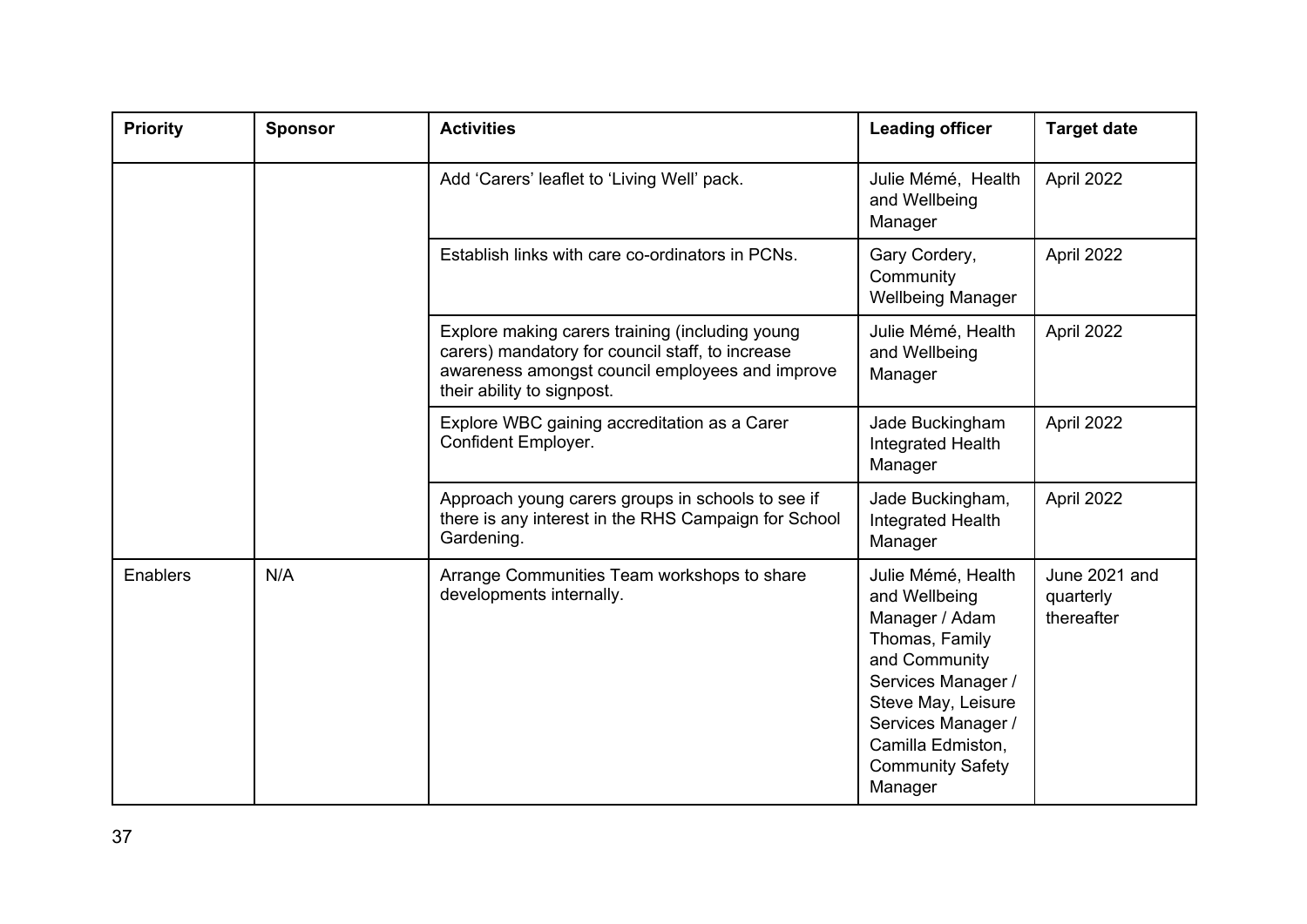| <b>Priority</b> | <b>Activities</b><br><b>Sponsor</b> |                                                                                                                                                                                                                                                                | <b>Leading officer</b>                                                                                                                                                                                                | <b>Target date</b>                                      |
|-----------------|-------------------------------------|----------------------------------------------------------------------------------------------------------------------------------------------------------------------------------------------------------------------------------------------------------------|-----------------------------------------------------------------------------------------------------------------------------------------------------------------------------------------------------------------------|---------------------------------------------------------|
|                 |                                     | Update team meeting agendas to include 'comms<br>messages' as a standing item, to generate more<br>content for internal and external communications.<br>Appoint a named team member responsible for<br>sharing these messages with the Communications<br>Team. | Julie Mémé, Health<br>and Wellbeing<br>Manager / Adam<br>Thomas, Family<br>and Community<br>Services Manager /<br>Steve May, Leisure<br>Services Manager /<br>Camilla Edmiston,<br><b>Community Safety</b><br>Manager | <b>July 2021</b>                                        |
|                 |                                     | Consider the use of corporate communications email<br>to allow updates received from teams (see action<br>above) to be made quickly by any member of the<br>communications team.                                                                               | Andy Denner,<br>Marketing<br>Communications<br>Manager                                                                                                                                                                | <b>July 2021</b>                                        |
|                 |                                     | Each team across People directorate to update their<br>area on WBC intranet.                                                                                                                                                                                   | Julie Mémé, Health<br>and Wellbeing<br>Manager / Adam<br>Thomas, Family<br>and Community<br>Services Manager /<br>Steve May, Leisure<br>Services Manager /<br>Camilla Edmiston,<br><b>Community Safety</b><br>Manager | By end<br>September 2021<br>and quarterly<br>thereafter |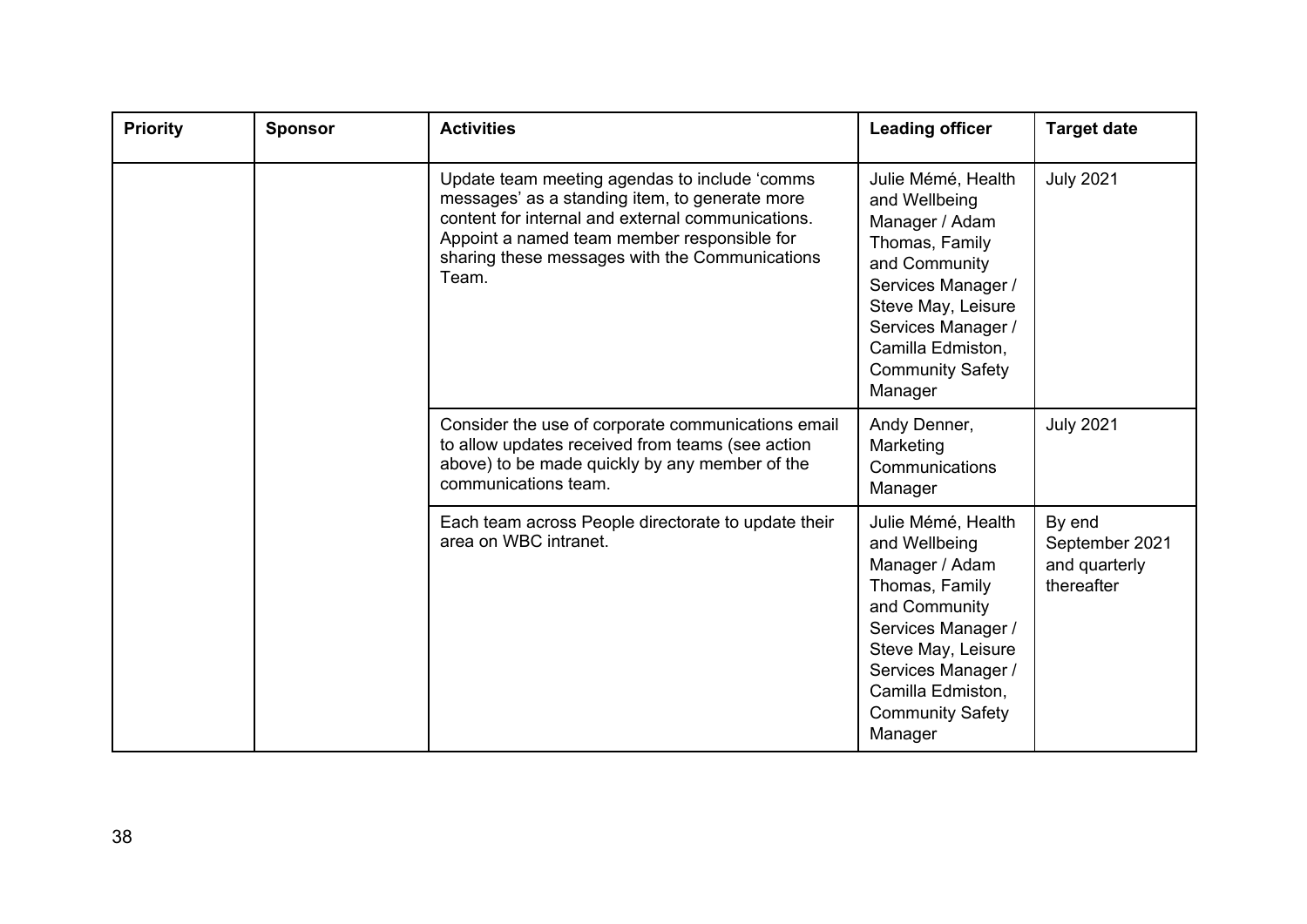| <b>Priority</b> | <b>Activities</b><br><b>Sponsor</b>                                                                                                 |                                                                                                                                                              | <b>Leading officer</b>                                  | <b>Target date</b> |
|-----------------|-------------------------------------------------------------------------------------------------------------------------------------|--------------------------------------------------------------------------------------------------------------------------------------------------------------|---------------------------------------------------------|--------------------|
|                 |                                                                                                                                     | Promote 'Woking Works' to voluntary and community<br>organisations that deliver health and wellbeing<br>services.                                            | Chris Norrington,<br><b>Business Liaison</b><br>Manager | September 2021     |
|                 | Explore how the 'Woking Works' offer could be<br>expanded to include advice on supporting the health<br>and wellbeing of employees. | Chris Norrington,<br><b>Business Liaison</b><br>Manager                                                                                                      | September 2021                                          |                    |
| priorities.     |                                                                                                                                     | Relaunch Woking Youth Council, ensuring it is<br>representative, and utilise it as a forum to engage on<br>proposed activities for mental health and obesity | Sandie Bolger,<br>Youth Development<br>Officer          | November 2021      |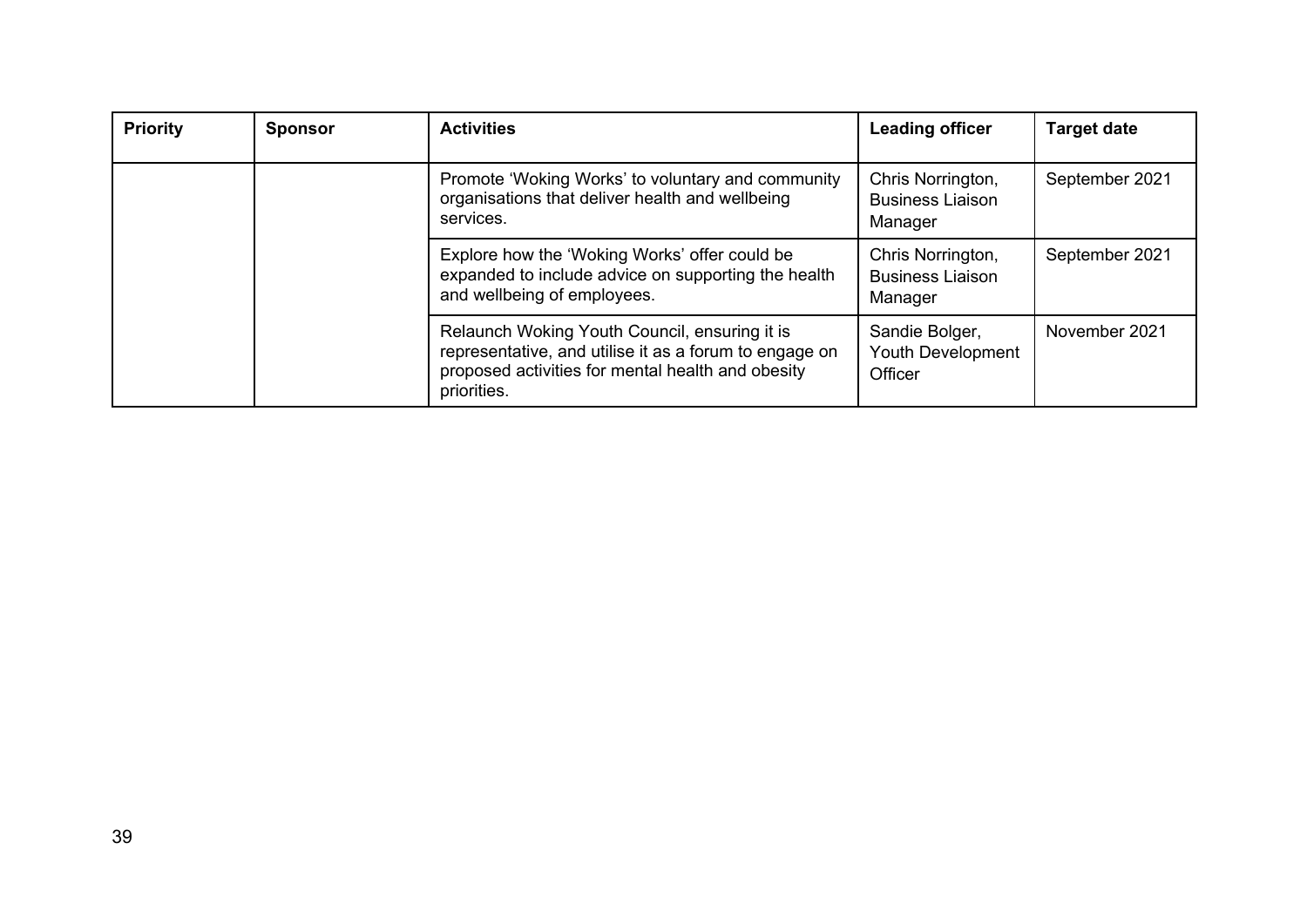## **Appendix B: Detailed analysis of wider determinants of health in Woking**

#### *Health behaviours*

#### **SMOKING**

The smoking rate in Woking has more than halved in the last ten years. 7.6% of adults in Woking smoke, this is lower than both the South East region (12.2%) and England (13.9%). Smoking prevalence in pregnant women is also lower (7.4%) than both the South East region (9.7%) and England (10.4%).

One You Surrey ([https://oneyousurrey.org.uk/\)](https://oneyousurrey.org.uk/) is commissioned by Surrey County Council and the NHS to provide smoking cessation services support throughout the county.

The council's environmental health team is responsible for enforcing the smoke free law. The council is a tobacco-free site and smoking (including any tobacco products) and use of e-cigarettes are not permitted in any council workplace, building or vehicle.

#### DIET

60.2% of adults in Woking are classified as overweight or obese compared to 62.3% in England and 57.6% in the South East region. 8.5% of adults (8,500 people) in Woking are registered by their GP with obesity as a health condition. Again, although this is lower than the national average of 9.8%, it is higher than the Surrey rate of 6% and Woking ranks highest of the 11 boroughs and districts in Surrey.

Obesity is the single greatest risk factor for developing Type 2 diabetes and adults who are overweight or living with obesity are at an increased risk of serious Covid-19 complications and death.

The map below shows that though prevalence of obesity is highest in the centre of the borough it is largely similar throughout.



Goldsworth Park has the greatest obesity prevalence at 9.9%, followed by Hoe Valley and St. John's (both at 9.6%). These three wards are the highest ranked wards in Surrey. Six of the top ten wards in Surrey for obesity prevalence are in Woking. All Woking wards apart from Byfleet and West Byfleet are above the Surrey average.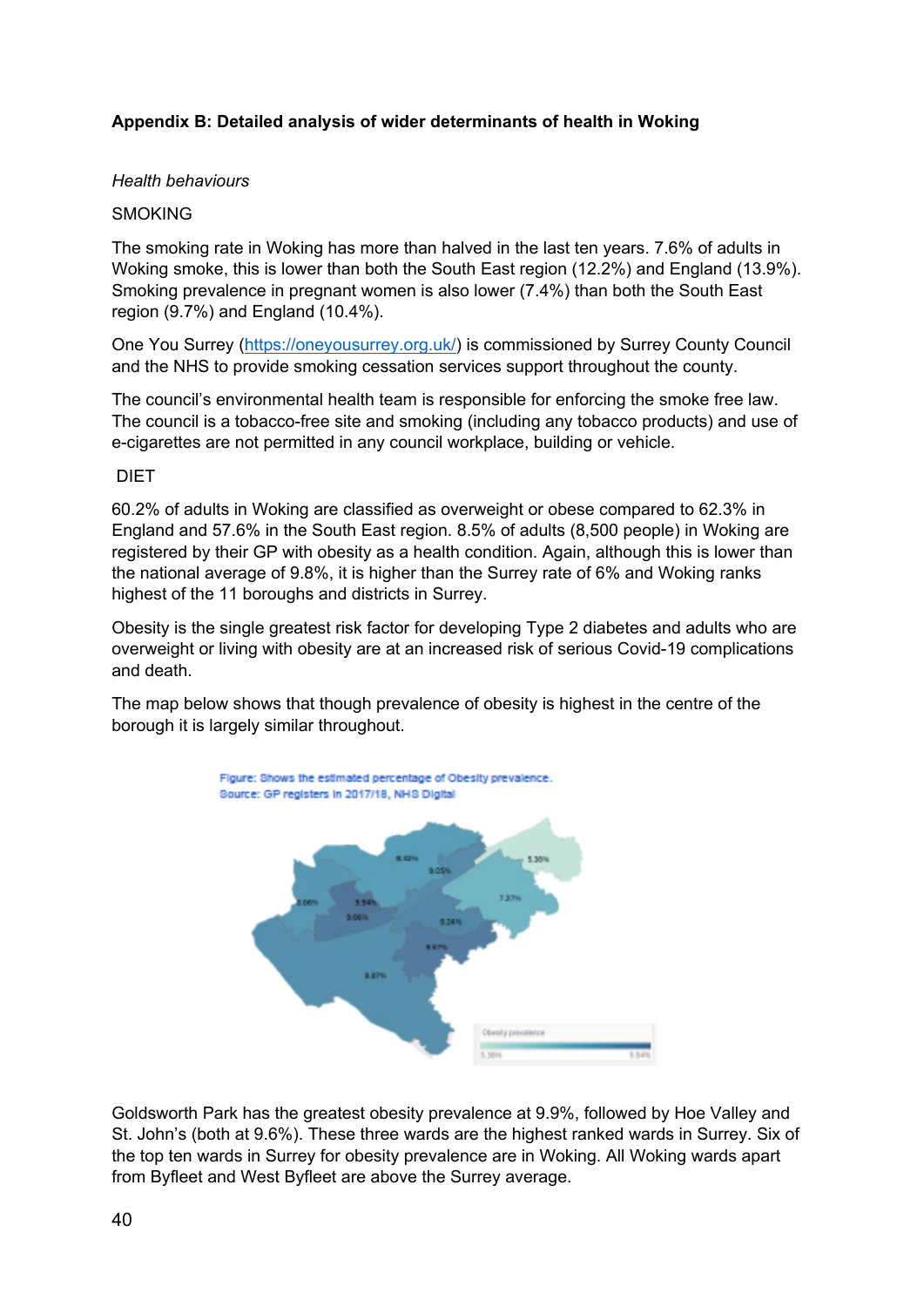Childhood obesity statistics present a similar picture. This is a particular concern as children who are overweight or living with obesity are much more likely to become adults who are overweight or living with obesity.

Childhood obesity rates in Year R (ages 4-5) and Year 6 (ages 10-11) in Woking are 6.4% and 15.9% respectively, lower than the averages for England (9.6% and 20% respectively) but higher than the Surrey averages (6.2% and 14% respectively).



Per Ward, the breakdown is as follows:

Canalside has the highest percentage of obesity in both Year R (11.2%) and Year 6 (20.6% one in five children of this age) and is above the national average for both age groups.

In 2018 the government announced a range of measures to halve the number of obese children by 2030. However, emerging data<sup>30</sup> suggests that lockdowns as a result of the pandemic have impacted children's lifestyles and increased their risk of being overweight or living with obesity. The Government's White Paper **Working Together to Improve Health and Social Care For All**, published in February 2021, signals the Department of Health and Social Care's intention to bring forward measures to help tackle obesity, including the introduction of further restrictions on the advertisement of high fat, salt and sugar foods.

In Woking there are a range of services aimed at improving the diet of residents, including:

- Be Your Best programme Surrey's weight management programme, aimed at parents of children aged 0-11. This programme has been provided virtually during the pandemic and has supported nine families in Woking in 2021 to date;
- [Foodwise](http://www.foodwisetlc.care/) a Christian-based charity delivering food provision, training and education from community centres. During the pandemic, the focus of Foodwise has been on food provision to families and individuals deemed at risk of food insecurity. Foodwise has put freezers in four Woking primary schools so that schools can directly provide frozen meals (prepared by Foodwise – 100 meals provided at each school each fortnight) to families in need. In addition, Foodwise delivers to over 30 families each week (290 meals), more than double the number of families supported prior to the pandemic. Meals are prepared at Moorcroft Centre for the Community. Training and education has been suspended since March 2020 due to the pandemic but Foodwise is in the process of planning an offer in conjunction with the council's

<sup>30</sup> A study looking at the impact of Covid-19 confinement at home in a small cohort of Italian children found evidence of increased consumption of high calorie and sugar foods and decreased time spent in sport activities.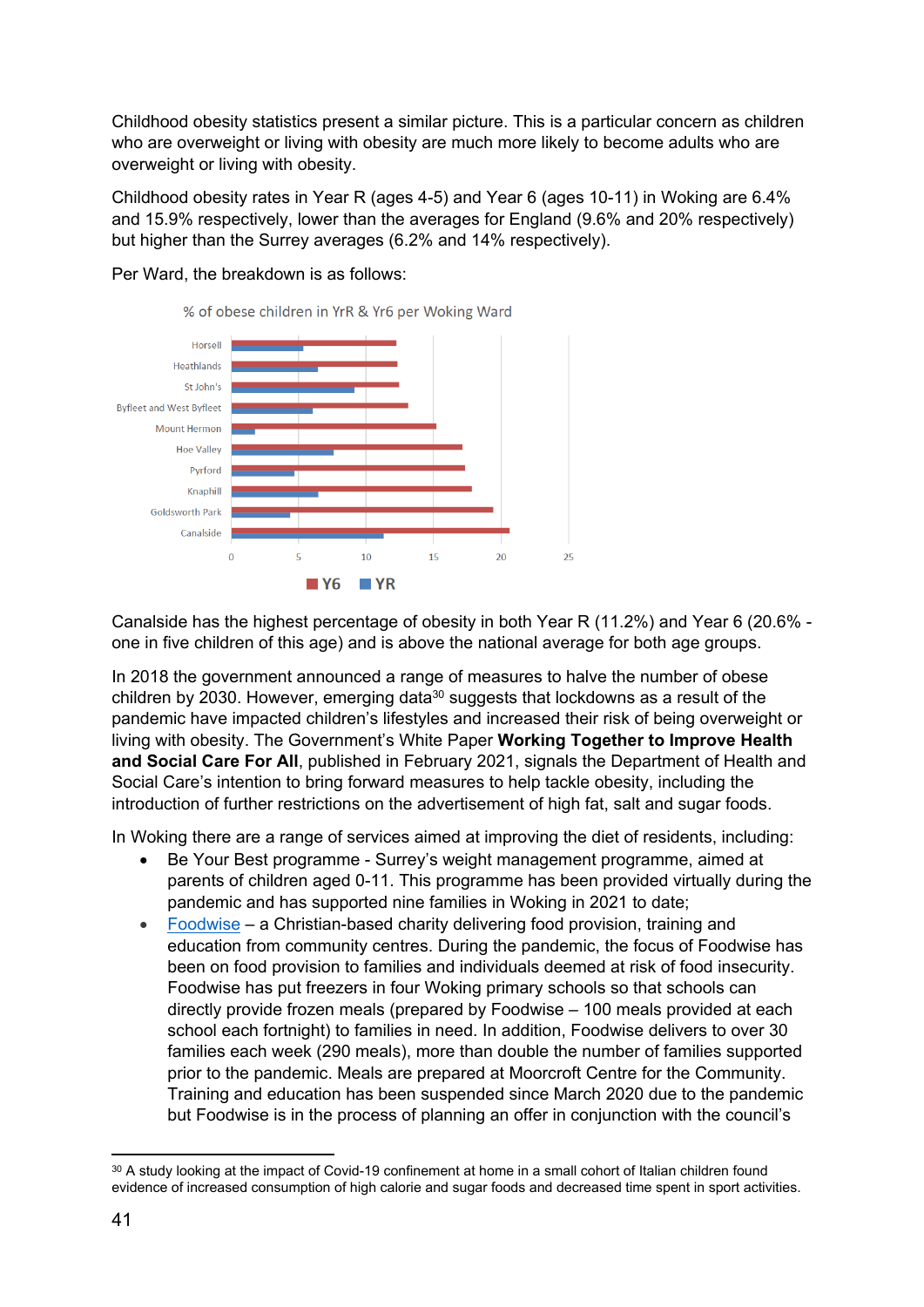Family Services for holiday hunger schemes, "Cooking on a Budget" courses, and employing local apprentices to work in the kitchens and café at the Centre for the Community; and

 Foodbanks – Woking Foodbank was set up eight years ago and provides short-term emergency food to people in crisis (there is also South Woking Foodbank which can provide longer term support and Bisley Primary School set up a foodbank during lockdown to support its children and their families). The majority of referrals to the Foodbank are from Citizens Advice, the council (various departments including Family Services and Housing Services) and schools and family centres. The Foodbank is primarily accessed by residents in Canalside (30% of Woking residents supported in 2020 were from this ward), Knaphill (15%), Goldsworth Park (12%) and Hoe Valley (12%). The Foodbank is supporting more people each year with a 48% increase in 2019 compared to the prior year and a further 36% in 2020, and is continuing to see increases month-on-month as a result of the pandemic. In January 2021 the Foodbank supported 740 people, a 126% increase compared to the same month the previous year. In 2020 the council supported the Foodbank with an Emergency Assistance Grant.

## EXERCISE

Just behind smoking, high blood pressure and obesity, the fourth biggest cause of disease in our population is lack of physical activity. As well as preventing physical ill health, exercise can also have a positive impact on mental wellbeing. In a recent survey undertaken by Active Surrey c. 75% of Woking residents surveyed reported that sport and exercise made them most happy and c. 70% reported that they do sport or exercise to manage their worries.

28.0% of people (aged 16+) in Woking are classed as inactive which means they do less than 30 minutes of moderate intensity physical activity a week. This compares to 23.2% in Surrey and 27.1% in England<sup>31</sup> and Woking is the most inactive district or borough in Surrey. The figure for Woking has significantly increased over the past six months from 24.2%. 61.6% of people in Woking are classed as physically active, as they do at least 150 minutes of moderate physical activity a week (Surrey: 65.4%, England: 61.4%).

This most recent data is not yet available at a ward level, but the breakdown by ward for the May 2019/20 data is as follows:



#### The breakdown by ward is as follows:

<sup>31</sup> Source: <https://activelives.sportengland.org/Home/AdultData>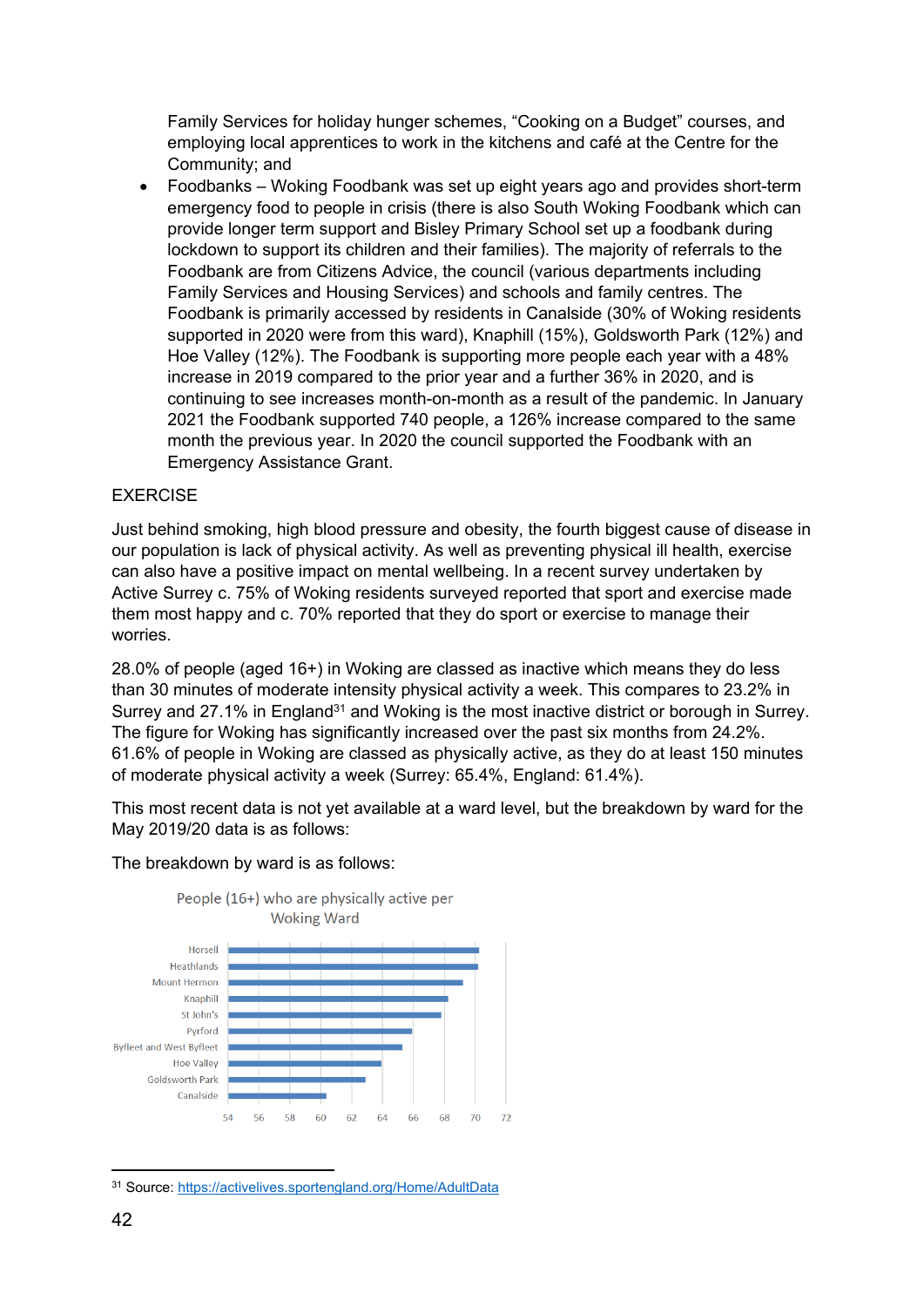Canalside has the lowest percentage of physically active people (16+) at 63.5% and has the third highest percentage of inactive adults of all the wards in Surrey.

The most recent physical activity data<sup>32</sup> for children and young people at a borough level is from 2017/18 which showed that almost a third (28.8%) of children did less than 30 minutes of activity each day. This was the third lowest compared to other Surrey boroughs and districts and lower than the Surrey average (30.9%).

Sport England has reported on the impact of the pandemic on activity levels. The proportion of the adult population classed as inactive increased by 7.4% during the first few weeks of full lockdown between mid-March and mid-May 2020<sup>33</sup>. Sport England also found that the proportion of children and young people reporting they were active during mid-May to late-July 2020 fell by 2.3% compared to the same period 12 months earlier.<sup>34</sup> Sporting activities saw a large decrease in the numbers taking part, however, significant increases in walking, cycling and fitness activities limited the negative impact on overall activity levels.

The council recognises the importance of physical activity, as demonstrated by its endorsement of the Physical Activity Strategy for Surrey in 2019. The council provides leisure facilities (operated by Freedom Leisure) at Woking Leisure Centre, Woking Sportsbox and Pool in the Park. In 2019/20 Freedom Leisure provided almost 90,000 swimming lessons as part of a mixed programme of leisure, sport, recreation and competition activities, catering to a variety of groups and needs. The programme includes learning disability swimming lessons, walking football, dementia friendly swimming sessions, ladies football, ladies youth boxing and disability badminton courses. The facilities offer tiered pricing on both a pay as you go and monthly/annual basis, including reduced rates for those in full time education, receiving means tested benefits, disabled users and carers.

The council also operates a large number of sports pitches (football, cricket and rugby) and pavilions over 18 local greenspaces. In addition, there are a number of private providers running facilities across the borough.

The council has a Sports Development Officer who liaises with the wide range of sports clubs (over 75 in total) to ensure best use is made of the available facilities. Some clubs boast over 500 members ranging from elite participants to grassroots level. The council has a range of tennis courts and a community membership package at the newly refurbished courts in Woking Park which is hugely popular (775 active members and 77% court utilisation in 2020) and very accessible at £39 a year for up to six hours of tennis a week. The council also participates in annual events such as Surrey Youth Games and hosts the Woking Sports Awards to encourage more residents to be active.

Physical activity can be a form of travel such as walking or cycling everyday journeys. In England, 56% of car journeys are under five miles<sup>35</sup> and transport accounts for a third (34%)

[20%20Coronavirus%20report.pdf?2yHCzeG\\_iDUxK.qegt1GQdOmLiQcgThJPowerPoint](https://sportengland-production-files.s3.eu-west-2.amazonaws.com/s3fs-public/2021-01/Active%20Lives%20Children%20Survey%20Academic%20Year%2019-20%20Coronavirus%20report.pdf?2yHCzeG_iDUxK.qegt1GQdOmLiQcgThJ) Presentation [\(sportengland-production-files.s3.eu-west-2.amazonaws.com\)](https://sportengland-production-files.s3.eu-west-2.amazonaws.com/s3fs-public/2021-01/Active%20Lives%20Children%20Survey%20Academic%20Year%2019-20%20Coronavirus%20report.pdf?2yHCzeG_iDUxK.qegt1GQdOmLiQcgThJ) 35

<sup>32</sup> Source: [https://www.sportengland.org/know-your-audience/data/active-lives/active-lives-data](https://www.sportengland.org/know-your-audience/data/active-lives/active-lives-data-tables?section=children_and_young_people_surveys)[tables?section=children\\_and\\_young\\_people\\_surveys](https://www.sportengland.org/know-your-audience/data/active-lives/active-lives-data-tables?section=children_and_young_people_surveys)

<sup>33</sup> [https://sportengland-production-files.s3.eu-west-2.amazonaws.com/s3fs-public/2020-](https://sportengland-production-files.s3.eu-west-2.amazonaws.com/s3fs-public/2020-10/Active%20Lives%20Adult%20May%2019-20%20Coronavirus%20Report.pdf?2L6TBVV5UvCGXb_VxZcWHcfFX0_wRal7) [10/Active%20Lives%20Adult%20May%2019-](https://sportengland-production-files.s3.eu-west-2.amazonaws.com/s3fs-public/2020-10/Active%20Lives%20Adult%20May%2019-20%20Coronavirus%20Report.pdf?2L6TBVV5UvCGXb_VxZcWHcfFX0_wRal7)

[<sup>20%20</sup>Coronavirus%20Report.pdf?2L6TBVV5UvCGXb\\_VxZcWHcfFX0\\_wRal7](https://sportengland-production-files.s3.eu-west-2.amazonaws.com/s3fs-public/2020-10/Active%20Lives%20Adult%20May%2019-20%20Coronavirus%20Report.pdf?2L6TBVV5UvCGXb_VxZcWHcfFX0_wRal7)

<sup>34</sup> [https://sportengland-production-files.s3.eu-west-2.amazonaws.com/s3fs-public/2021-](https://sportengland-production-files.s3.eu-west-2.amazonaws.com/s3fs-public/2021-01/Active%20Lives%20Children%20Survey%20Academic%20Year%2019-20%20Coronavirus%20report.pdf?2yHCzeG_iDUxK.qegt1GQdOmLiQcgThJ)

[<sup>01/</sup>Active%20Lives%20Children%20Survey%20Academic%20Year%2019-](https://sportengland-production-files.s3.eu-west-2.amazonaws.com/s3fs-public/2021-01/Active%20Lives%20Children%20Survey%20Academic%20Year%2019-20%20Coronavirus%20report.pdf?2yHCzeG_iDUxK.qegt1GQdOmLiQcgThJ)

Department for Transport, Walking & cycling statistics (2018). https:// assets.publishing.service.gov.uk/governme nt/uploads/system/uploads/attachment\_data/ file/674503/walking-and-cycling-statistics-england-2016.pdf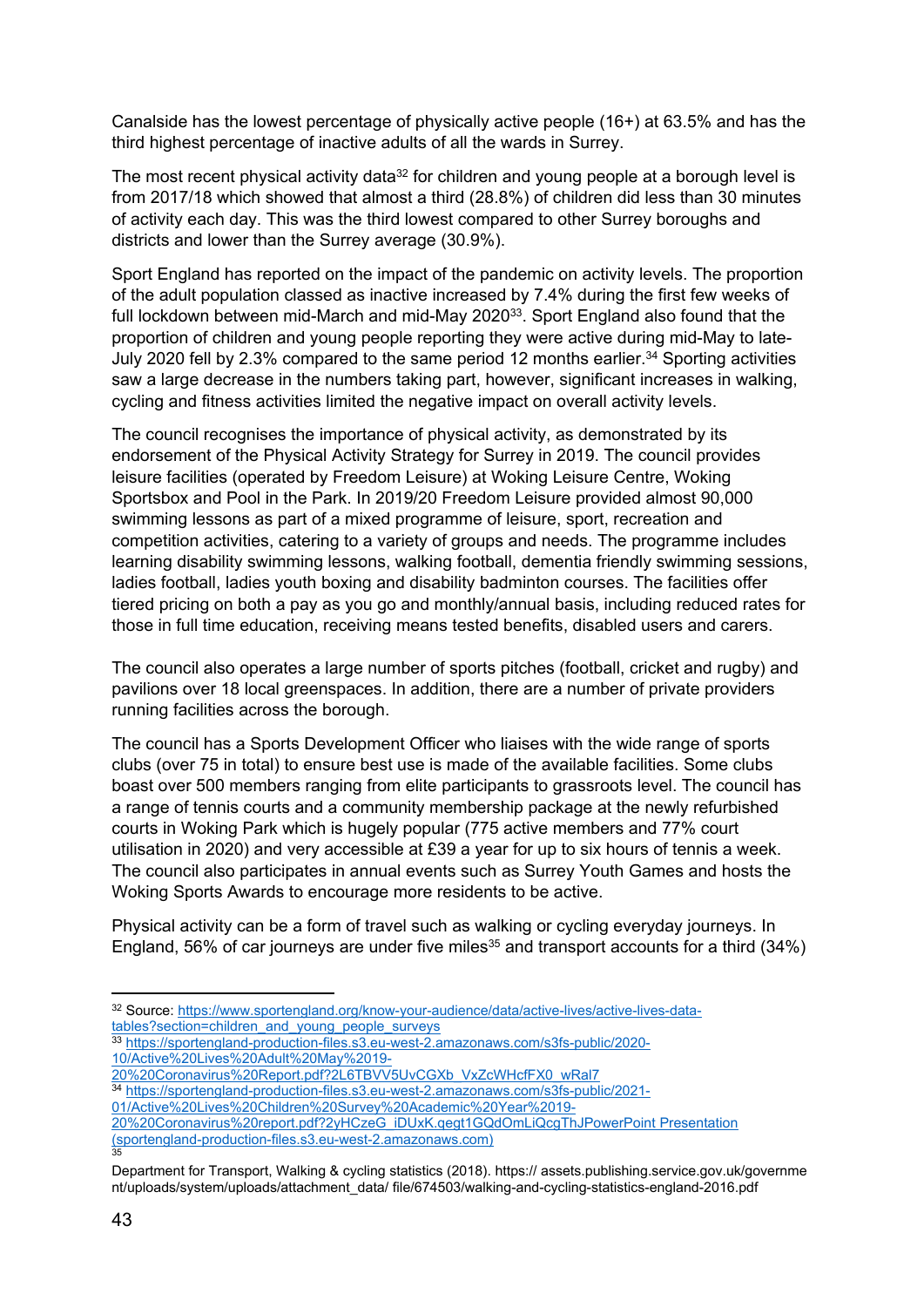of all carbon dioxide emissions<sup>36</sup>, the majority arising from road travel. Increasing active travel (walking and cycling) can therefore improve health through both reduced emissions and increased exercise as well as having a positive climate impact.

In 2008, Woking was awarded cycle demonstration town status and received £1.8m in government funding to develop a three-year infrastructure enhancement programme. Woking Borough Council delivered the Cycle Woking programme in partnership with Surrey County Council to help increase take up of walking and cycling, particularly for shorter journeys within the borough.

Just over 26km of new off-road cycle routes were constructed, 13km of which run along the Basingstoke Canal. The enhanced cycle network provided a 60% increase in dedicated cycle facilities and transformed the old fragmented network by improving connectivity to key places including the town centre and railway station.

The network was named the 'Planet Trails' giving a nod to local connections with HG Wells and the War of the Worlds, which was written and based in Woking.

Other infrastructure improvements have included new and improved signalised cycle crossings which allow safer access across busy roads, better signage and over a thousand new cycle parking spaces, including a dedicated secure Cycle Hub at Woking Railway Station. Since the improvements, Woking Town Centre has played host to Britain's leading televised cycle race, the Tour Series, five times.

In August 2020, a Local Cycling and Walking [Infrastructure](https://britishredcross.zoom.us/j/91340927329?pwd=NEVXSW5nUS9meStqdjNLNkowMzBUQT09) Plan (LCWIP) for Woking was published, one of the first in the UK. Development of the plan was funded by the Department of Transport, working with Surrey County Council and Woking Borough Council. This plan identifies cycling and walking infrastructure improvements for future investment to help further increase trips made on foot or by bicycle.

## ALCOHOL USE

Alcohol misuse is the biggest risk factor for death, ill health and disability among 15-49 year olds in the UK, and the fifth biggest risk factor across all ages. The rate for alcohol-related harm hospital admissions in Woking is 506 per 100,000, representing 479 admissions per year. The rate is lower than the averages for both the South East region (526) and England (664).

The rate for alcohol-specific hospital admissions among those under 18 in Woking is 21 per 100,000, representing 15 admissions per year. Again, this is lower than both the South East region (31.7) and England (31.6) rates.

The i-access drug and alcohol service, provided by Surrey and Borders Partnership NHS Foundation Trust, offers specialist advice, support and treatment to people in Surrey who want help with their drug and/or alcohol use. The council's Family Services team works in partnership with treatment providers where alcohol misuse is an issue for a family being supported and the Women's Support Centre actively supports women with substance misuse issues (including alcohol).

SEXUAL HEALTH

<sup>36</sup>

<sup>2019</sup> UK greenhouse gas emissions, provisional figures [https://assets.publishing.](https://assets.publishing/) service.gov.uk/government/upl oads/system/uploads/attachment\_data/file/875485/2019\_UK\_ greenhouse\_gas\_emissions\_provisional\_figures\_s tatistical release.pdf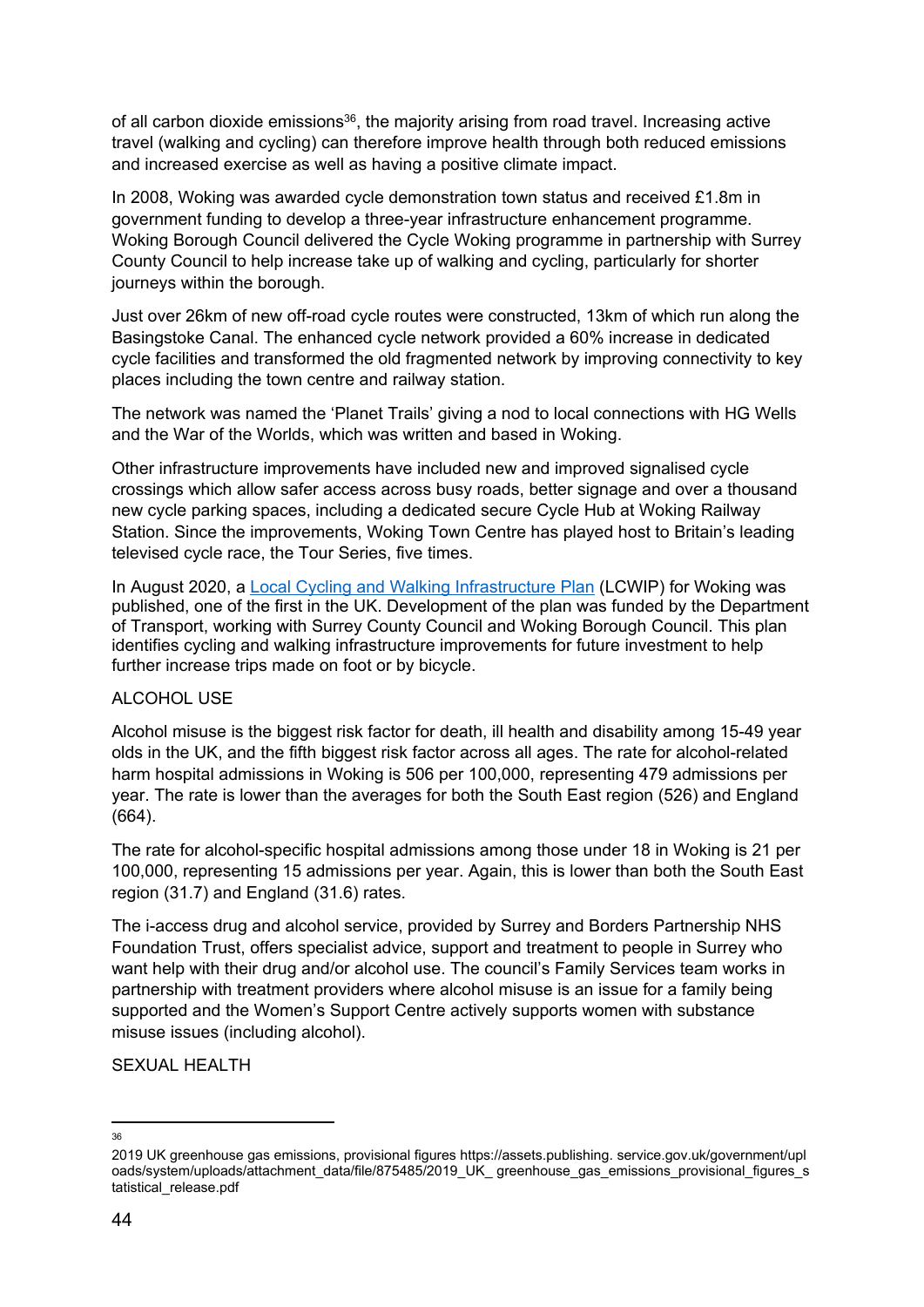The rate of new sexually transmitted infections in Woking (529 per 100,000) is lower than the averages for the South East region (714) and England (900).

The Sexual Health Clinic at Woking Community Hospital is commissioned by Public Health and provides free confidential sexual health services, including contraception and genitourinary medicine (GUM) screening, treatment and follow-up.

#### *Socio economic factors*

#### EDUCATION

A key measure of educational attainment is the 'average 8 attainment score'<sup>37</sup>. This is a measure of the average attainment of pupils in up to eight qualifications of GCSE and equivalent. Woking has an average 8 attainment score of 50.2, which is broadly in line with the Surrey average (50.3) and above England's (46.9). In addition, 81.9% of those aged 16- 64 in Woking are qualified to Level 2 or higher, which is greater than the average for the South East (79.2%).

Surrey County Council is responsible for education. There are more than 30 primary schools in Woking, including five independent schools and two special schools (Freemantles, a school for children and young people with complex social communication needs, and Knowl Hill, a school for children with dyslexia and associated learning needs). There are ten secondary schools in Woking, including two independent schools and three special schools (Freemantles, Knowl Hill and Park School). There are four further education institutions in Woking for students aged 16 to 18 – Woking College, St John the Baptist Catholic Comprehensive School, Freemantles School and Hoe Valley School. All these institutions are rated outstanding by Ofsted apart from Woking College which is rated good.

## EMPLOYMENT

In Woking, 51% of workers are in managerial, professional and technical occupations which is 10% above the average for the UK. The rate of employment (for those aged 16-64) is better in Woking (78.9%) than the England average (76.2%) but lower than the South East average (79.6%). However, this data is from 2019/20 and the economic impacts of the pandemic are now starting to be felt.

The chart below shows the month on month changes in the percentage of people claiming Jobseeker's Allowance (JSA) or Universal Credit (UC) across Woking and comparator areas. A clear and large spike can be seen in spring 2020 as a result of the Covid-19 outbreak.

37

[https://assets.publishing.service.gov.uk/government/uploads/system/uploads/attachment\\_data/file/561021/Progre](https://assets.publishing.service.gov.uk/government/uploads/system/uploads/attachment_data/file/561021/Progress_8_and_Attainment_8_how_measures_are_calculated.pdf) [ss\\_8\\_and\\_Attainment\\_8\\_how\\_measures\\_are\\_calculated.pdf](https://assets.publishing.service.gov.uk/government/uploads/system/uploads/attachment_data/file/561021/Progress_8_and_Attainment_8_how_measures_are_calculated.pdf)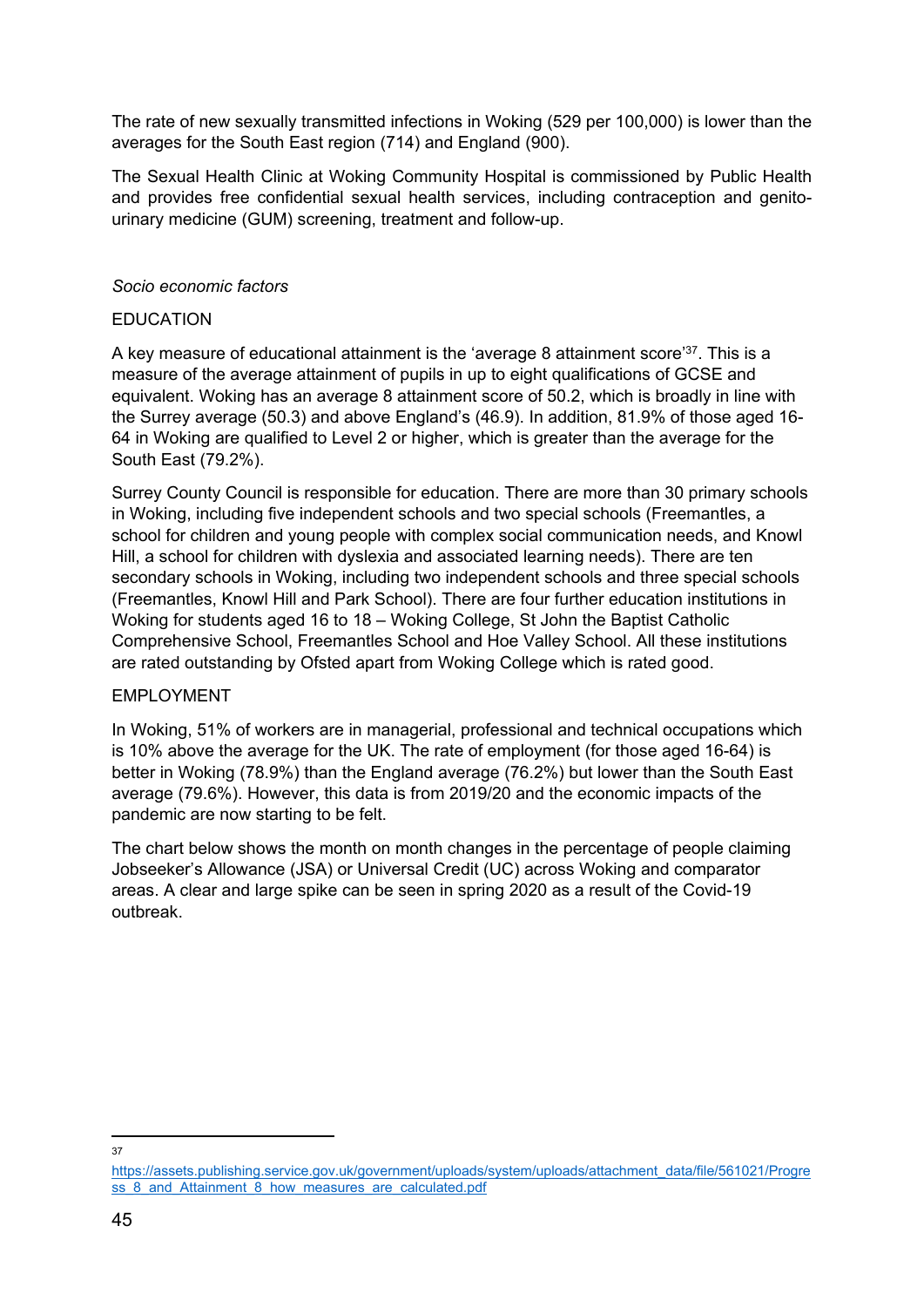



In summer 2020 Surrey County Council undertook analysis of furlough data to identify at risk employees and Woking ranked seventh (out of eleven districts and boroughs) in Surrey for quantity of at risk employees. This analysis also looked at unemployment rates and identified that communities with the highest existing unemployment may also be hit hardest by future redundancies. Canalside and Hoe Valley appeared in the top two for both indicators.

Youth unemployment is a particular concern. 7.7% of 18-24 year olds in Woking claimed JSA or UC in March 2021 (South East: 7.9%, Great Britain: 9.1%)<sup>38</sup>. The number of claimants in this category in Woking has more than tripled in the year since March 2020.



Per Ward, the breakdown is as follows:

Hoe Valley (9.7%) and St Johns (9.2%) have the highest figures which are above the national (9.2%), countywide (6.1%) and local average (7.9%). All Woking wards apart from Horsell are above the Surrey average.

Youth unemployment has also been significantly impacted by the pandemic. In December 2020 there were 882 Woking residents aged 18-24 in receipt of UC. Prior to the pandemic there were approximately 250 recipients at any one time.

The council's Economic [Development](https://www.woking.gov.uk/sites/default/files/ecdevstrategy.pdf) Strategy 2017-2022 has five themes:

- Economic Dynamism;
- Economic Strength;
- PeopleSkills and Workforce;
- Transport and Infrastructure; and

<sup>38</sup> [https://www.nomisweb.co.uk/reports/lmp/la/1946157338/subreports/cca\\_time\\_series/report.aspx?](https://www.nomisweb.co.uk/reports/lmp/la/1946157338/subreports/cca_time_series/report.aspx?)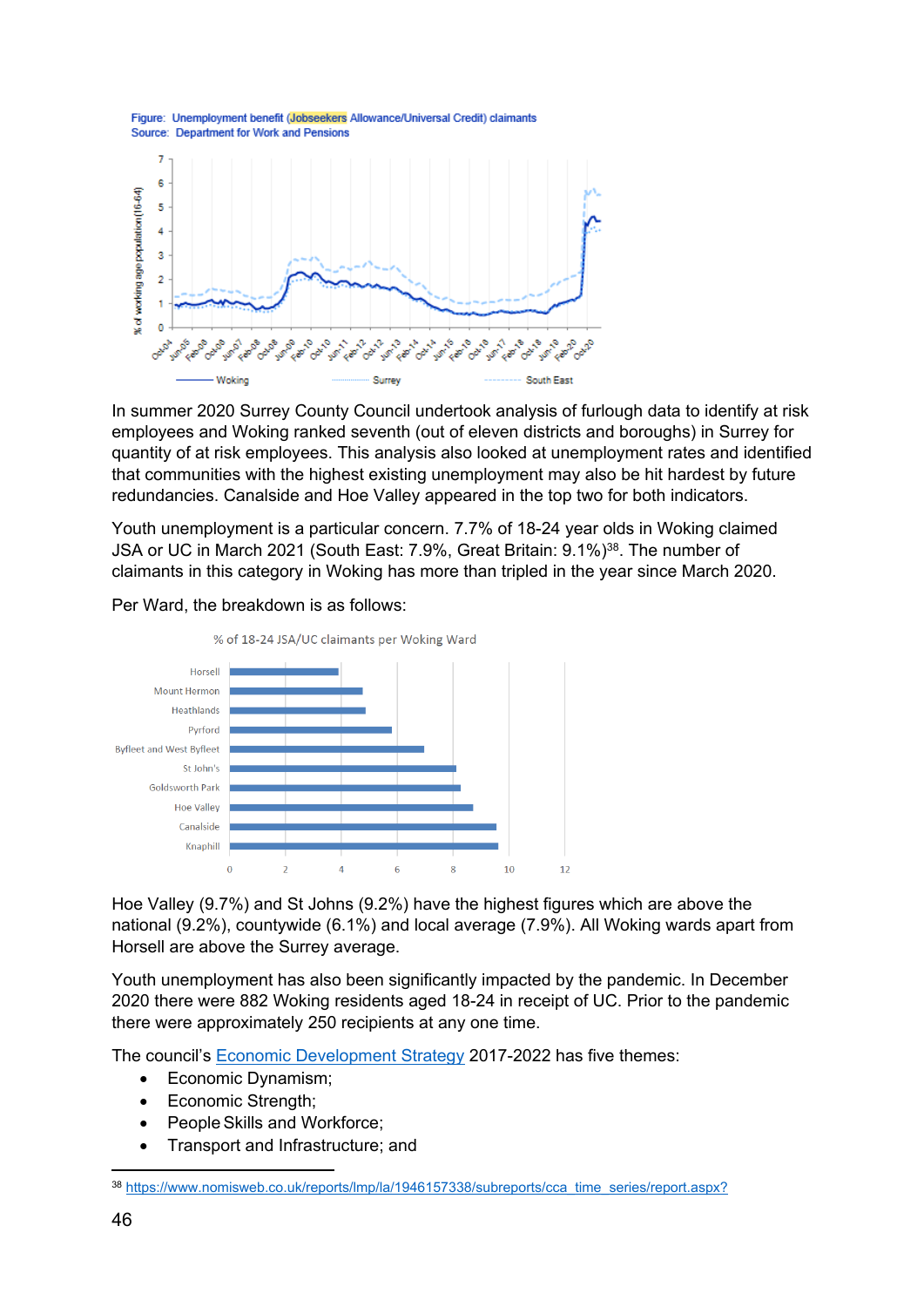• Place Making.

The priorities for action in the strategy include several designed to positively affect employment (and income) in Woking, including encouraging local recruitment.

The council has recently commissioned Surrey Care Trust to deliver a Youth Hub project to support 18-24 year olds in receipt of UC. This project launched in April 2021 based in Moorcroft Centre for the Community (which is in Westfield, Hoe Valley ward which has the highest level of UC/JSA claimants aged 18-24 in Woking) and also utilising centres in Byfleet and Knaphill. The project provides targeted support to help young people in Woking into employment through holistic support, links to business opportunities and the [Kickstart](https://jobhelp.campaign.gov.uk/kickstart/) [Scheme](https://jobhelp.campaign.gov.uk/kickstart/). In addition, within the community campus as part of the Sheerwater development (see case study on page [57]), the council will seek to incorporate support for young people in training and skills development.

#### INCOME

Woking is one of the 20% least deprived districts/unitary authorities in England<sup>39</sup>.

The chart below shows the estimated average annual household income (equivalised to consider variations in household size) across Woking and comparator areas before and after housing costs. It shows that Woking is more prosperous than the South East on average.



Net annual household income estimate before housing costs R Net annual household income estimate after housing costs

The chart below shows the trend for those claiming housing benefit. Woking ranks second highest in Surrey for housing benefit claimants, although Woking's housing benefit claimant numbers have been decreasing along with the national figures.

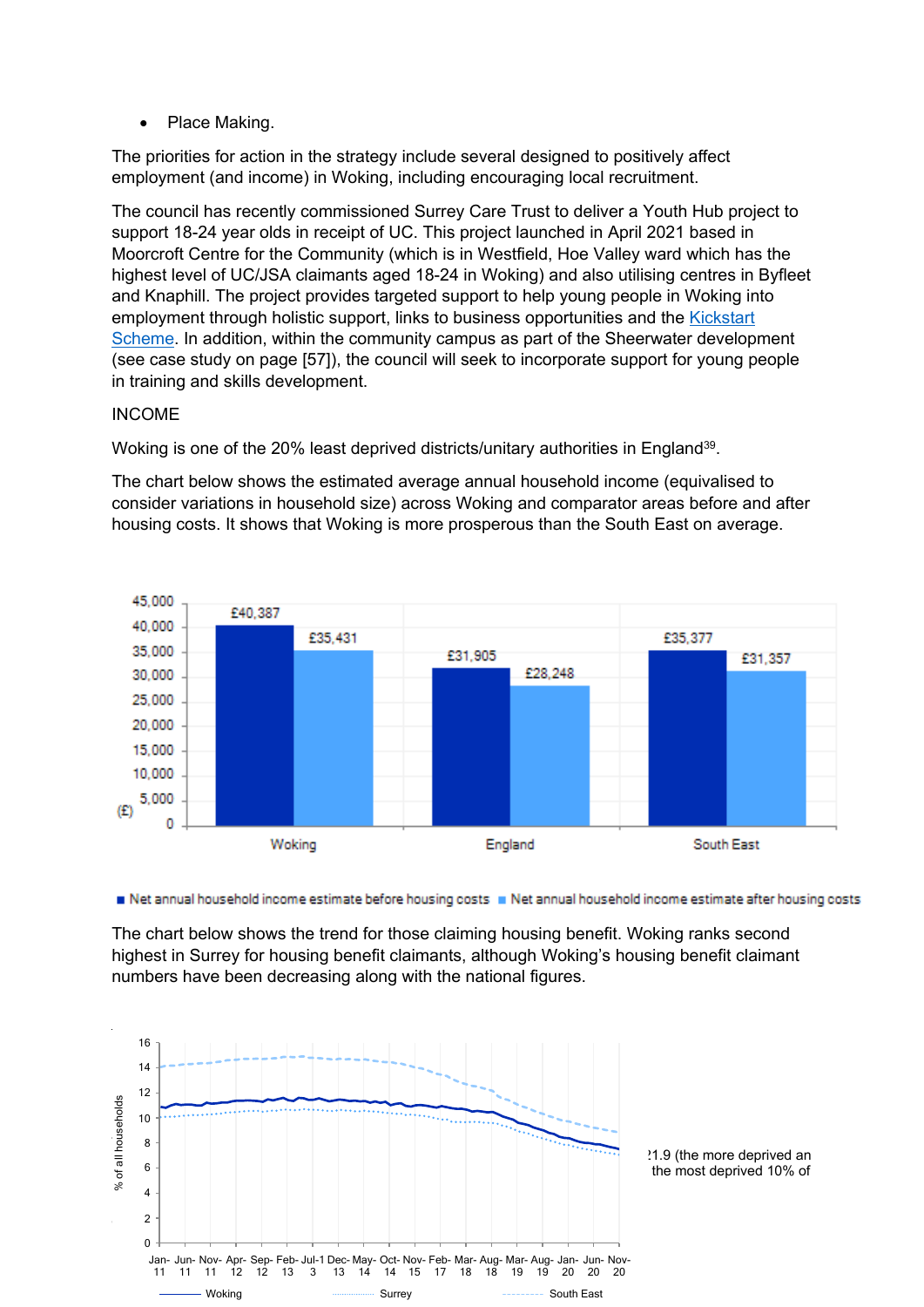The map below shows the breakdown of housing benefit claimants by ward. Canalside and Hoe Valley have the largest numbers of claimants.



9.7% of children (under 16s) in Woking live in low income families, compared to 12.9% in the South East and 17.0% England.

Income is a particular issue for pensioners in Woking. 7.8% of pensioners in Woking receive pension credit, which equates to 1,345 pensioners. This is higher than the average across Surrey (6.8%) but lower than England (12.9%).





Of Woking wards, Canalside has the highest percentage (21%) of pensioners receiving pension credit and it is the second highest ward across the whole of Surrey. The percentage there is more than three times higher than the county average.

The impact of the Covid-19 pandemic can be measured by looking at the increase in claimants between March and April 2020, as well as estimates of the number of people furloughed. This impact is relatively evenly spread, though the centre of the borough has been affected less. Areas such as West Byfleet & Pyrford North, Old Woking & Westfield, and Sheerwater have been the most affected.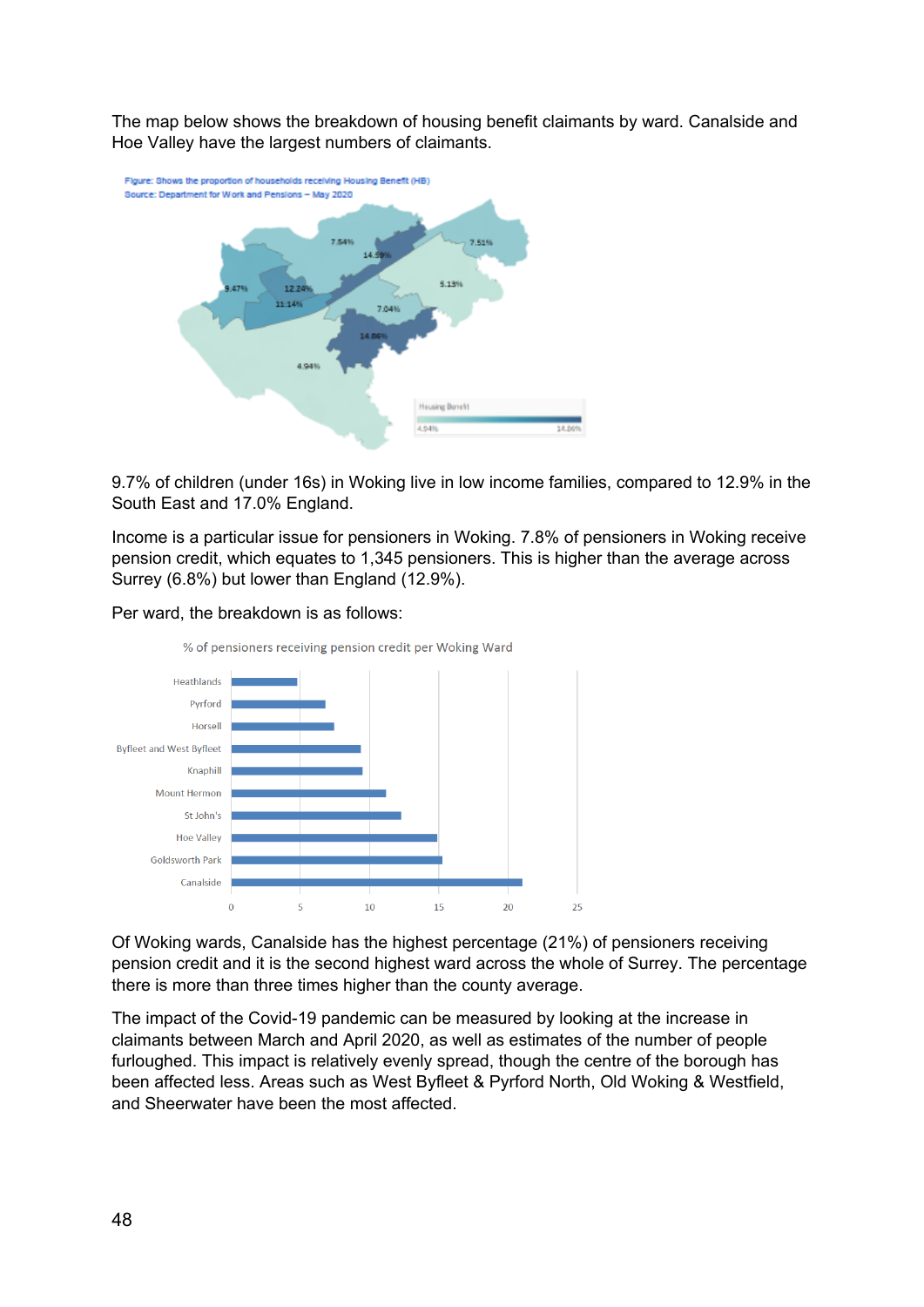

Figure 4: Shows the distribution of Covid-19 Economic Impact across MSOAs<sup>40</sup> in Woking (unemployment increases and people furloughed)

## FAMILY AND SOCIAL SUPPORT

Family and social support are key determinants of health. They are particularly important for families (including single parent families) and people at risk of social isolation. There are over 14,000 single person households in Woking<sup>41</sup> and this is projected to continue increasing. There are over 1,800 lone parents with dependent families in Woking.

Woking's planning strategy includes community facilities to support community cohesion and prevent isolation. The council seeks developer contributions to enable the provision of facilities or allocates land to enable the building of facilities.

The council also provides the following family and social support:

- Family Centres and Family Support Programme these teams work with families and coordinate support across a range of areas including parenting, employment, education, physical and mental health, finances, healthy relationships, crime and anti-social behaviour. In the year to 9 March 2021, Family Centres received 168 referrals and supported a total of 297 children up to the age of 11. The main reasons for referrals were domestic abuse (32%), SEND (27%), and adult mental health including substance misuse (24%);
- Targeted youth work the council runs targeted support jointly with Surrey County Council for; girls at risk of child exploitation, LGBT+ young people, children with special educational needs and disabilities (SEND), and young carers and looked after children. Approximately 50 young people are currently accessing services including mental health and wellbeing support, face-to-face sessions with youth workers, bereavement support, support with homework and Duke of Edinburgh Award programmes. Following a Surreywide consultation, the two Youth Centres in Woking (Sheerwater and WYAC) will be

<sup>40</sup> Middle Layer Super Output Areas (MSOAs) are a geographic hierarchy designed to improve the reporting of small area statistics in England and Wales.

<sup>41</sup>

[https://www.ons.gov.uk/peoplepopulationandcommunity/birthsdeathsandmarriages/families/adhocs/11415singlep](https://www.ons.gov.uk/peoplepopulationandcommunity/birthsdeathsandmarriages/families/adhocs/11415singlepersonhouseholdsbyenglishandwelshlocalauthoritiesandscottishcouncilareas2012to2018) [ersonhouseholdsbyenglishandwelshlocalauthoritiesandscottishcouncilareas2012to2018](https://www.ons.gov.uk/peoplepopulationandcommunity/birthsdeathsandmarriages/families/adhocs/11415singlepersonhouseholdsbyenglishandwelshlocalauthoritiesandscottishcouncilareas2012to2018)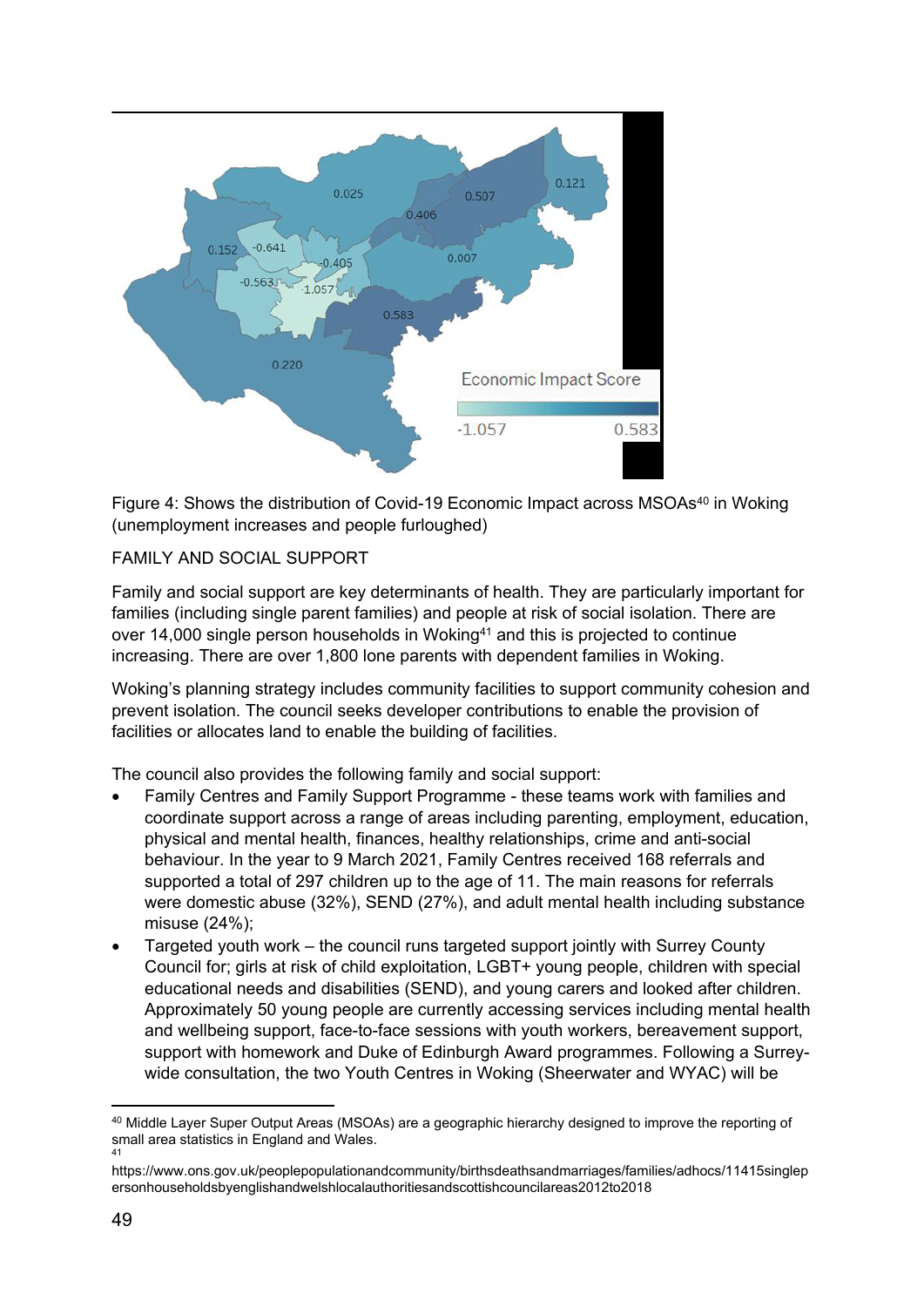leased to local voluntary organisations during 2021. The council is also using feedback from looked after children and care leavers to shape the services available in the Centres for the Community;

- Centres for the Community four centres across the borough (Moorcroft, Parkview, St Mary's and The Vyne) provide meals and activities for older and vulnerable residents. The centres are also used by health visitors for baby clinics and parenting support and for hairdressing, chiropody, reflexology and assisted bathing services. Before the pandemic the centres received over 20,000 visits each month and in 2019/20 more than 13,000 meals were provided. The majority of services at these centres have been closed during the most recent lockdown but the council has plans to reopen them in line with government guidance;
- Volunteer management and charity support the council supports volunteers to register for placements and charities to recruit volunteers. There are currently 1,000 volunteers registered and seeking placements. Many of these charities support families and people who are socially isolated, and volunteering can help volunteers to stay physically and mentally active while also reducing their own social isolation. Volunteer Woking also provides a range of other services including funding support, training, governance advice and information and knowledge sharing, to more than 450 charities and community groups in Woking;
- Social Prescribing– this service links people with social, emotional and practical needs to a range of local non-medical support provided in the community. This is one of the six components of the comprehensive model of personalised care described in the NHS Long Term Plan, and is designed to help improve an individual's health, wellbeing and resilience. Social prescribing looks at all aspects of the wider determinants of health and recognises that if an individual is able to improve one area of their life, it can have a positive impact on other factors. The team receives referrals from a range of sources including GP surgeries, district nurses, and social care workers. They signpost people to local services and activities, and attend sessions with individuals who do not feel comfortable doing so on their own. The service is being further developed by extending referrers to include the ambulance service, mental health trust and the Job Centre. There has been an increase in referrals from an average of 31 referrals per month in 2019/20 to an average of more than 50 per month in the first ten months of 2020/21 with a noticeable increase in referrals of males living alone (81 referrals from this demographic in 2019/20 increased to 133 in 2020/21 as at 19 March 2021); and
- Arts Woking has a cinema, two theatres and a drama studio (Ypod). A new small theatre and studio, which will be used by the Italia Conti Academy of Theatre Arts, is being built as part of the Victoria Place town centre development. The council's Arts Officer liaises with a wide range of community drama, singing, dance and arts groups throughout the borough and sits on the Surrey Arts Partnership Board. Activities including the community choir have been run virtually during the pandemic.

In addition, Surrey County Council runs a number of participation groups for care leavers that are open to Woking residents. 'Care Council' exists for 13-25 year olds who are in care or have left care, 'Care Council Juniors' for 8-13 year olds in care, fostering or under special arrangements and 'Surrey Care Leavers' Forum' for care leavers aged 18+. There are currently approximately 41 care leavers in Woking who are supported by an allocated worker.

Carers provide vital, unpaid support to many people. A carer is anyone (child or adult) who cares, unpaid, for a family member, partner or friend who due to illness, disability, a mental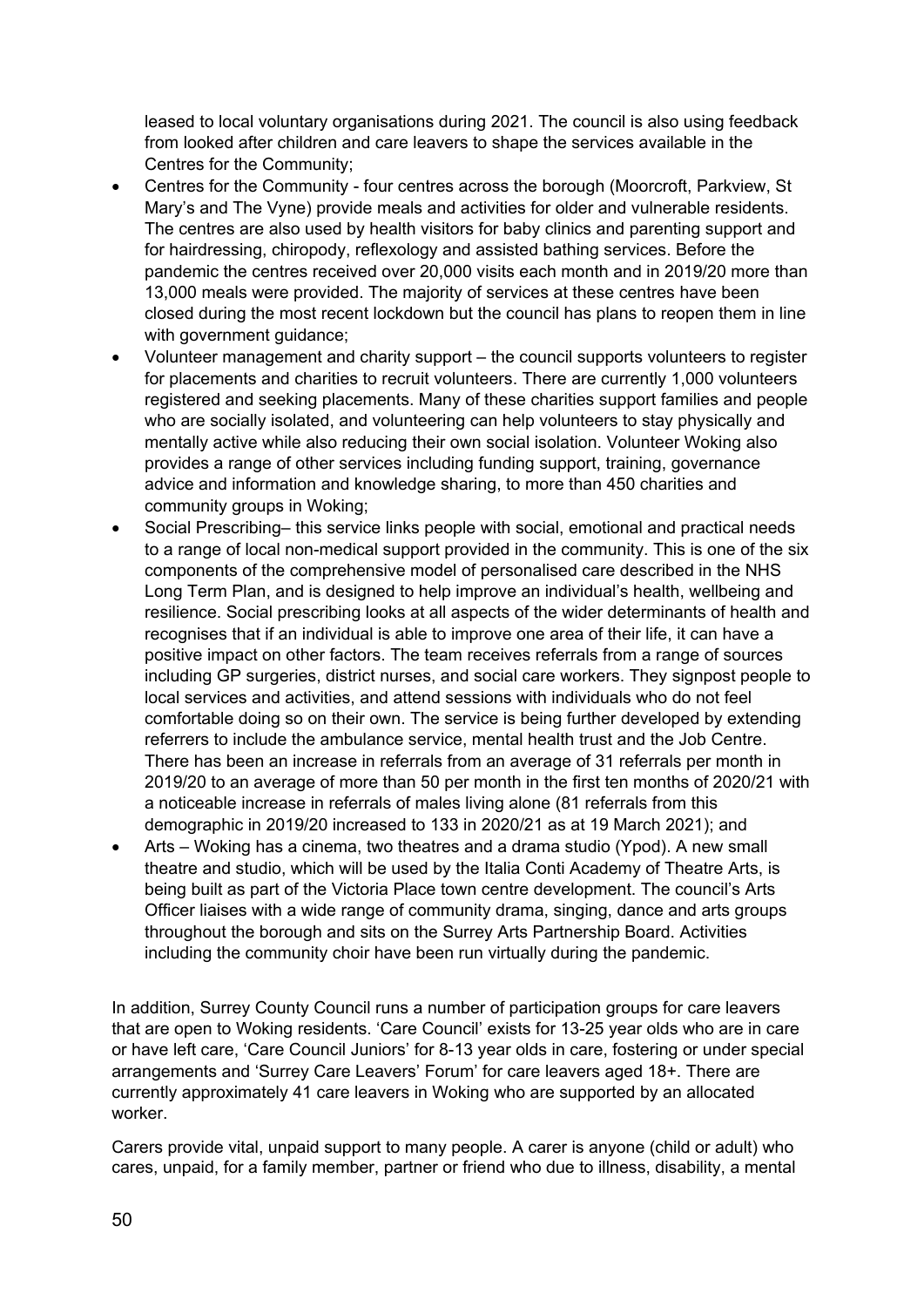health problem or an addiction cannot cope without their support. There are almost 7,000 carers in Woking of which more than 2,000 are over the age of 65, and this figure is likely to be an under representation. Carers are twice as likely to suffer from ill health as non-carers and the council recognises the importance of supporting this group to enable them to continue in their caring roles.

Responding to the Carers UK's **State of Caring** 2018 survey, 72% of carers said they had suffered mental ill health and 61% said they had suffered physical ill health as a result of caring. 80% of people caring for loved ones said they had felt lonely or socially isolated. In March 2021, Public Health England published a report<sup>42</sup> stating that as there is evidence that carers experience worse health than non-carers, unpaid caring responsibilities should be considered a social determinant of health.

It is estimated that an additional 4.5 million people in the UK have taken on caring responsibilities during the pandemic and it has been widely reported that the pandemic has increased pressure on carers. For example, the Carers Trust found that 40% of young carers and 59% of young adult carers reported worsening mental health since Covid-19. They also reported that 70% of young carers are providing more care during the outbreak - 11% of young carers and 20% of young adult carers reported an increase of 30 hours or more in the amount of time they spend caring per week.<sup>43</sup>

Woking Council was the first district and borough in Surrey to sign up to the Together for Carers principles in March 2017, and the first to train staff to complete a carer's prescription which helps ensure that carers are provided with all available support. The council also signed up to the Young Carers Pledge in January 2020 to identify and support young carers living in the borough.

Over 1,400 adult carers in Woking are registered with Action for Carers Surrey, and approximately 1,100 of those are actively engaged, for example by attending social events or support events (currently provided virtually due to the pandemic). Action for Carers also supports over 300 young carers (aged 5-17) and 15 young adult carers (aged 18-24) in Woking. The council runs a Young Carers weekly club at Lakeview Centre for the Community and prior to the pandemic ran a Carers Choir and 'creative lunches' for people with dementia and their carers. In February 2021 Surrey Heartlands launched an end of life care website for carers - [Caring](http://webdefence.global.blackspider.com/urlwrap/?q=AXicE3RnYHzPwDDrBgNDUU6lqVGKXnFRmV5uYmZOcn5eSVF-jl5yfi6DoaGfY2hipJGBiYmFgTlDVmlOZqpebmpuqkN5fnZmXrpeen6ZXmk2Q0ZJSUGxlb5-eXm5XnJiEVCmJL8kIzU1L0Uvvyhdn4GBofYOAwMAqLImew&Z) to the end. The council is promoting the website, which was co-produced with carers, to its residents.

## COMMUNITY SAFETY

Overall Woking is a safe place to live. However, the rate of violent crime (hospital admissions for violence) in Woking (34.9) is higher than the rate for the South East region (31.2) and is rising, as shown in the chart below, although it is lower than the England average (44.9).

Figure 5: Violent crime offences

<sup>42</sup> <https://www.gov.uk/government/publications/caring-as-a-social-determinant-of-health-review-of-evidence>

<sup>43</sup> <https://carers.org/downloads/what-we-do-section/my-future-my-feelings-my-family.pdf>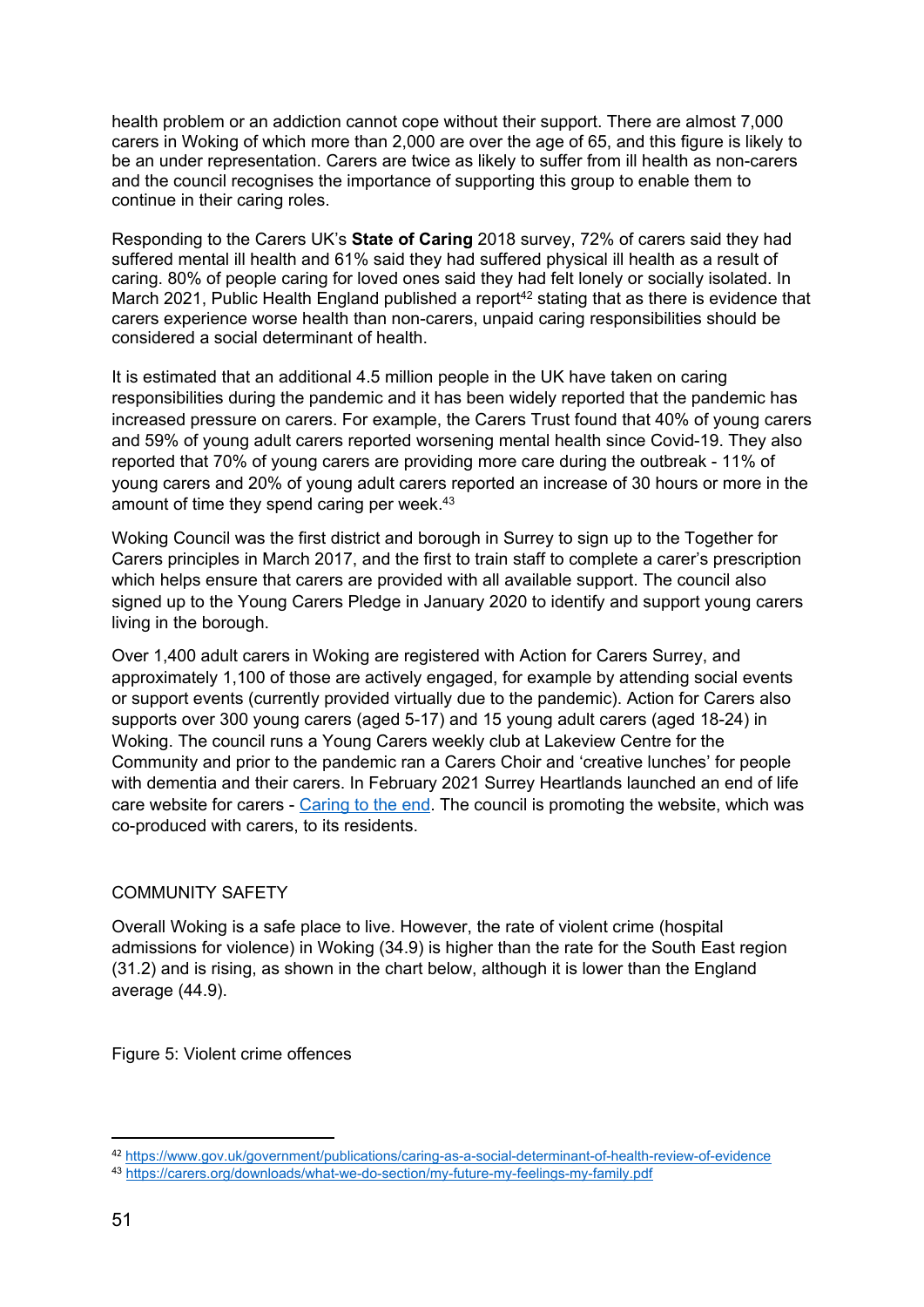#### Source: [https://data.police.uk/](http://www.police.co.uk/)



Nationally one in three women and one in six men will experience an abusive relationship in their lifetime. Domestic abuse is considerably underreported but nevertheless there has been a year on year increase in the number of cases reported to Surrey Police now receiving an average of 1,000 reports each month across Surrey. There has been an 89% increase in Woking referrals to Your Sanctuary<sup>44</sup> in 2020/21 compared to the previous year, in line with the national picture. Your Sanctuary has heard from survivors that the lockdowns due to the pandemic have enabled perpetrators to increase levels of control and abuse (they do not believe that the lockdowns have made previously non-abusive people into perpetrators).



#### Your Sanctuary Domestic Violence Statistics 2019/20 and 2020/21

<sup>44</sup> Your Sanctuary provides specialist support services for survivors of domestic abuse, as well as their concerned families and friends, for further detail see page [54].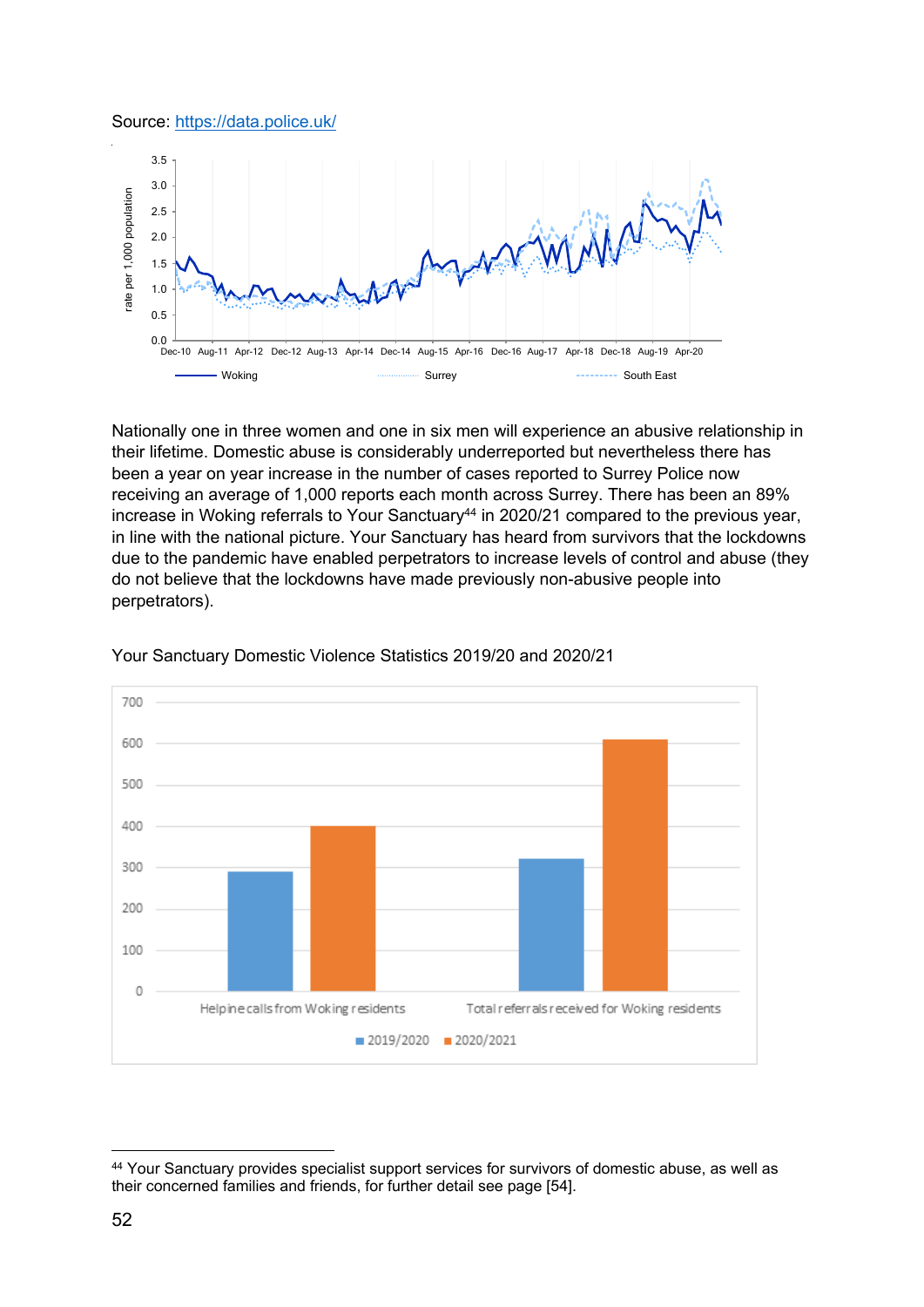Woking's rate of anti-social behaviour (ASB) (29.3) is higher than the Surrey rate (27.1) but slightly lower than England (29.6). Woking's rate is the fourth highest in Surrey although it has been exhibiting a downward trend since 2010.



Figure 6: Anti-social behaviour offences Source: [https://data.police.uk/](http://www.police.co.uk/)

Per ward, the breakdown is as follows:



Canalside has a significantly higher incidence of ASB than any other Woking ward, and with a rate of 52.8 it is ranked tenth compared to all wards in Surrey. It should be acknowledged that town centres are commonly the highest-ranking wards for this indicator. However, the Hoe Valley, Byfleet and West Byfleet, Goldsworth Park and Knaphill wards are all higher than the national, countywide and local rates for this indicator. It should be noted that this national dataset for ASB is based on police data and does not include ASB that has only been reported to the council.

Other types of crime, such as vehicle crime, criminal damage and burglary offences have remained reasonably static.

The Safer Woking Partnership was set up to help reduce crime in the area by promoting crime prevention initiatives and protecting the most vulnerable people in the community. As well as the council it includes representatives from Surrey County Council, Surrey Fire and Rescue Service, the NHS, Surrey Police and Kent Surrey and Sussex Community Rehabilitation Company. The Safer Woking [Partnership](https://www.woking.gov.uk/sites/default/files/documents/community/communitysafety/Safer%20Woking%20Partnership%20Plan%202019-2022.pdf) Plan sets out the priorities, which include ASB. Due to the pandemic, the action plan for 2020/21 was not finalised as many of the planned engagement activities were not possible. The Partnership is in the process of developing its action plan for 2021/22.

[Woking](https://www.wokingstreetangels.org.uk/) Street Angels are trained volunteers who, for the past ten years, have walked the streets of Woking town centre every Friday and Saturday night, from 10pm till 4am, to help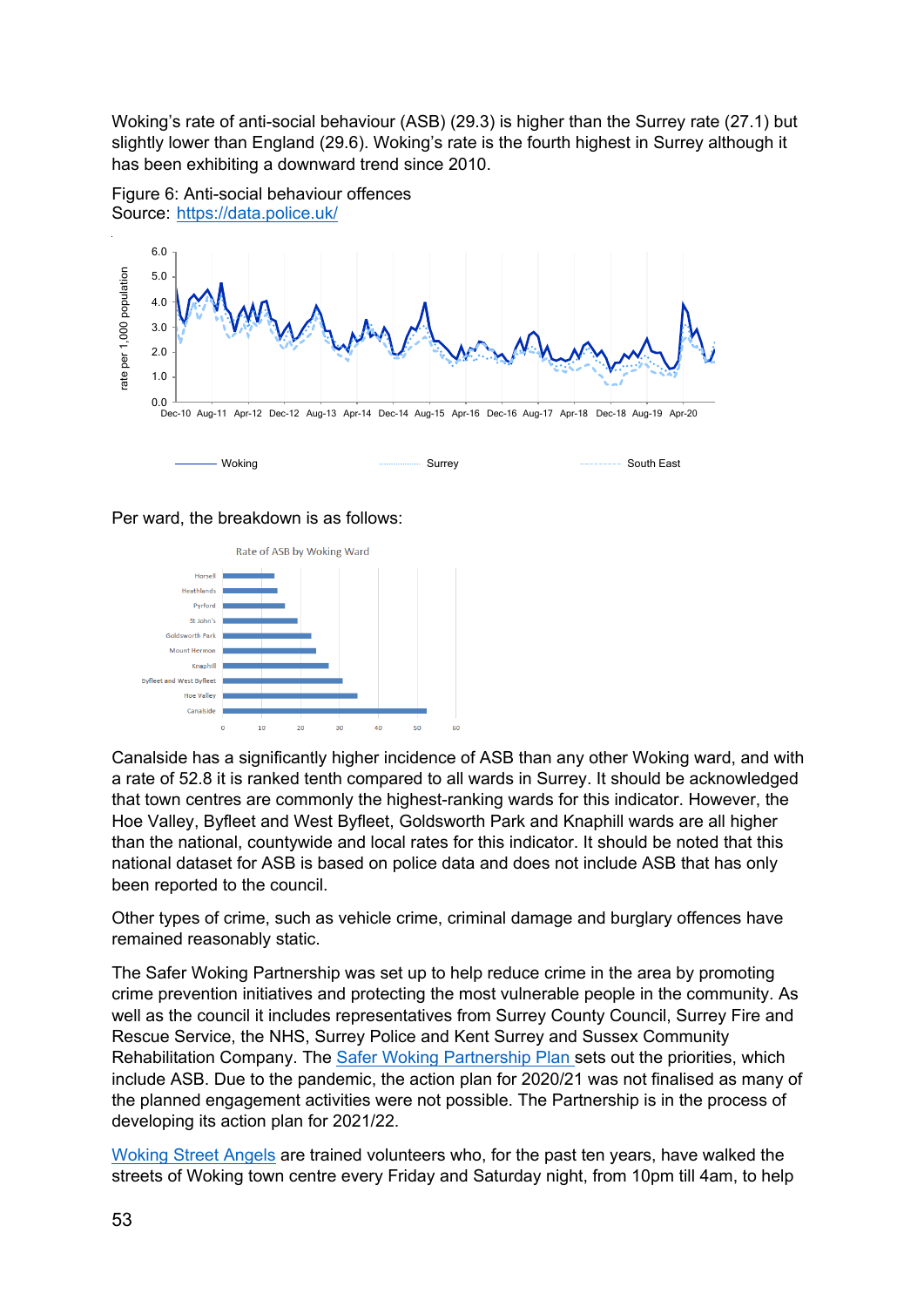night-time visitors have a safe experience in the town. Typically, they help those who are intoxicated, lonely, sick, vulnerable, troubled or sleeping rough, working with police, door staff, CCTV, the council and medical services. The council has supported Woking Street Angels with grant funding.

Your [Sanctuary](https://www.yoursanctuary.org.uk/) provides specialist support services for survivors of domestic abuse, as well as their concerned families and friends, and is a source of advice for local professionals. The council provides an annual grant to Your Sanctuary and has collaborated with Your Sanctuary on campaigns to raise awareness.

#### *Environment*

The built and natural environment refers to the physical environment. This includes: schools, workplaces, homes, communities, parks and recreation areas, green spaces (visible grass, trees and other vegetation) and blue spaces (visible water). The environment is a key factor which influences the health and wellbeing of local populations. For example, green infrastructure<sup>45</sup> can improve health through providing opportunities for physical exercise and boosting mental health by being in nature (termed 'biophilia') and the design of neighbourhoods can influence patterns of travel and social connectivity.

#### ENVIRONMENTAL QUALITY

15.9% of Woking is green space<sup>46</sup> which is higher than the averages for both Surrey (6.2%) and England (2.2%). However, public parks and gardens green space coverage is only 0.9% which is broadly in line with the average for England (0.8%) and lower than the Surrey average (1.8%).

The level of air pollutants (nitrogen dioxide, benzene, sulphur dioxide and particulates) in Woking is in line with the levels in Surrey and England. Levels for each of these pollutants do not exceed national standards for clean air.<sup>47</sup>

Woking 2050<sup>48</sup> is the council's current climate change strategy, adopted in 2015. It sets out a vision to create a sustainable borough by reducing our environmental impact. In 2019, the council declared a climate emergency and pledged to become zero carbon across its own estate and operations by 2030. A Climate Emergency Action Plan (CEAP) was put in place, building on ongoing work to deliver the objectives of Woking 2050.

A key tool the council is using to deliver the CEAP is Planet Woking. This aims to engage local residents, schools and businesses and enable them to play their part in enhancing the sustainability of the borough, and ultimately in achieving our aim of carbon neutrality. The website provides useful resources on what the council has been doing to tackle climate change locally as well as ideas and inspiration for what residents can do at home or work to

<sup>45</sup> Green infrastructure includes parks, green spaces, playing fields, woodlands, street trees, allotments, private gardens, green roofs and walls, sustainable drainage systems and soils. It also includes rivers, streams, canals and other water bodies, sometimes called 'blue infrastructure'.

<sup>46</sup> Ordnance Survey data which includes allotments or community growing spaces, bowling greens, cemeteries, religious grounds, golf courses, other sports facilities, play spaces, playing fields, public parks or gardens and tennis courts.

<sup>&</sup>lt;sup>47</sup> The council monitors air quality across the borough by monitoring nitrogen dioxide levels via diffusion tubes. Each year the data from this monitoring is analysed and forms the Annual Status Report which is submitted to DEFRA for approval. These reports can be found at [https://www.woking.gov.uk/environmental](https://www.woking.gov.uk/environmental-services/pollution/air-quality)[services/pollution/air-quality](https://www.woking.gov.uk/environmental-services/pollution/air-quality)

<sup>48</sup> <https://www.woking.gov.uk/sites/default/files/documents/Nature/woking2050.pdf>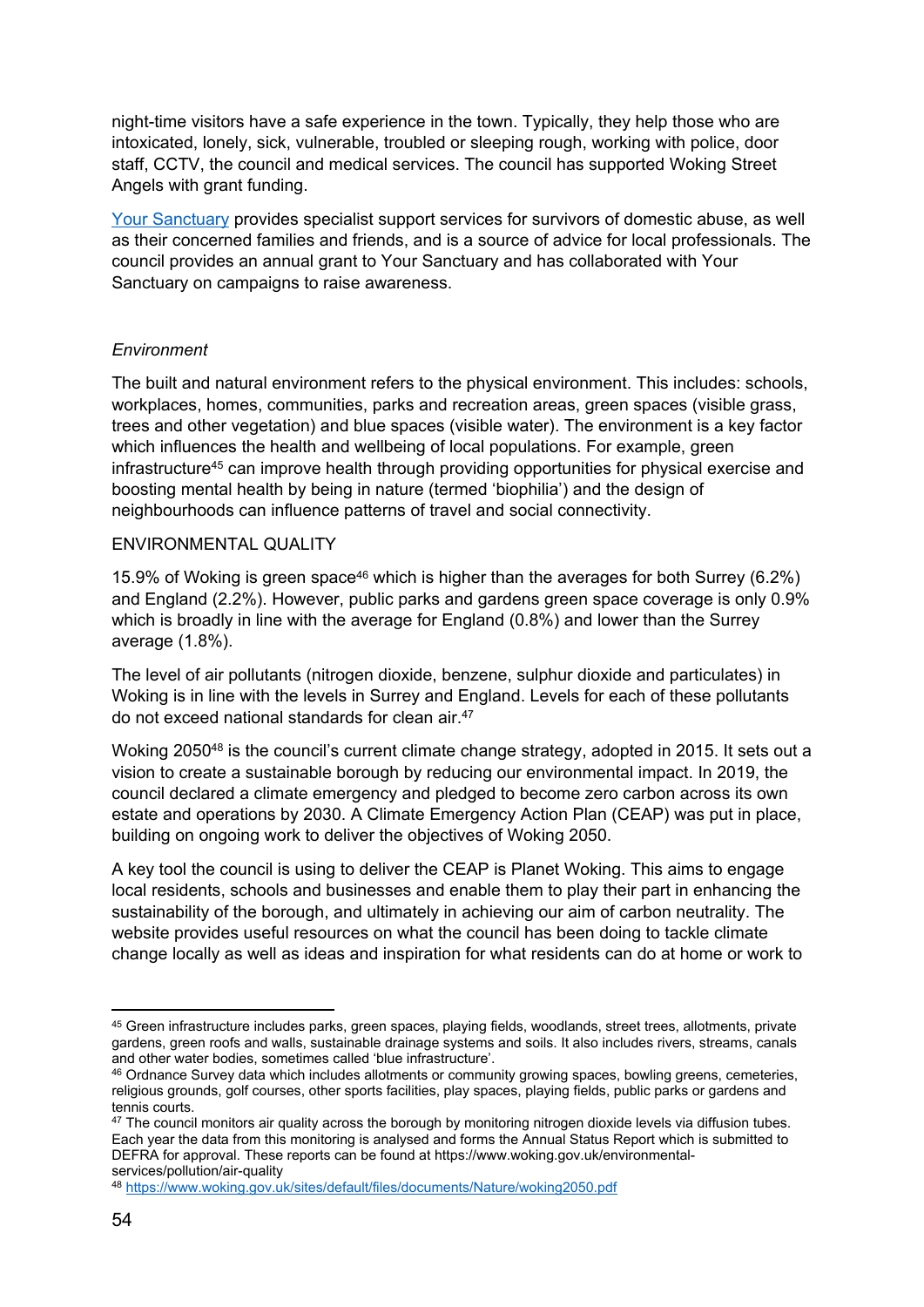help lighten their environmental footprint. It also has a dedicated section for younger audiences, titled *Little Planet Woking*.

Natural Woking, the council's biodiversity and green infrastructure strategy, was adopted in 2016 and runs to 2050. It aims to promote and celebrate the borough's diverse countryside and urban environments, while enhancing accessibility to our natural habitats and wildlife. The Natural Woking strategy highlights the benefits that enjoying green spaces can bring including to health and wellbeing.

The council is a member of the Surrey Air Alliance, and works in partnership with Surrey District and Boroughs and Surrey County Council's Public Health and Highways Teams to improve air quality across the county. The council offers a free airAlert service which provides advance warning (by email, text message or voicemail) of high pollution levels to local residents who have respiratory problems such as asthma, COPD and emphysema. The council also participated in the School Air Quality programme which aimed to improve air quality by changing behaviours and encouraging more active travel. This involved raising awareness via theatre workshops for pupils, school travel planning and provision of cycle proficiency training.

#### BUILT ENVIRONMENT

Housing is a key component of the built environment which impacts the health and wellbeing of residents. The predominant housing tenure in Woking is owner occupation (71%), in line with the national figure. Woking is a very expensive housing market area and house prices have increased significantly over the last five years. The latest Land Registry data shows that the average house price of all property types in Woking borough was £425,728 in November 2020. This is a 10.3% (+ £39,687) increase since November 2015. The average house price in Woking remains significantly higher than the national average of £249,633.

The private rental sector accounts for 14.6% and social housing for 10.9% of all housing locally. The average private rent in Woking (£1,863 per calendar month) is lower than across Surrey as a whole (£2,074 pcm). However, rents are significantly above the Local Housing Allowance (Housing Benefit) for the area, which creates challenges for many residents to secure good quality affordable private rental accommodation. The latest HomeLet Rental Index<sup>49</sup> shows that average rental values in the South East have increased by 2.8% when compared to September last year. The table below gives a breakdown of asking rents for privately rented homes as of February 2021, together with the applicable Local Housing Allowance (LHA) and the potential shortfall between these figures.

|             | <b>LHA month</b><br>(pcm) | Average<br><b>Asking Rent</b><br>(pcm)<br><b>February</b><br>2021 | <b>Potential</b><br><b>Shortfall</b><br>(pcm) |
|-------------|---------------------------|-------------------------------------------------------------------|-----------------------------------------------|
| 1 Bed flat  | £847.68                   | £976.00                                                           | £128.32                                       |
| 2 Bed flat  | £1,096.98                 | £1,291.00                                                         | £194.02                                       |
| 2 Bed house | £1,096.98                 | £1,261.00                                                         | £164.02                                       |
| 3 Bed house | £1,371.24                 | £1,542.00                                                         | £170.76                                       |

<sup>49</sup> https://homelet.co.uk/homelet-rental-index/south-east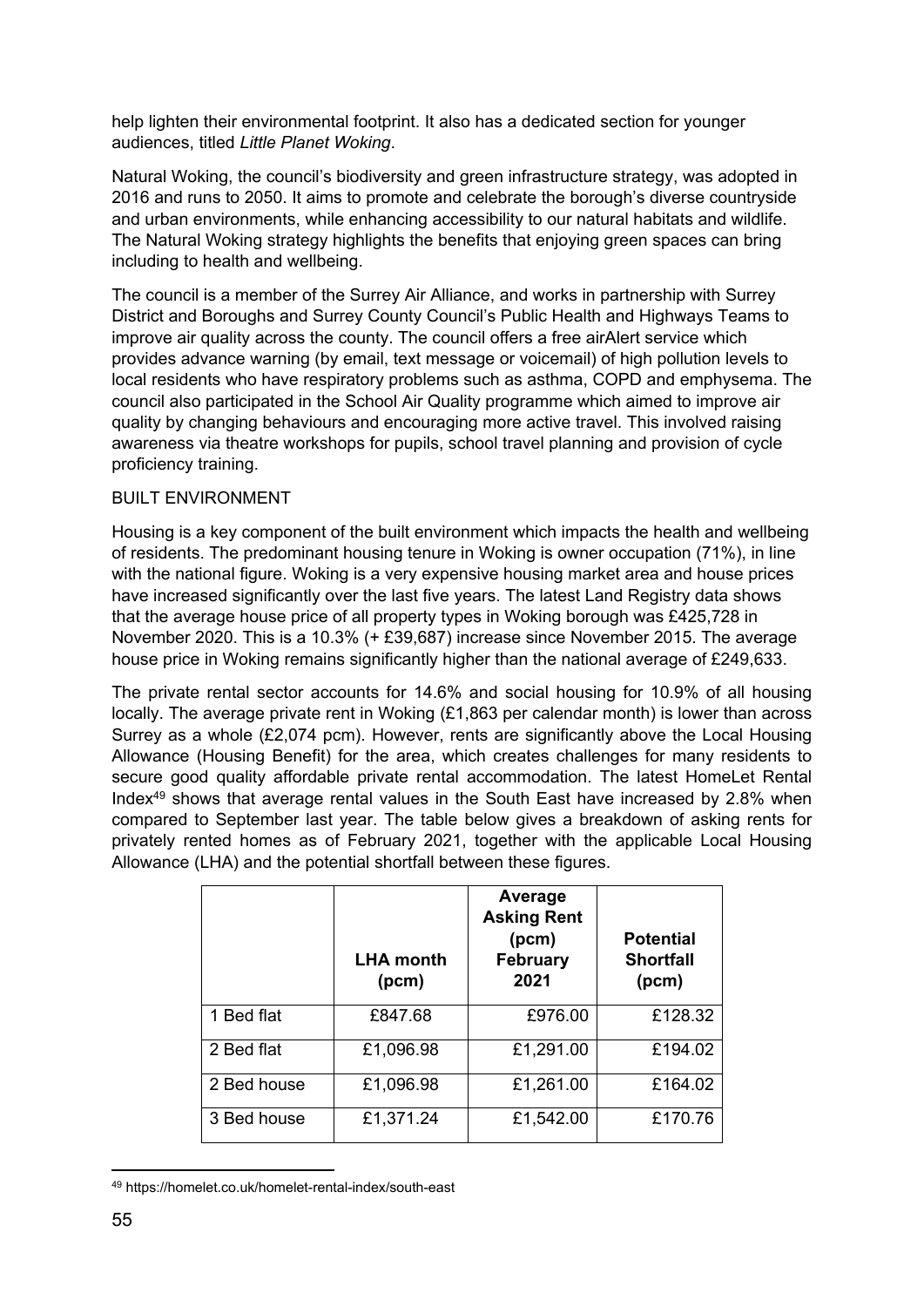| 4 Bed house | £1,795.08 | £2,042.00 | £246.92 |
|-------------|-----------|-----------|---------|
|             |           |           |         |

The council operates a range of private sector access schemes to assist residents in securing private rented accommodation.

The Let's Rent service procures and supports tenancy sustainment for households that are homeless or threatened with homelessness. The service provides advice and support to tenants and landlords, and incentives for landlords. 365 tenancies were secured by the Let's Rent service between 1 April 2020 and 28 October 2020.

The council owns 3,361 properties (including temporary accommodation and shared ownership) in the borough. In addition, the council's housing provider partners (including ThamesWey Housing Limited<sup>50</sup> and housing associations) own approximately 2,200 in the borough (including shared ownership properties). In January 2021, there were 1,108 active households on the housing register.

The majority of housing register applicants need one and two bedroom properties (41% and 31% respectively), with three or more bedroom properties comprising the remaining 28% of current need.

The council's Core Strategy set a reasonable target of providing an additional 1,737 affordable dwellings for the period of the plan (2013 to 2027), equating to an annual target of

The **Sheerwater Regeneration programme** is a comprehensive programme on a 30 hectare site to deliver:

- 1,142 new homes (an increase of 570 with 619 open market and 523 affordable);
- Extensive new leisure facilities at Bishop David Brown School;
- New GP centre, dentist and pharmacy;
- New children's nursery;
- New community centre to replace the existing facilities at Parkview Centre for the Community ;
- Eight new retail spaces;
- c. 3 hectares of new open space and parkland; and
- c. 0.3 hectares of new play areas.

This is a phased six-year build programme. Work started on site in July 2020 with a target completion date of July 2025. The council's commitments to residents within the regeneration area are detailed in a document titled **The Community Charter for the Sheerwater Regeneration**. The council believes these commitments represent an enhanced package of measures beyond those required by statute. A dedicated Sheerwater Regeneration Housing Support Team has been based on site since November 2017 to provide help, support, information and advice to the local residents required to move from their homes for the development. An Independent Tenant Adviser has also been appointed to give secure council tenants independent advice. Compensation payments are being made to secure tenants and owner occupiers who are willing to move in advance of their property being required for the development. A regular newsletter produced by the council keeps the local residents up to date.

groups, maternity services, GPs, family services, charities, community interest  $\frac{1}{2}$  chara ideas and aspirations. Together, they discussed approaches to develop share ideas and aspirations. Together, they discussed approaches to develop  $\vert$  community spaces in Sheerwater and improve the health and wellbeing of Sheerwater The council is committed to working with the community to make the programme a success. In December 2020 WellNorth Enterprises facilitated a workshop for people to residents. There were representatives from local schools, Muslim and Christian faith companies, retail businesses and the council. Focus groups have been formed to develop shared ambitions and pursue opportunities including new leisure facilities, centre for the community and co-located family support and health services.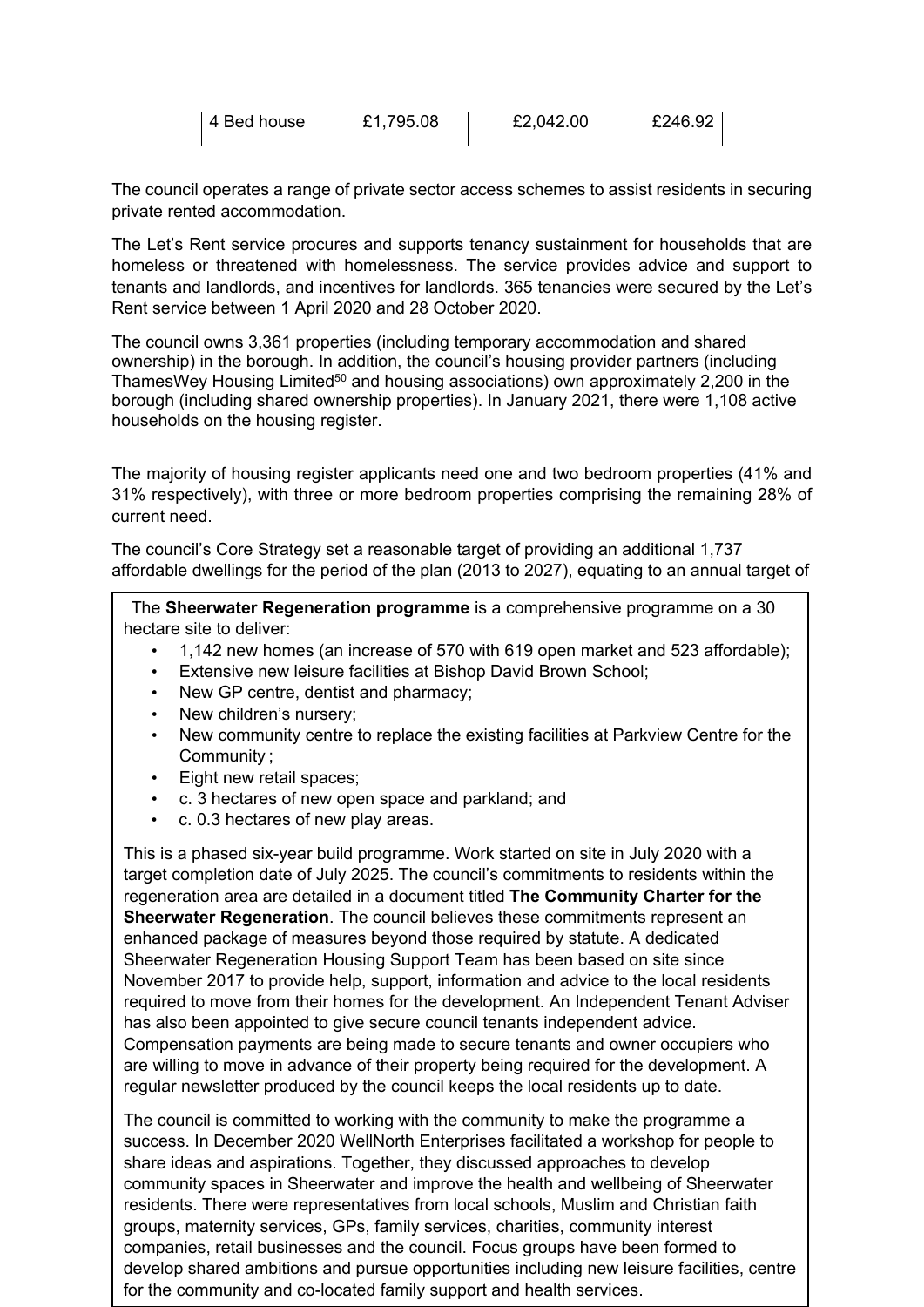102 new affordable dwellings per annum. Of these, 70% of new affordable dwellings should be in the rented tenure (social and affordable) and 30% at intermediate level (including shared ownership). The council is committed to continuing to work with Registered Providers, Thameswey Housing Limited and private developers to facilitate the provision of 102 new affordable homes each year, as well as, identifying new-build opportunities on council-owned land. 581 affordable dwellings have been delivered to date comprising 316 affordable/social rent dwellings and 261 intermediate dwellings. There are a further 436 affordable homes planned for delivery by 2023/24, including 74 as part of the Sheerwater Regeneration programme.

Overcrowding is an issue affecting 4.79% of households in Woking. This is the highest level in Surrey (which has an average of 3.43%) and only slightly lower than the average for England (4.81%). There are links between overcrowding and both homelessness and mental health issues. Repeated lockdowns due to the pandemic have exacerbated the mental health consequences of overcrowding as people have spent more time at home.

The council is in the process of developing a housing strategy to cover the period 2021-2026 with the following priorities:

- Providing well designed high-quality homes that are affordable and meet local needs:
- Preventing homelessness and helping those in housing need;
- Helping people to achieve independence and wellbeing;
- Delivering an improved housing service to our tenants and leaseholders; and
- Enhancing choice, standards and quality within the private rental sector.

In recent years there has been a significant increase in the number of households who are homeless in Woking. This includes families, single people, young people and people who are sleeping rough. This trend is also reflected nationally, and the increase has been accelerated by the roll out of Universal Credit and the Homelessness Reduction Act 2017. At the end of October 2020, the council was accommodating 167 homeless households in some form of emergency accommodation. Typically, over the last 2 years, this number has been around 130 – 150. This increase reflects the additional numbers accommodated in hotels through the Covid-19 pandemic and the 'Everyone In' government initiative.



In the [Homelessness](https://moderngov.woking.gov.uk/documents/s10721/EXE20-007%20Homelessness%20and%20Rough%20Sleeping%20Strategy.pdf) and Rough Sleeping Strategy 2020-2024, the council sets out how it will work with partners to address homelessness in Woking and support residents in housing crisis. Actions will be targeted at delivering on the following four strategic priorities: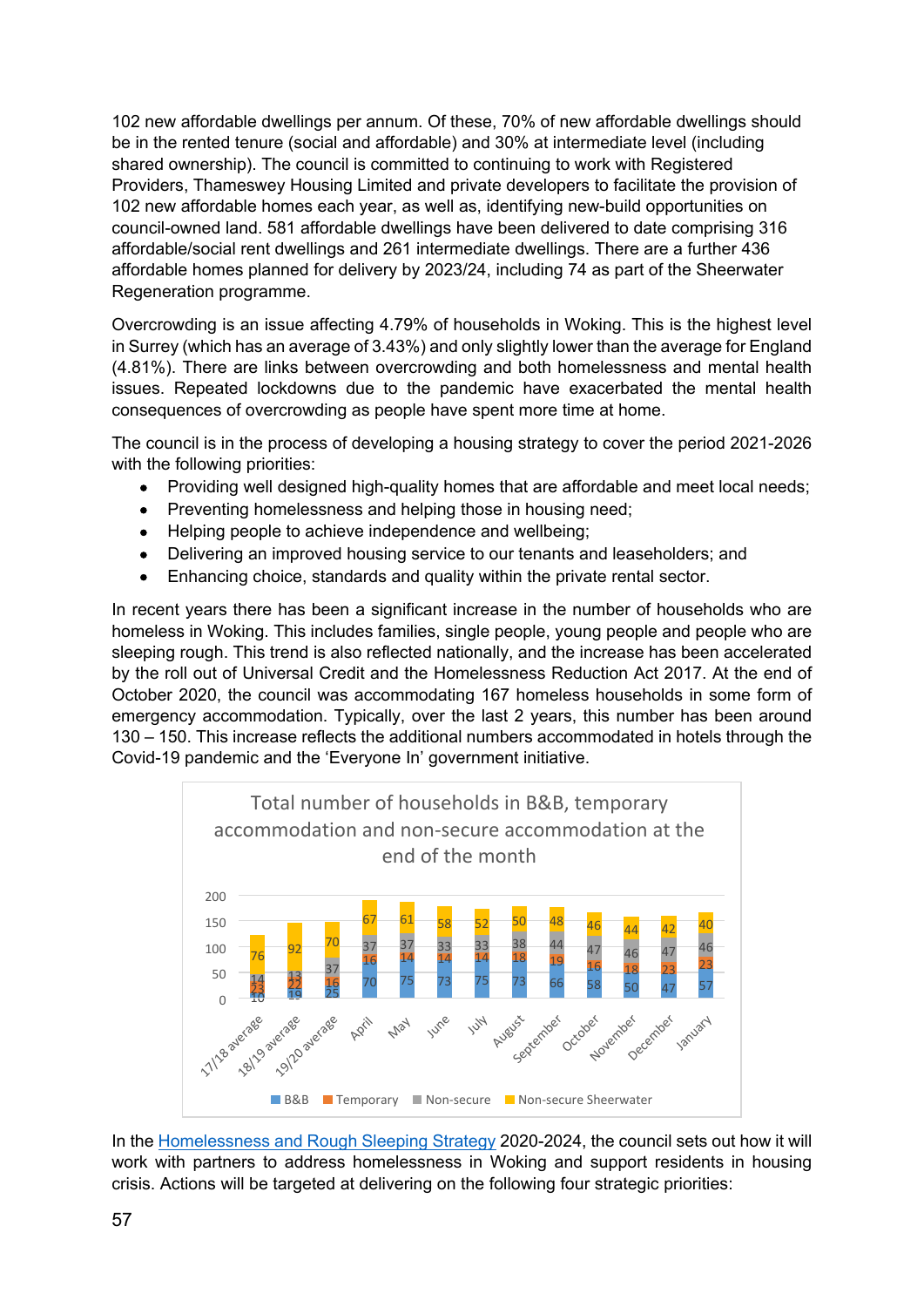- Preventing homelessness and offering early help;
- Providing a range of accommodation options;
- Supporting vulnerable residents through partnership working; and
- Reducing rough sleeping.

Planning policy and guidance at a local and national level shapes the built environment. Surrey County Council has developed specific guidance, **Creating Healthier Built Environments**, to support and enable health and planning colleagues to share planning policy which addresses public health issues and embeds health and wellbeing into planning decisions.

Within Woking, the council undertakes a sustainability appraisal approach to any planning activity. This ensures that health and wellbeing are appropriately considered. The council's planning strategy includes the integration of open spaces into development, securing spaces for recreation and ensuring sustainable alternative natural spaces.

The council provides a range of services to support Woking residents in their own homes. Given the forecast ageing of the population, there is an increased focus on assisting people over the age of 65 to be independent in their own homes. Services include:

- Homesafe Plus Service (a joint venture with Runnymede, Spelthorne and Elmbridge Borough Councils) – enables a safe, co-ordinated approach to a person's discharge from hospital and provides support in the early weeks upon return home. These services may include community meals, handyman/home improvement services, social prescribing or informing the council of a housing need. The service receives approximately 250 referrals a year relating to Woking residents. In November 2020 NWS ICP approved further investment in this service (from Covid-19 contingency funds) providing a co-ordinator role;
- Independent Support Service provides help with a wide variety of tasks (excluding personal care, domestic cleaning and gardening) to allow elderly and vulnerable people to remain independent and safe in their own homes for longer. This service provides support to anyone who needs it, for however long they need, regardless of their status as private renter, housing association tenant or owner occupier. The team supports approximately 450 Woking residents and works mainly with clients who have dementia, physical disability and mental health disorders, (including hoarding);
- Handyperson Service supports quick hospital discharge and home independence. This free service (managed by Homelink) can action minor adaptations such as installing grab rails, undertake home security work including advice and installation of key safes, and undertake home safety checks to identify trip hazards and test smoke detectors. The service also offers a charged DIY service for minor repairs. The service received approximately 1,583 referrals for Woking residents in 2020/21 and completed an average of 132 jobs each month;
- Community Meals Service provides cost effective, nutritionally balanced meals 365 days a year to enable people who find it difficult or impossible to prepare a meal to continue living at home. As a result of the pandemic there has been a more than 50% increase in demand for the community meals service compared to the previous year;
- Careline supports people to continue living in their homes by installing community alarms, worn around the wrist or neck which summon assistance and provide confidence. There are approximately 1,800 Careline clients in Woking;
- Falls Responder Service provides timely support to the 1,800 Careline customers in Woking in an emergency situation by sending a responder and specialist lifting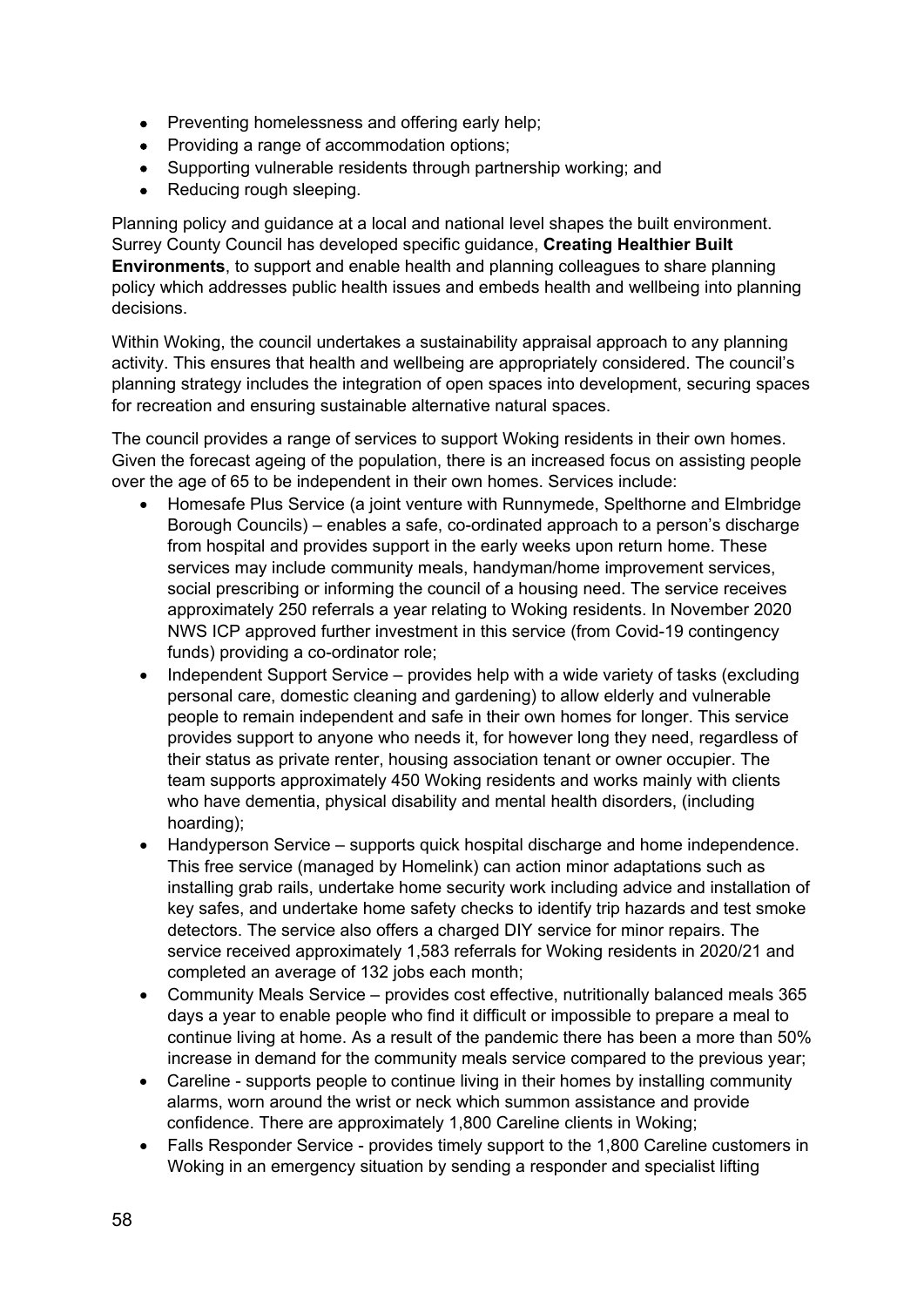equipment to return a fallen customer to a comfortable upright position within 60 minutes of their sounding the alarm. Work is also underway to develop an integrated approach that ensures an individual can be assessed at home rapidly, to prevent hospital admission. This involves assessing what services and equipment might be needed to support this. Although the service has been suspended during the pandemic, proposals are being considered to extend it across North West Surrey due to its success;

- Independent Living Schemes there are 48 self-contained flats and communal facilities at Brockhill. 20 of these are included in the Surrey County Council extra care contract. This unique housing scheme in Goldsworth Park was designed to meet the needs of elderly residents by providing round the clock care, so that those with additional support needs can remain as independent as possible. Brockhill residents can benefit from day facilities, activities, lunches, a hair salon, chiropody and access to a large dining room where meals can be purchased daily. Hale End Court in Old Woking will comprise of 48 units (12 with extra care) and is due to open in September 2021;
- Woking Independent Show Home (WISH) opened at Brockhill in December 2019 to allow people to experience different types of adaptations and assess the suitability of various aids and equipment that might enable them to live independently. WISH also showcases the latest smart technology allowing both carers and older people to see how they can benefit from, for example, voice activated heating and lighting, video doorbells and voice activated curtain rails. WISH is a multi-agency show room and the council works here with Adult Social Care and Sight for Surrey;
- Homelink provides advice, support and assistance to elderly, disabled and vulnerable people in Woking who wish to improve or adapt their accommodation to continue living at home, or need assistance to carry out essential repairs. They work with those who own their properties or privately rent. This team also administers a selection of home improvement grants for disabled, elderly or vulnerable residents. The council's generous Housing Assistance Policy<sup>51</sup> aimed at prevention enables wet rooms and stair lifts to be provided free of charge without means testing. The council's Disabled Facility Grant is currently the largest in Surrey at c. £1.2m per annum. The team receives an average of 16 enquiries and completes an average of 9 jobs each month;
- Woking Safer Living and Independence Consultancy Clinic (SLICC) based at Brockhill and run jointly with Surrey County Council Adult Social Care Occupational Therapists, this service supports up to 200 people each year. Woking residents are invited to discuss mobility issues by appointment and trial equipment with an OT to remain independent within their own homes. A store of equipment is maintained at the clinic so that clients can take home what they require; and
- Home2Home Service a service designed to assist owner-occupiers to downsize into more appropriate accommodation. This frees up family homes and enables residents to remain independent longer in a safe and secure manageable environment. The service is available to homeowners within the borough who are elderly, disabled or vulnerable and are unable to move without support as they have no relatives/carers who could assist them and would otherwise remain in accommodation inappropriate for their needs. Properties are initially offered to Thameswey Housing Limited to enable a quick buyer option and solution where

<sup>51</sup>

[https://woking.gov.uk/sites/default/files/documents/HousingDocs/Housing%20Assistance%20Policy%20April%20](https://woking.gov.uk/sites/default/files/documents/HousingDocs/Housing%20Assistance%20Policy%20April%202019%20final.pdf) [2019%20final.pdf](https://woking.gov.uk/sites/default/files/documents/HousingDocs/Housing%20Assistance%20Policy%20April%202019%20final.pdf)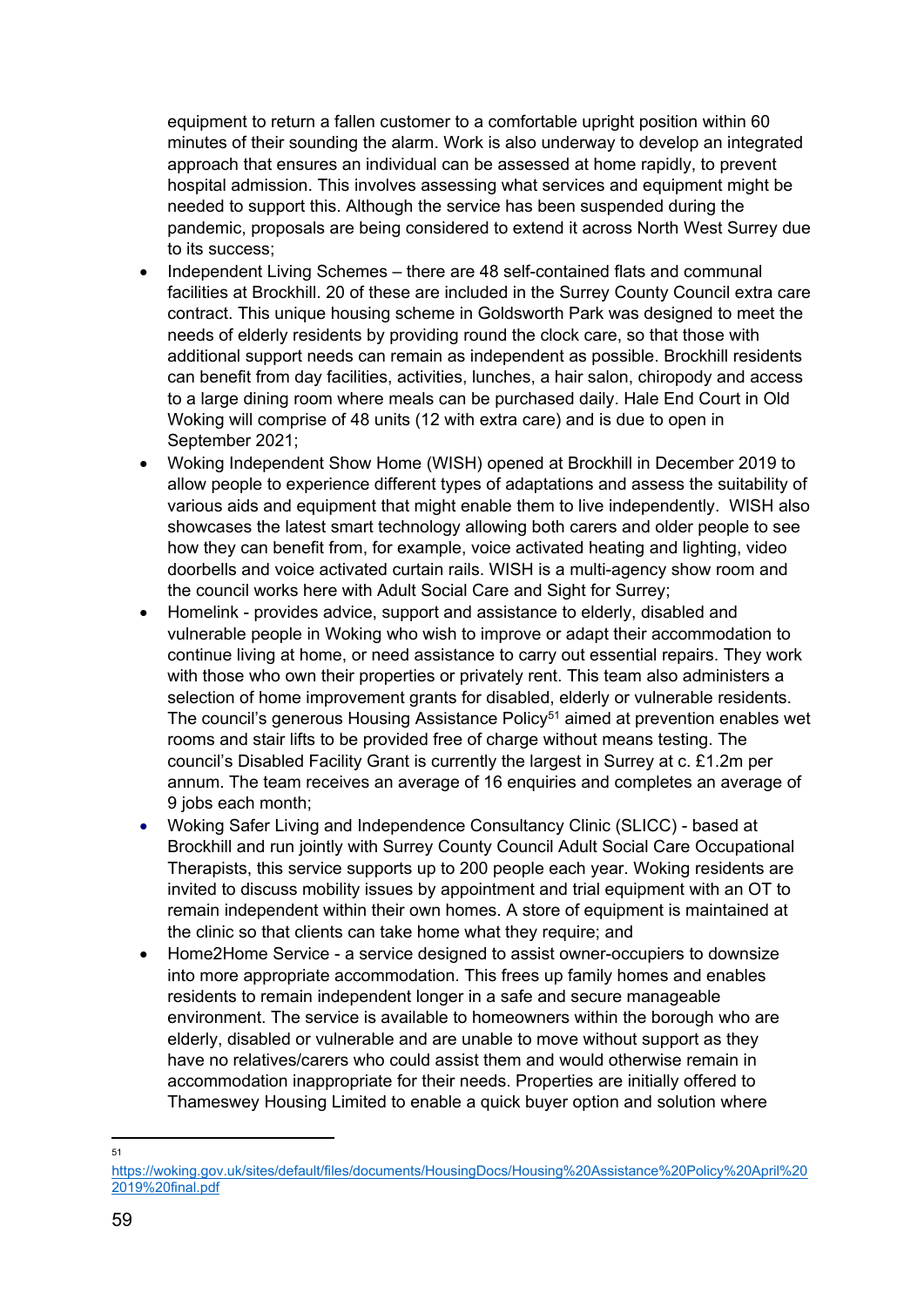appropriate. This service was introduced in early 2020 but has been paused during the pandemic.

#### *Clinical care*

The council has limited influence over the quality of clinical care. However, it can and does influence access to clinical care, for example through the provision of space for health services in the local community and ensuring that transport provides easy access to health services. In addition, the stigma surrounding mental health issues can prevent people from seeking help, and the council can play a role in reducing this.

The council does not provide any clinical physical health services, and these are primarily provided by the NHS. Social care services are provided by Surrey County Council. As of October 2020, Woking social care team was supporting 1,005 individuals and carers. This includes the provision of residential, nursing, home-based care, supported living and direct payment packages to older people aged 65+ and people with a physical and sensory disability.

The council works in partnership to support delivery of these services to Woking residents. For example, in November 2020 outpatient physiotherapy services were relocated from Ashford and St Peter's Hospital to five new physiotherapy rooms at the Leisure Centre to improve access, provide the opportunity to link recovery programmes with exercise at the gym and encourage local residents to access facilities and activities they may not have previously used<sup>52</sup>. NWS ICP will be reviewing how and where care services are accessed, including reviewing further opportunities for services to be delivered in the community, as well as remote and virtual services. All of these changes should enable and encourage people and communities to manage their own health and care.

Woking [Community](https://www.wokingbustler.org.uk/) Transport (Bustler / WCT) is a not for profit organisation run for the benefit of the community. WCT provides accessible door-to-door transport to those who would otherwise be socially excluded because of poverty, vulnerability, disability or age, including operating community services on behalf of the council. WCT completes in excess of 100,000 journeys per year. Core services include dial-a-ride (e.g. for shopping, doctor and hospital appointments), transportation to Centres for the Community and NHS patient transport. WCT featured in the 2020 Parliamentary Review (a series of independent publications aiming to share best practice among policymakers and business leaders), the first community transport organisation to do so.

A range of organisations are involved in providing mental health services including; Surrey and Borders Partnership NHS Foundation Trust, other NHS providers such as the GP integrated mental health service (which has had more than 200 referrals since launching in Woking in August 2020), Surrey County Council, and the third sector, (e.g. Woking Mind). A Mental Health and Housing Support Worker from Woking Mind now works within the council's housing department to provide advice and support for staff and service users, and reduce the impact mental health difficulties have on maintaining a tenancy.

The council, in partnership with other districts and boroughs, Surrey County Council, the Fire Service and other relevant agencies, is leading on the development of a Surrey-wide hoarding protocol. The protocol sets out a framework for an outcome focused, solutionbased model, offering clear guidance for staff working with hoarders. Approximately 40

<sup>52</sup> 30% of Woking residents have never visited the Leisure Centre.